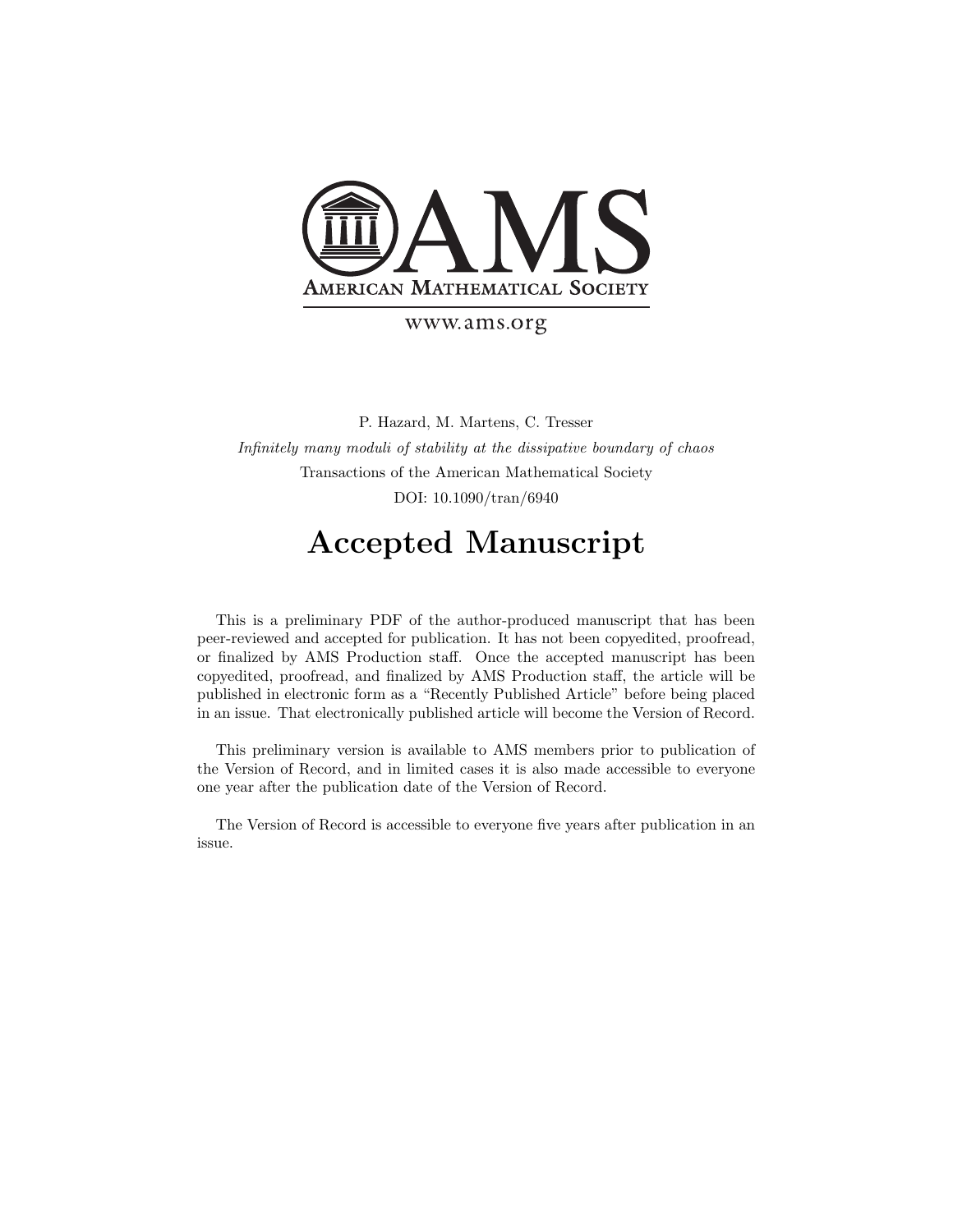# Infinitely Many Moduli of Stability at the Dissipative Boundary of Chaos

P. Hazard, M. Martens, and C. Tresser

November 17, 2015

#### Abstract

In the family of area-contracting Hénon-like maps with zero topological entropy we show that there are maps with infinitely many moduli of stability. Thus one cannot find all the possible topological types for non-chaotic area-contracting Hénon-like maps in a family with finitely many parameters. A similar result, but for the chaotic maps in the family, became part of the folklore a short time after Henon used such maps to produce what was soon conjectured to be the first non-hyperbolic strange attractors in  $\mathbb{R}^2$ . Our proof uses recent results about infinitely renormalisable area-contracting Hénon-like maps; it suggests that the number of parameters needed to represent all possible topological types for area-contracting Hénon-like maps whose sets of periods of their periodic orbits are finite (and in particular are equal to  $\{1, 2, \ldots, 2^{n-1}\}$  or an initial segment of this *n*-tuple) increases with the number of periods. In comparison, among  $C<sup>k</sup>$ -embeddings of the 2-disk with  $k \geq 1$ , the maximal moduli number for non-chaotic but non area-contracting maps in the interior of the set of zero-entropy is infinite.

### 1 Introduction

In this paper we prove the following theorem:

**Theorem 1.1** (Zero entropy Hénon-like maps have infinite modulus). The  $area-contracting Hénon-like maps with zero topological entropy form a fam$ ily of diffeomorphisms with infinitely many moduli. In particular, infinitely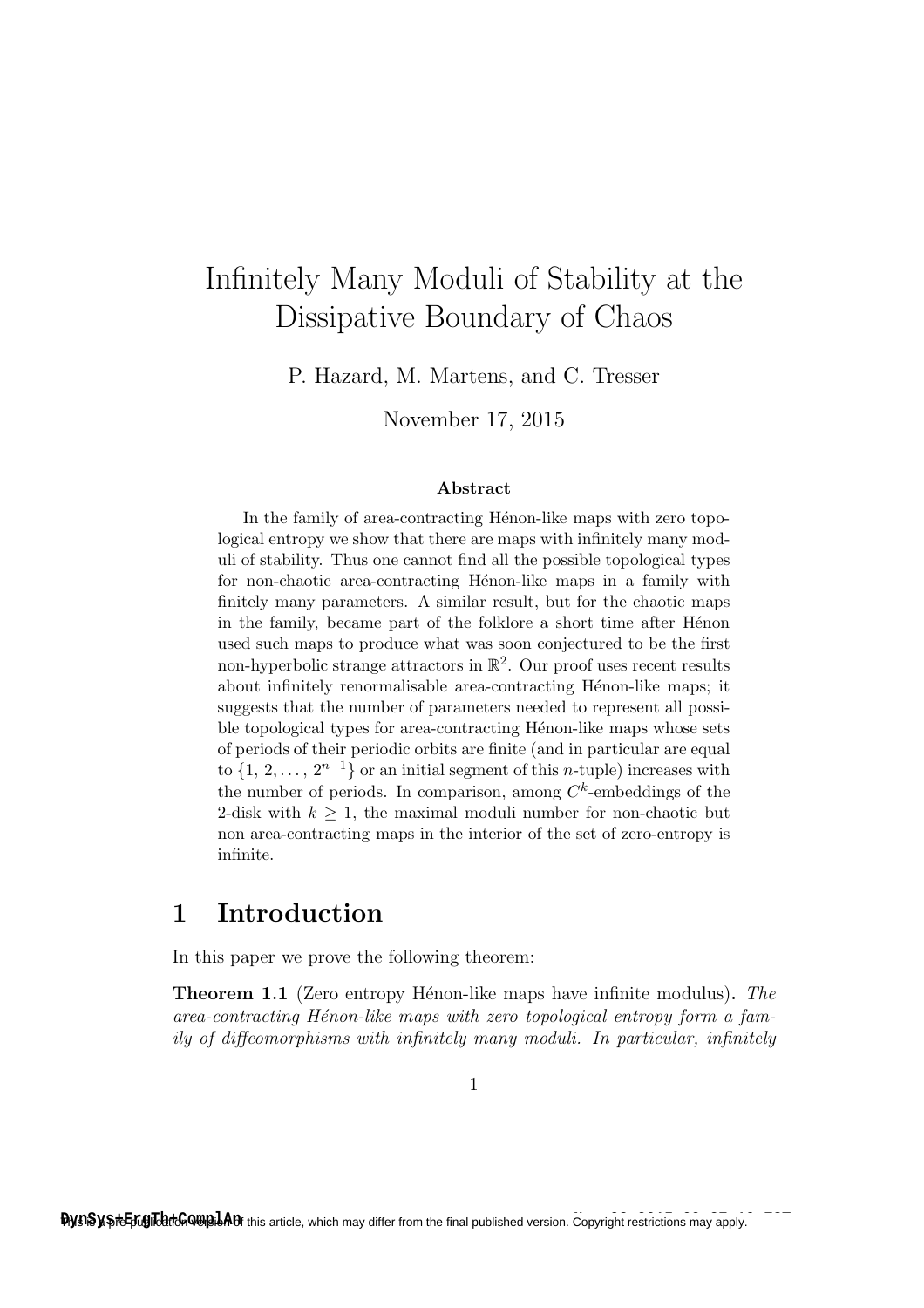many parameters are needed to exhaust all the possible topological types, even if one only considers the non-chaotic part of that family.

Here chaos means topological chaos, or in more technical terms, positive topological entropy. Before commencing we will need a few more words to explain this result, and why it is important in the theory of dynamical systems. We will not get into the issue of which parts of the boundary of zero entropy, in the set of continuous self-maps on a space, is made of maps with zero entropy, a deep issue that depends on the smoothness class and on dimension (for a review, see,  $e.g., [14]$ ).

In 1978 Jacob Palis [16] discovered a pair of new invariants of topological conjugacy, one for flows and one for diffeomorphisms and embeddings on twodimensional manifolds. Assuming  $p_u$  and  $p_s$  are saddle points (critical points if we consider a flow  $\{\phi_t\}$ , periodic points if we consider a diffeomorphism or an embedding  $F$ ) we further assume that there is a tangency (of any contact order – the manifolds may even coincide) between the unstable manifold  $W^u(p_u)$  of  $p_u$  and the stable manifold  $W^s(p_s)$  of  $p_s$ . We note it is possible that  $p_u = p_s$ .

We will only be concerned with diffeomorphisms in this paper. Incidentally, we notice that for flows one gets back to the diffeomorphism case by considering, e.g., the time one map  $F = \phi_1$  that, in particular, turns the critical points of  $\{\phi_t\}$  (as well perhaps as some periodic orbits of the flow) into fixed-points of F.

The Palis invariant is the real number

$$
P = P_{F:p_u, p_s} = \frac{\log |\lambda|}{\log |\mu|} \tag{1.1}
$$

where  $\lambda \in (-1, 1)$  is the stable eigenvalue of (the linearised maps at)  $p_u$  and  $\mu \in (-\infty, -1) \cup (1, \infty)$  is the unstable eigenvalue of (the linearised maps at)  $p_s$ . In order to simplify the discussion, we assume from now on that all eigenvalues of the linearised maps near  $p_u$  and  $p_s$  are positive, without loss of generality since otherwise we can consider  $G = F^2$  and remember the original signs.

Assume now that no special condition is imposed that may generate constraints that would limit the possible values of  $P$  (such as, e.g., reversibility if  $p_u = p_s = O$  in the case of a flow such that O is invariant under the reversibility symmetry). Then the Palis invariant can be varied continuously, effectively giving rise to an *arc* (*i.e.*, a continuous one parameter family) of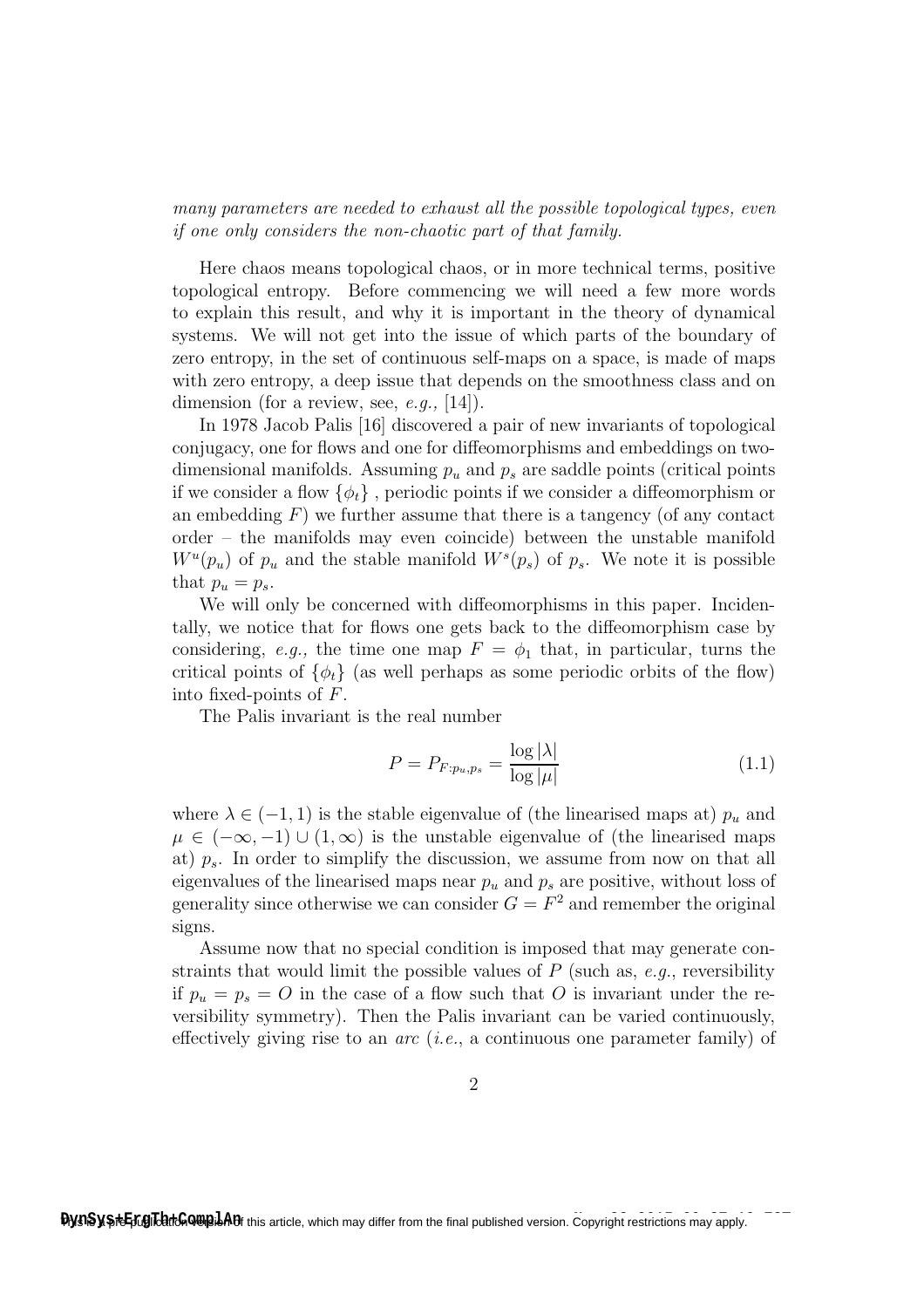distinct topological types parametrised by P. Such a situation, when it occurs for some numerical invariant  $I$ , is often referred to by saying that there is a modulus (of topological conjugacy) associated with the invariant  $I_i$ ; one can then also say that the modulus is attached to the map.

More generally, one says that the number of moduli is finite when a finite number of numerical invariants can be prescribed independently of each other and this number is maximal, in that any additional numerical invariant will not independently vary with respect to the others. Otherwise we say the number of moduli is infinite.

In some contexts one might be interested in studying topological invariants in continuous families of homeomorphisms or diffeomorphisms, but since the Palis invariant is made out of smooth data, we will only consider  $C<sup>1</sup>$ families of  $C^k$ -diffeomorphisms with  $k \geq 1$ , so that at least the maps and their derivatives each vary continuously. Accordingly, the number of moduli of a map, if finite, is the minimal number of parameters needed to get representatives of all the topological types (i.e., the classes of topological conjugacy) in a  $C^1$ -neighborhood of the map. If the number of moduli is infinite, one needs infinitely many parameters, or one can also say that no  $C<sup>1</sup>$ -family depending on finitely many parameters will contain all the topological types existing in any  $C^1$ -neighborhood of the map.

Since the Palis invariant is expressed as a function of two eigenvalues, it looks a priori like a smooth invariant. If it was only that, there would be no interest in this ratio since all eigenvalues are themselves invariant under smooth conjugacy, i.e., under smooth changes of variables (by a trivial application of the chain rule). Thus, the topological character is both what makes the Palis invariant important and what makes it surprising.

Anyone who has learned about this unexpected invariant and knows about the Newhouse phenomenon (i.e, the abundance of non-degenerate tangencies under mild conditions between some stable and unstable manifolds as described in Newhouse's thesis and reported in [15]) would immediately guess that it is possible to construct a diffeomorphism with infinitely many moduli by assembling these two ingredients. As the reader may know or have guessed, Palis indicated how to proceed to get such an example in the same paper [16] where he first reported on this invariant. He indicated how to construct examples of maps whose complete topological unfolding cannot be contained in a family of maps that depends on only finitely many parameters. Roughly speaking, in [16] Palis uses the theory of Newhouse inductively to construct infinitely many simultaneous tangencies at successively smaller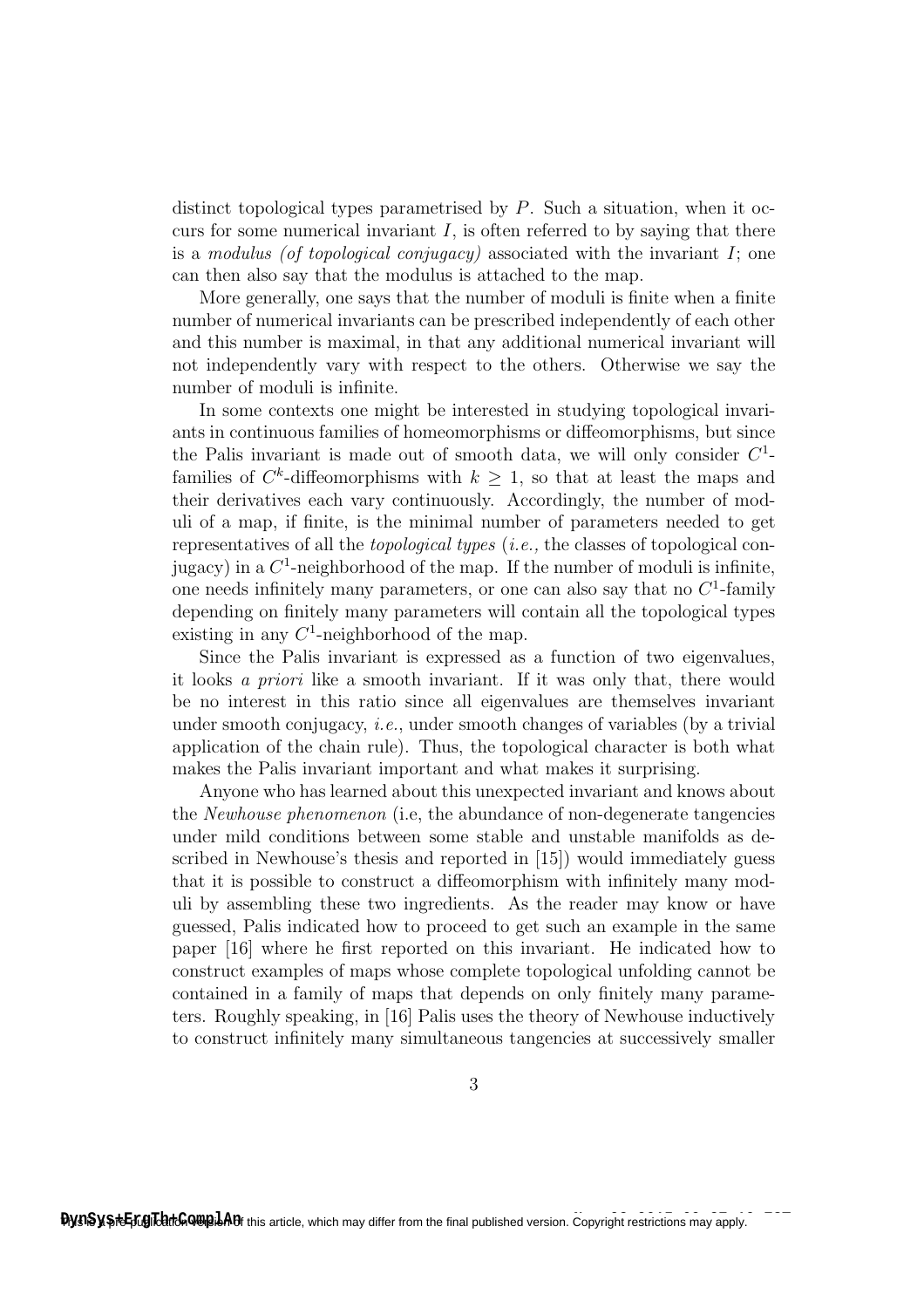and smaller scales, in such a way that each tangency carries a modulus that is independent of the previous ones. From there one gets, without too much effort, that the family of Henon-like maps with positive topological entropy (see, e.g., in [1], [10], [11]) contains maps having infinitely many moduli, a folklore fact that has been announced by many.

To give proper credit on the issue of having infinite modality we point out that, as reported in [16], an earlier example was constructed by Robinson and Williams [17] using different ideas. One indispensable feature in the dealings with both examples is that they must have positive topological entropy. Also notice that a theorem of de Melo and van Strien [12] gives necessary and sufficient conditions for the presence of finitely many moduli in the closure of Axiom A diffeomorphisms satisfying the no-cycles condition. This leaves open the question:

Q1: "Does there exist a zero topological entropy embedding of the closed 2-disk with infinitely many moduli?"

In other words: does there exist a non-chaotic diffeomorphism  $(i.e.,$  one with zero topological entropy) whose complete topological unfolding cannot be produced by any family of maps that would depend only on finitely many parameters? Since maps with complicated dynamics have many topological features that might change independently, it seems likely that simpler dynamics (in particular, topological entropy zero) makes it more difficult to have examples requiring infinitely many parameters to unfold all possible topological types. Yet it is known at least since Zehnder's Theorem on homoclinic orbits [19], that regular behavior can be easily perturbed to chaotic behavior for conservative systems, and we will see below that the above question has an easy positive answer based on ideas that are at least implicit in [5].

Thus, a better question seems to be:

Q2: "Does there exist an area-contracting zero topological entropy embedding of the closed 2-disk with infinitely many moduli?"

Another reason to prefer question  $Q2$  is the importance of attractors not only in dynamics but also in its applications to various scientific disciplines. In this paper we construct examples of families of area-contracting embeddings of the two-disk (and more precisely uniformly area-contracting embeddings that contract volume with a definite rate bounded from above by some positive  $\rho < 1$ ) that have infinitely many moduli but zero entropy (in fact these maps are on the boundary of chaos, as we shall see). The area contraction hypothesis is, as we explain below, what makes the problem somewhat non-trivial.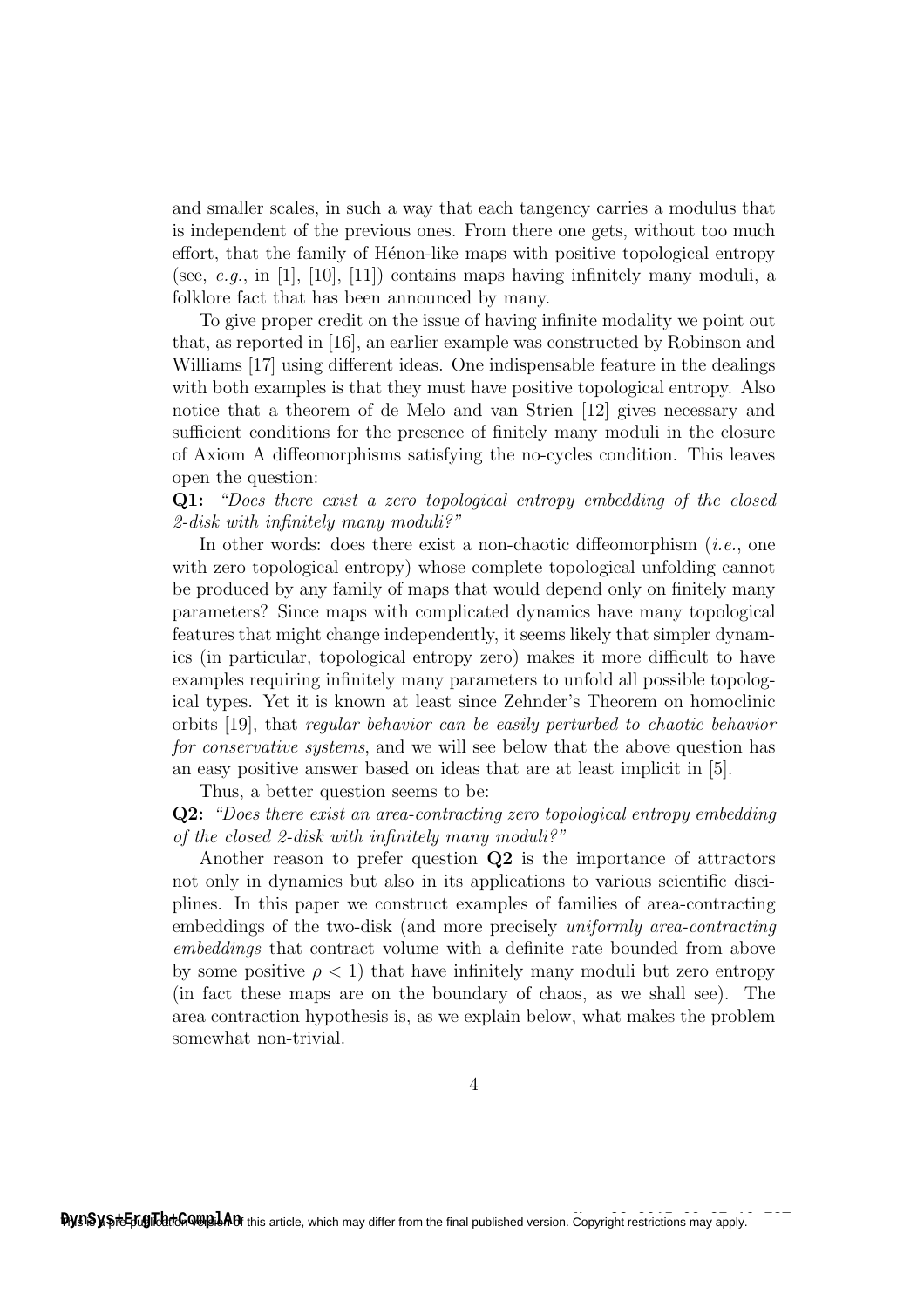Recall that an embedding F is Kupka-Smale (or KS for short) if all periodic points are hyperbolic and each intersection between the invariant manifolds of those periodic points is transverse. We say that F is  $\Omega$ -Kupka-Smale (or  $\Omega$ -KS for short) if all the periodic orbits of F are hyperbolic, and hence would (individually) survive any  $C^1$ -small enough perturbation of F. If there are infinitely many periodic orbits, it might still be the case that an arbitrarily small perturbation destroys some of them: KS describes the most obvious necessary conditions for structural stability (the property that maps  $C<sup>1</sup>$ -near some map G are topologically conjugate to G), yet KS is not enough to guarantee structural stability.

Notice that, by definition, structurally stable diffeomorphisms have a zero number of moduli, so one may expect that the Ω-KS property makes a positive answer to Q2 more unlikely, and this might be the case in the conservative setting. However, the area-contracting examples that we construct are  $\Omega$ -KS. The KS version of the maps that we consider were used in [3] to build the first example of a  $C^{\infty}$ -KS-diffeomorphism of the 2-sphere without sources or sinks. Obviously, only the  $\Omega$ -KS part of KS can be imposed when considering the Palis invariant.

As previously mentioned, it had been known for some time that the Palis invariant causes Hénon-like maps to depend on infinitely parameters when the topological entropy is positive. Thus, except to point out where the novelty of our results lie, the "boundary of chaos" (boundary of zero entropy) does not need to be mentioned in the statement of our theorem. Yet, being at the boundary of chaos is indispensable in the construction that we will present and which differs considerably from the methods used for chaotic maps.

Let us now come back to Q1 and in fact abandon the  $\Omega$ -KS and the areacontracting conditions. Consider then an annulus map  $F_A$  that leaves the circles  $C_r$  of constant radius r invariant, and twists each such circle  $C_r$  by an angle  $\theta(r)$  so that the smooth function  $\theta(r)$  has infinitely many maxima and minima: the values of  $\theta(r)$  at these extrema are topological invariants and provide the moduli that we are looking for. The  $\theta(r)$ -controlled examples have quite mild dynamics but they are nevertheless at the boundary of chaos in the conservative case, at least in the real-analytic case where this follows from a classical result by Zehnder [19]. So we arrive at another question that has been even more well-circulated than **Q2** although it has, as we shall see, a simple answer.

Q3: "Does there exist a diffeomorphism of the plane, or a part of it, with infinitely many moduli and which lies in the interior of the set of maps with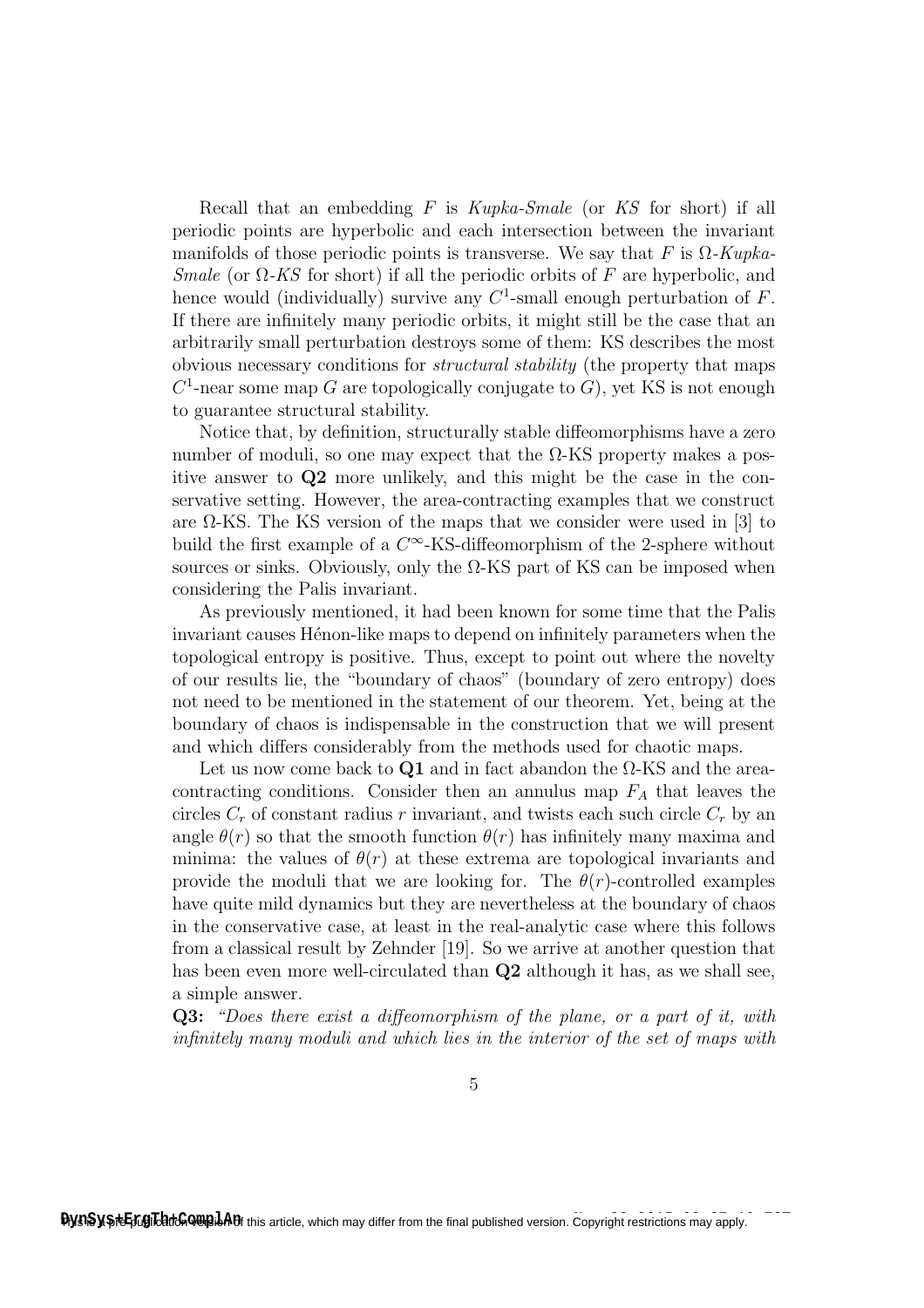zero topological entropy?".

The answer is "yes" since examples are easily constructed in the nonconservative version of the annulus maps that we have just mentioned. Normal hyperbolicity (contraction toward or expansion from the invariant circles) allows us to have stably invariant circles on which rotation numbers can be varied at will but in a controlled way. The only thing thats needs to be checked is that we can vary the rotation numbers on infinitely many invariant curves, and when they accumulate this variation is sufficiently smooth.

So the interesting problem from this line of questioning seems to be: Q4: "Does there exist a diffeomorphism or embedding of the closed 2-disk that contracts volume with a ratio bounded from above by some  $\rho < 1$  and which has infinitely many moduli but lies in the interior of the set of maps with zero topological entropy?".

This question we will leave open as we suspect that its solution would need some new ideas. We conjecture that the answer is "no" (and will use the fact that the truth of a conjecture is quite often much less relevant than the formulation of the corresponding question).

In this paper, as in [3], [1], [10], [11], by  $H\acute{e}non-like$  maps we mean a particular class of maps that resemble the 2-parameter maps introduced by Michel Hénon in 1976 to give an early numerical example of what seemed to be a non-hyperbolic strange attractor in the plane. Henon-like maps are a prototype of horseshoe forming maps when one varies some parameter(s), hence their importance in (low dimensional) dynamics. Our construction answering Q2 uses the fine knowledge of the structure of strongly dissipative Hénon-like maps at the accumulation of a cascade of period doubling bifurcations that has recently been reported in [1], [10], and [11]. Our construction uses infinitely renormalisable Hénon-like maps that are very dissipative and at the boundary of chaos (also at the boundary of the Morse-Smale diffeomorphisms), hence zero entropy maps that possess periodic orbits whose set of periods is exactly the set of powers of 2. Successive but not contiguous pairs of these orbits permit us to build independently varying Palis invariants. As we can do this an arbitrary number of times we find the infinite number of moduli with zero entropy that we seek.

The rest of the paper is organised as follows. In Section 2 we recall the relevant definitions and other ingredients necessary for our construction. The construction is then presented in Section 3. More precisely, in Subsection 3.1 we construct families of infinitely renormalisable Hénon-like maps. For a fixed parameter value the Henon-like map possesses a prescribed collection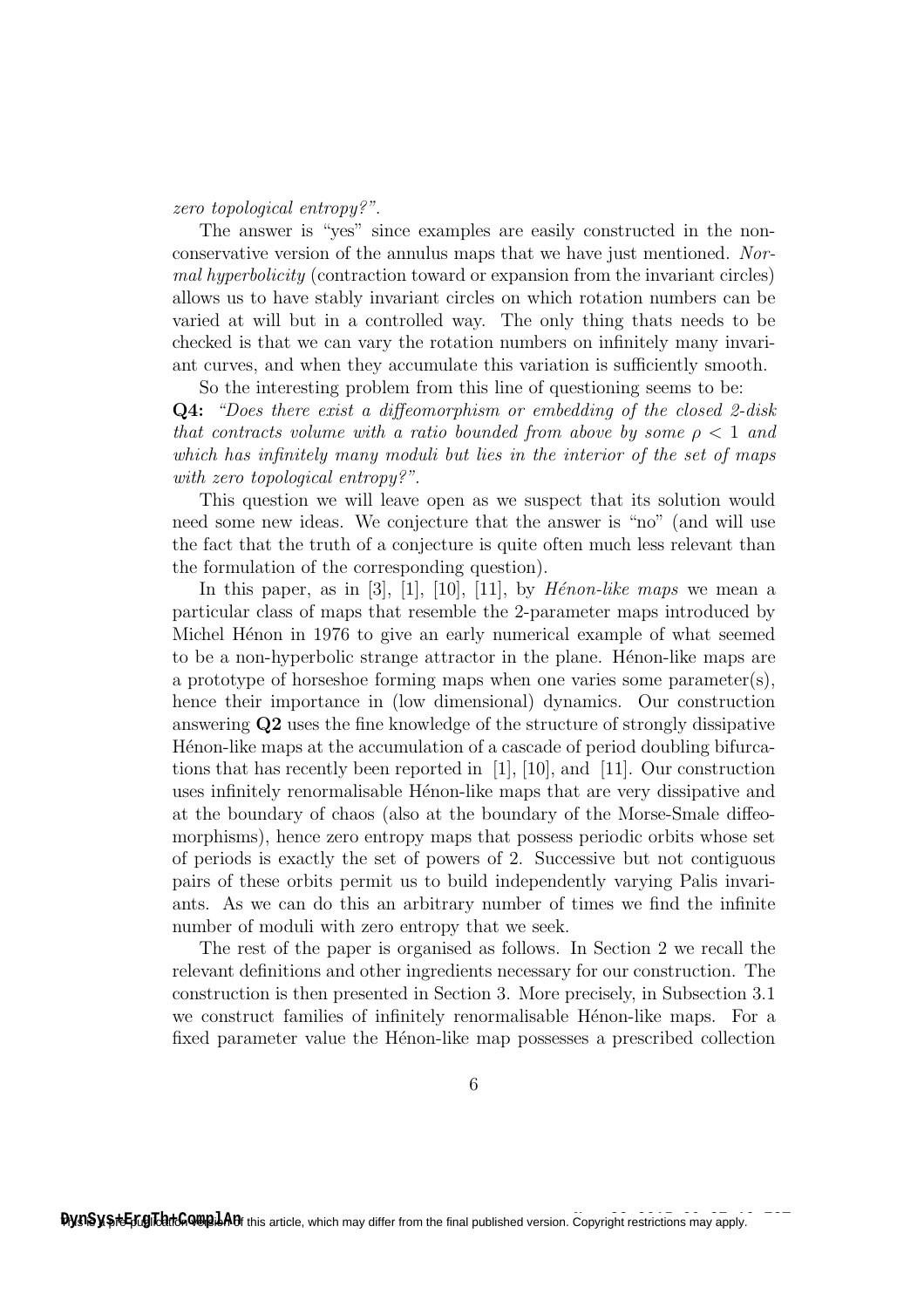of heteroclinic tangencies. Then in Subsection 3.2 we use these marking to inductively construct families with arbitrarily many moduli which we prove to be independent of one another. Finally, in Subsection 3.3 we use this second family to construct a tangency family, i.e. a family where the marked tangencies persist for all parameters (see Section A for more details).

## 2 Preliminaries

### 2.1 Notations and Conventions

Let  $\pi_x, \pi_y \colon \mathbb{R}^2 \to \mathbb{R}$  denote the projections onto the x- and y-coordinates respectively. We will identify these with their extensions to  $\mathbb{C}^2$ .

Given points  $a, b \in \mathbb{R}$  we will denote the closed interval between a and b by  $[a, b] = [b, a]$ .

Given a diffeomorphism  $F$  of the plane (or a surface) with a periodic saddle p for any distinct pair of points  $r_0, r_1 \in W^u(p)$  we denote the minimal closed subarc of  $W^u(p)$  containing  $r_0$  and  $r_1$  by  $[r_0, r_1]^u$ . For  $r_0, r_1 \in W^s(p)$ define  $[r_0, r_1]^s$  likewise. Given a closed topological disk D whose boundary consists of subarcs of stable and unstable manifolds let  $\partial^u D$  denote the union of arcs lying in unstable manifolds and  $\partial^s D$  denote the union of subarcs lying in stable manifolds.

Finally given a function  $F$  we will denote the derivative by  $DF$  and the derivative with respect to the variable b, x, y, etc. by  $\partial_b F$ ,  $\partial_x F$ ,  $\partial_y F$ , etc. Given a map F of the  $(x, y)$ -plane, depending upon a parameter b, we will occasionally denote the derivative with respect to the spacial variables  $x$  and y by  $\partial_{x,y}F$ .

### 2.2 Unimodal Maps

In this and all following sections we will adopt the notation and terminology from [7] with minor simplifications stated below, which we can make as we will only consider period-doubling combinatorics. Let  $r \in \{3, \ldots, \infty\}$ . Denote by  $\mathcal{U}^r$  the space of maps  $f \in \text{End}^r([0,1])$  satisfying the following properties

(i) f has a unique critical point  $c_0 = c(f)$  which is nondegenerate and lies in  $(0, 1)$ ;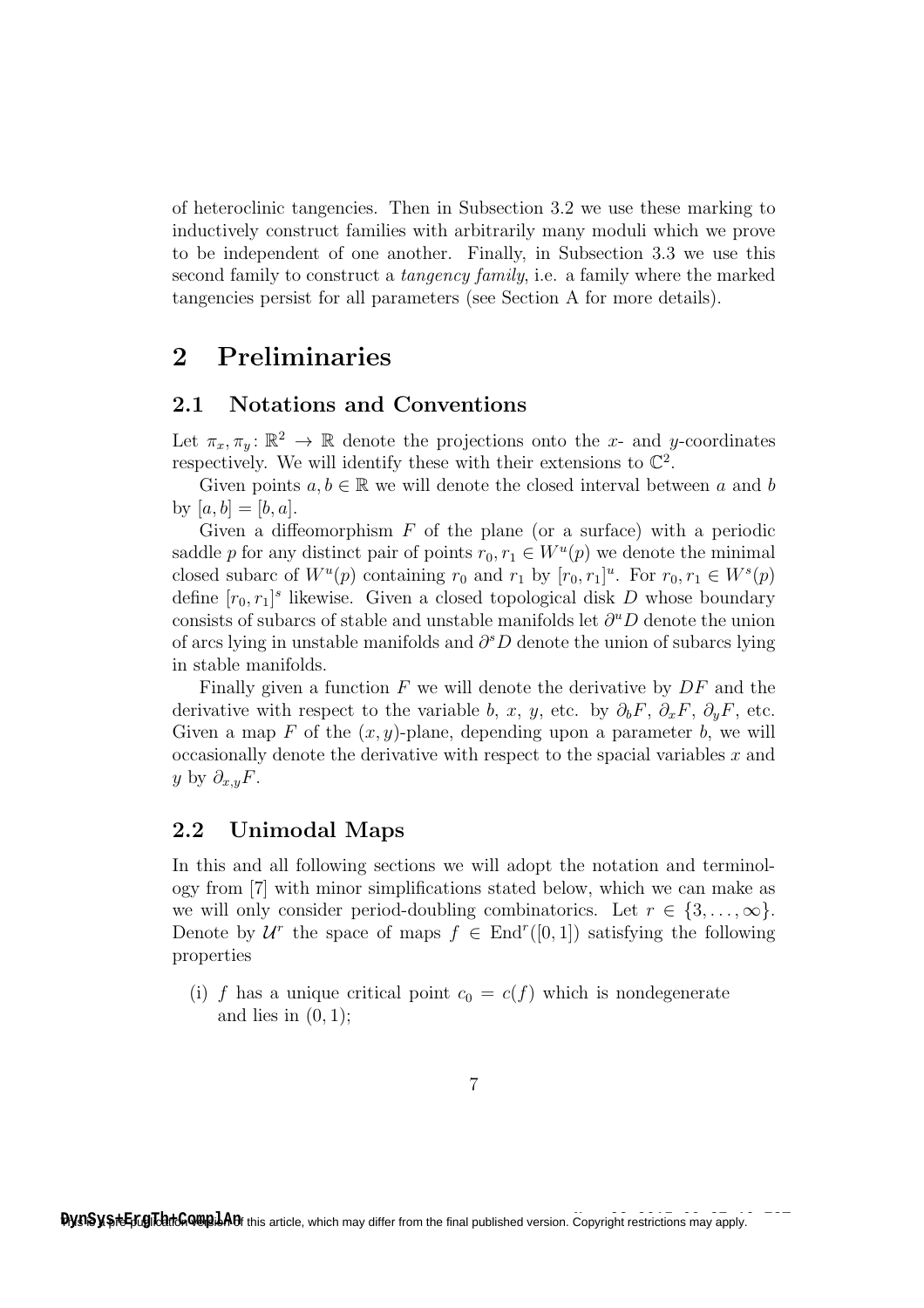- (ii) f is orientation-preserving to the left of  $c_0$  and orientation reversing to the right of  $c_0$ ;
- (iii)  $f(\partial[0,1]) \subset [0,1];$
- (iv) there is a unique expanding fixed-point in the interior of  $[0, 1]$ ;
- (v) the critical point is bounded from the critical value by a uniform constant.<sup>1</sup>

Given  $\Omega \subset \mathbb{C}$ , an open topological disk containing [0, 1], denote by  $\mathcal{U}_{\Omega}^{\omega}$  the space of maps  $f \in \text{End}^{\omega}([0,1])$  satisfying properties  $(i)-(v)$  and the additional property

(vi) f admits a holomorphic extension to the domain  $\Omega$ , upon which it can be factored as  $\psi \circ Q \circ \iota$  where  $\iota : [0,1] \to [-a,1]$  is the unique orientation preserving affine bijection between those domains,  $Q: \mathbb{C} \to \mathbb{C}$  is given by  $Q(z) = 1 - z^2$  and  $\psi: Q \circ \iota(\Omega) \to \mathbb{C}$ is univalent and fixes the real axis;

**Definition 2.1** (renormalisable). A map f in  $\mathcal{U}^r$  (respectively  $\mathcal{U}^{\omega}_{\Omega}$ ) is renormalisable if

- (i) there is a subinterval  $J^0 \subset [0,1]$  containing the critical point such that  $f^2(J^0) \subset J^0$ ;
- (ii) the interiors of the subintervals  $J^0$  and  $J^1 = f(J^0)$  are pairwise disjoint;
- (iii) the map

$$
\mathcal{R}f = h^{-1} \circ f^2 \circ h \tag{2.1}
$$

is an element of  $\mathcal{U}^r$  (respectively  $\mathcal{U}^{\omega}_{\Omega}$ ) for some affine bijection h from  $[0, 1]$  to  $J^0$ . Note there are exactly two such affine bijections, but there will only be one such that  $\mathcal{R}f$  is in  $\mathcal{U}^r$  (respectively  $\mathcal{U}^\omega_{\Omega}$ );

The unimodal map  $\mathcal{R}f$  is called the *renormalisation of* f and the operator R is called the renormalisation operator.

<sup>&</sup>lt;sup>1</sup>If this bound is sufficiently large a neighbourhood of the renormalisation fixed-point will be contained in this space.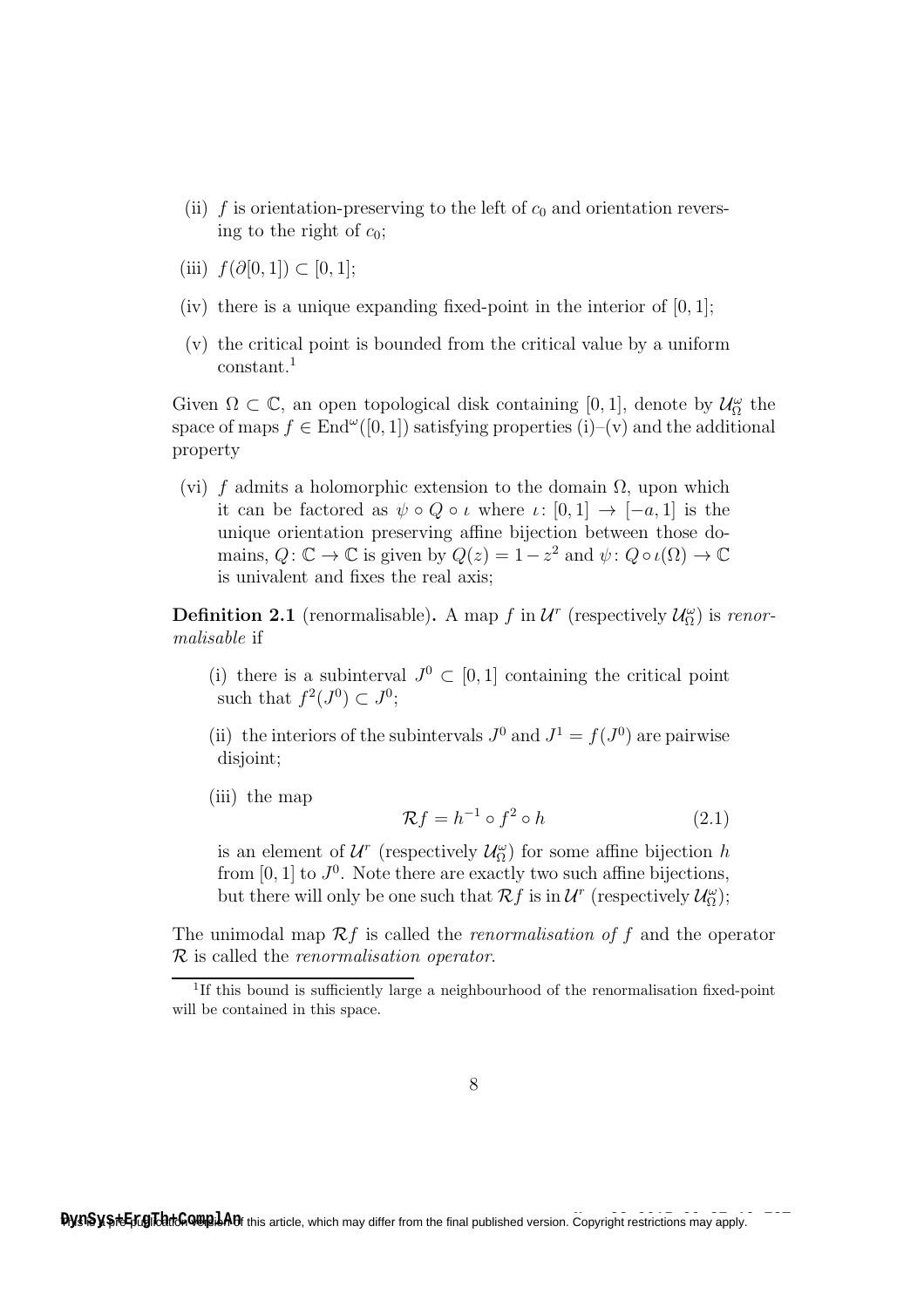Let  $\mathcal{U}_0^r$  and  $\mathcal{U}_{\Omega,0}^{\omega}$  denote the respective subspaces of  $\mathcal{U}^r$  and  $\mathcal{U}_{\Omega}^{\omega}$  consisting of maps which are renormalisable. Recall that the operator  $\mathcal R$  possesses a unique fixed-point, which we denote by  $f_*$ . This unimodal map is analytic and lies in  $\mathcal{U}_{\Omega,0}^{\omega}$  for an appropriately chosen  $\Omega$ . Moreover,  $f_*$  is a hyperbolic fixed-point of the operator  $R$  with codimension-one stable manifold, and one-dimensional stable manifold.

#### 2.3 Hénon-like Maps

Let  $\bar{\varepsilon} \in [0, 1)$ . Denote by  $\mathcal{H}^r(\bar{\varepsilon})$  the space of C<sup>r</sup>-diffeomorphisms onto their images  $F: [0, 1]^2 \to \mathbb{R}^2$  expressible as

$$
F(x, y) = (f(x) - \varepsilon(x, y), x)
$$
\n(2.2)

where  $f \in \mathcal{U}^r$  and  $\varepsilon \in C^r([0,1]^2, \mathbb{R}_{\geq 0})$  satisfies

- (i)  $\varepsilon(x, 0) = 0$
- (ii)  $|\varepsilon|_{C^r[0,1]^2} < \bar{\varepsilon}$

Given  $\Omega = \Omega_x \times \Omega_y \subset \mathbb{C}^2$ , an open topological bidisk containing  $[0,1]^2$ , denote by  $\mathcal{H}^{\omega}_{\Omega}(\bar{\varepsilon})$  the space of analytic diffeomorphisms onto their images  $F: [0,1]^2 \to \mathbb{R}^2$  admitting a holomorphic extension to  $\Omega$ , which are expressible in the form (2.2) where  $f \in \mathcal{U}^{\omega}_{\Omega_x}$  and  $\varepsilon \in C^{\omega}([0,1]^2, \mathbb{R}_{\geq 0})$  satisfies property (i) above together with

(ii)<sub>ω</sub>  $\varepsilon$  admits a holomorphic extension to  $\Omega$  on which  $|\varepsilon|_{\Omega} \leq \bar{\varepsilon}$ , where  $|-|_{\Omega}$  denotes the sup-norm on  $\Omega$ .

We call the map  $\varepsilon$  a thickening or a  $\bar{\varepsilon}$ -thickening if we want to emphasise its thickness  $\bar{\varepsilon} > 0$ . Denote by  $\mathcal{H}^r$  the union of all  $\mathcal{H}^r(\bar{\varepsilon})$ . Define  $\mathcal{H}_{\Omega}^{\omega}$  similarly. Denote by  $\mathcal{H}^r(0)$  the subspace of the boundary of  $\mathcal{H}^r$  consisting of maps whose thickening is identically zero. Again, define  $\mathcal{H}^{\omega}_{\Omega}(0)$  similarly. We call such maps *degenerate Hénon-like maps*.

Observe that the unimodal renormalisation operator  $\mathcal{R}$  on  $\mathcal{U}^r$  induces an operator, which we also denote by  $\mathcal{R}$ , on a subspace  $\mathcal{H}_0^r(0)$  of  $\mathcal{H}^r(0)$ . Similarly the renormalisation  $\mathcal R$  acting on  $\mathcal{U}_{\Omega_x}^{\omega}$  induces an operator on a subspace  $\mathcal{H}_{\Omega,0}^{\omega}(0)$  of  $\mathcal{H}_{\Omega}^{\omega}(0)$ . In the analytic setting, a dynamical extension of this operator was constructed in [1, Section 3.5]. More precisely it was shown that, for some (small)  $\bar{\epsilon} > 0$ , and some choice of bidisk  $\Omega \subset \mathbb{C}^2$ , there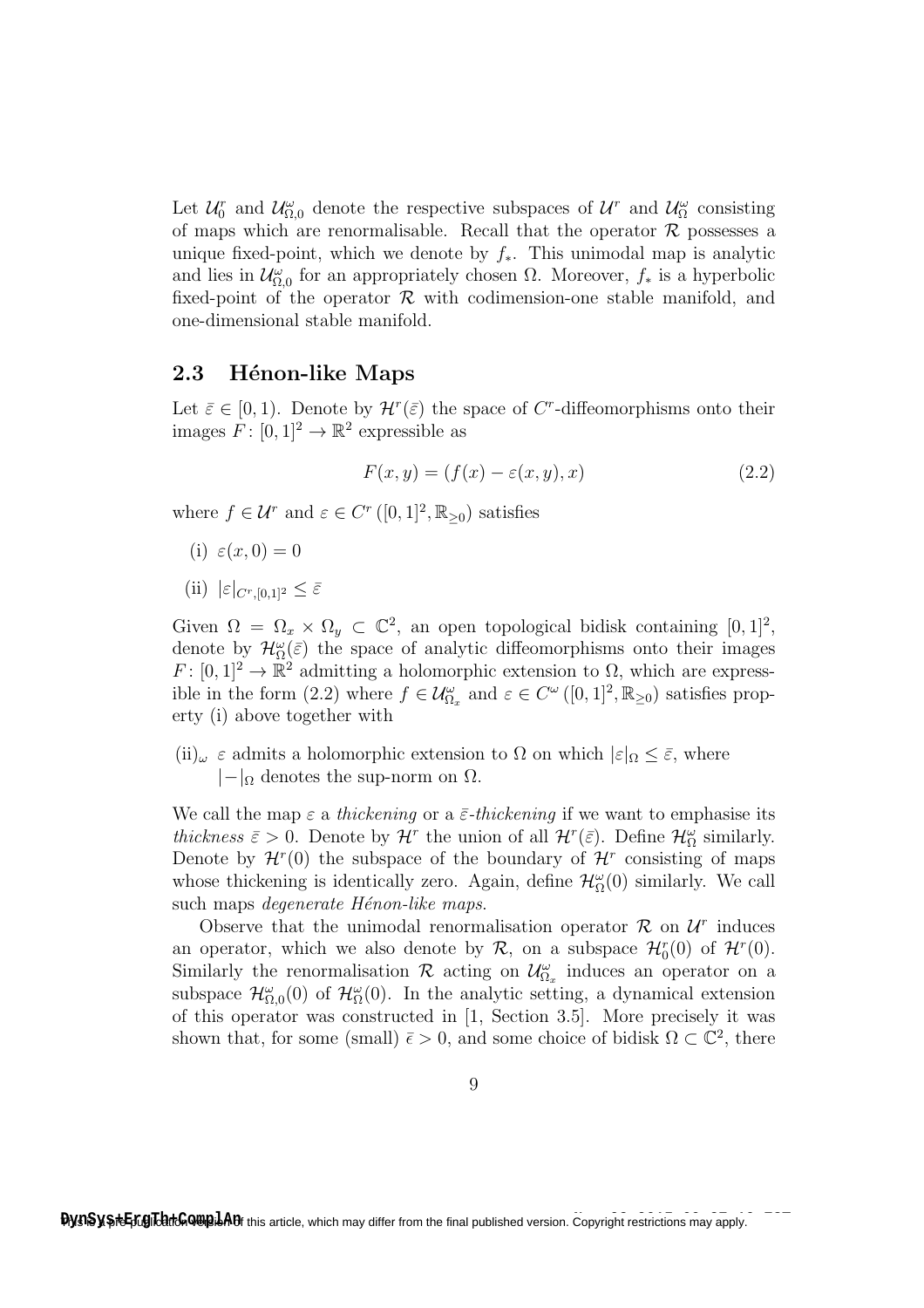exists a non-trivial open subspace  $\mathcal{H}^{\omega}_{\Omega,0}(\bar{\epsilon}) \subset \mathcal{H}^{\omega}_{\Omega}(\bar{\epsilon})$  of maps F satisfying the following property: there exists a unique non-flip saddle fixed-point  $p_0$ (necessarily lying on the boundary of  $[0, 1]^2$ ) and a unique flip saddle fixedpoint  $p_1$  (lying in the interior of  $[0, 1]^2$ ). Additionally, there exists an open subset  $B^0 \subset [0,1]^2$ , containing  $p_1$  in its boundary, with the property that  $B<sup>1</sup> = F(B<sup>0</sup>)$  and  $B<sup>0</sup>$  are disjoint and  $F<sup>2</sup>(B<sup>0</sup>) \cap B<sup>0</sup>$  is nonempty and connected. For maps F in  $\mathcal{H}_{\Omega,0}^{\omega}(\bar{\epsilon})$  a coordinate change  $\Psi: [0,1]^2 \to B^0$ , depending upon F, was constructed so that

$$
\mathcal{R}F = \Psi^{-1} \circ F^2 \circ \Psi \tag{2.3}
$$

is again in  $\mathcal{H}^{\omega}_{\Omega}(\bar{\epsilon})$ . However, unlike in the unimodal case, the map  $\Psi = \Psi(F)$ is a non-affine diffeomorphism onto its image. The coordinate change  $\Psi$  is canonical and chosen so that the operator  $\mathcal{R} \colon \mathcal{H}_{\Omega,0}^{\omega}(\bar{\epsilon}) \to \mathcal{H}_{\Omega}^{\omega}(\bar{\epsilon})$  is an extension of the unimodal renormalisation operator on the space of renormalisable degenerate Hénon-like maps  $\mathcal{H}^{\omega}_{\Omega}(0)$ . This dynamical extension is called the Hénon renormalisation operator, or simply the renormalisation operator, on  $\mathcal{H}_{\Omega,0}^{\omega}(\bar{\varepsilon}).$ 

Clearly the map  $F_*(x, y) = (f_*(x), x)$  is a fixed-point of this operator. It was shown in [1, Section 4] that this fixed-point is a hyperbolic fixedpoint for the renormalisation operator and, moreover, the stable manifold has codimension-one.

Given a renormalisable map  $F$ , consider the non-affine coordinate change  $\Psi: [0,1]^2 \to [0,1]^2$  in more detail. It is called the *scope map* of F. In [11, Section 1 it was shown that the scope map  $\Psi$  can be extended to a vertical strip  $A = [0, 1] \times I$  containing  $[0, 1]^2$ , so that it remains a diffeomorphism onto its image, and so that the image is a vertical strip contained in  $[0, 1]^2$  going from the top boundary segment of  $[0,1]^2$  to the bottom boundary segment.

If we set  $\Psi^0 = \Psi$  and  $\Psi^1 = F \circ \Psi$  then  $\Psi^w$ , for  $w \in \{0, 1\}$ , will be called the w-th scope map.

Let  $\mathcal{I}^r(\bar{\varepsilon}) \subset \mathcal{H}^r(\bar{\varepsilon})$  denote the subspace of infinitely renormalisable Hénonlike maps. Denote by  $\mathcal{I}^r$  the the union of all  $\mathcal{I}^r(\bar{\epsilon})$ . Then  $\mathcal{I}^r \subset \mathcal{H}^r$ . Define  $\mathcal{I}_{\Omega}^{\omega}(\bar{\varepsilon}) \subset \mathcal{H}_{\Omega}^{\omega}(\bar{\varepsilon})$  and  $\mathcal{I}_{\Omega}^{\omega} \subset H_{\Omega}^{\omega}$  similarly. Given an infinitely renormalisable F, either in  $\mathcal{I}^r$  or  $\mathcal{I}^{\omega}_{\Omega}$ , we will denote the *n*-th renormalisation  $\mathcal{R}^n F$  by  $F_n$ . For  $w \in \{0,1\}$  let  $\Psi_n^w = F_n^{\circ w} \circ \Psi(F_n)$ :  $\text{Dom}(F_{n+1}) \to \text{Dom}(F_n)$  be the w-th scope map of  $F_n$  as defined above, where  $Dom(F_n)$  denotes the domain of  $F_n$ . Then for  $w = w_0 ... w_n \in \{0, 1\}^{n+1}$  the map

$$
\Psi^{\mathbf{w}} = \Psi_0^{w_0} \circ \cdots \circ \Psi_n^{w_n} \colon \text{Dom}(F_{n+1}) \to \text{Dom}(F_0)
$$
\n(2.4)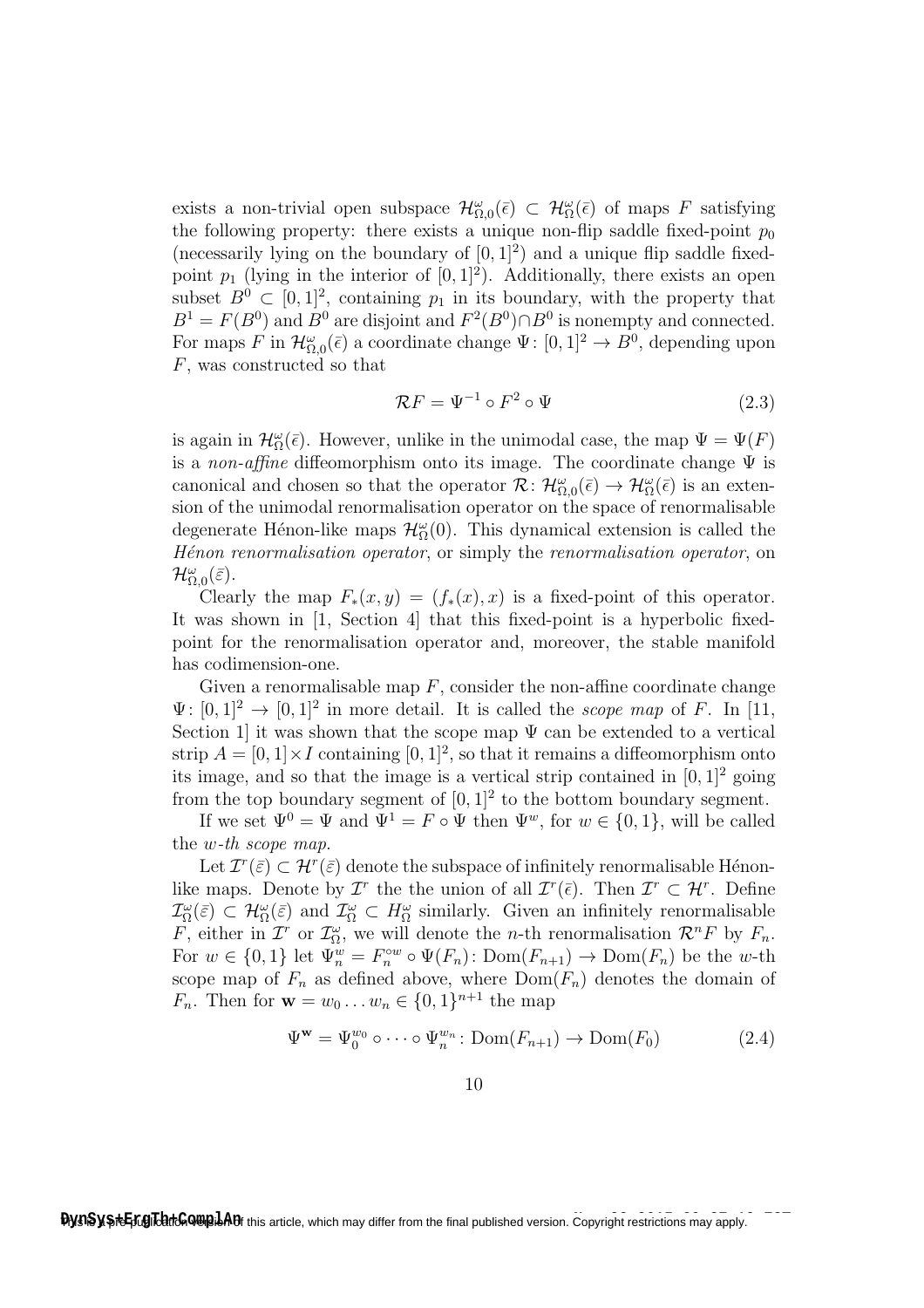is called the **w**-scope map. We denote the collection of all such functions by  $\Psi$ . That is,  $\underline{\Psi} = {\Psi^{\mathbf{w}}}_{\mathbf{w} \in \{0,1\}^*}$ . With this in mind we define the *renormalisation* Cantor set associated to F by

$$
\mathcal{O} = \bigcap_{n \ge 0} \bigcup_{\mathbf{w} \in \{0,1\}^n} \Psi^{\mathbf{w}}([0,1]^2). \tag{2.5}
$$

That this is a Cantor set was shown in [1]. For a point  $z \in \mathcal{O}$  the corresponding word  $\bf{w}$  is called the *address* of z. In particular we define the tip  $\tau = \tau(F)$  to be the point in  $\mathcal O$  with address  $\mathbf w = 0^\infty$ . In other words

$$
\tau = \bigcap_{n \ge 1} \Psi^{0^n}([0, 1]^2) \tag{2.6}
$$

This is the point which in [1] replaced the role of the critical value in the renormalisation theory for unimodal maps. We remark that in [10] it was shown that  $W(\tau) = \bigcap \Psi^{\mathbf{0}^n}(A_n)$  coincides with the stable manifold of  $\tau$ , where  $A_n = [0, 1] \times I_n$  is the vertical strip which is the domain of the extended scope map  $\Psi_n^0$ .

The action of F on  $\mathcal O$  is metrically isomorphic to the adding machine. Hence  $\mathcal O$  has a unique F-invariant measure,  $\mu$ . The Average Jacobian  $b =$  $b(F)$  is then defined by

$$
b(F) = \exp \int \log |\operatorname{Jac} F| d\mu. \tag{2.7}
$$

Now we can state the main result of [1], which we shall refer to as the asymptotic formula.

**Theorem 2.2.** Given  $F \in \mathcal{I}_{\Omega}(\bar{\varepsilon}_0)$  there exists a universal  $a \in C^{\omega}([0,1], \mathbb{R})$ and universal  $0 < \rho < 1$ , depending upon  $\Omega$  only, such that

$$
F_n(x, y) = (f_n(x) - b^{2^n} a(x) y(1 + \mathcal{O}(\rho^n)), x)
$$
\n(2.8)

where  $f_n$  are unimodal maps converging exponentially to  $f_*$ , the unimodal fixed-point of renormalisation.

In [10] it was shown that there exists a dynamically-defined presentation of  $\mathcal{O}$ , which we call the *topological boxing* and denote by  $\underline{D}$ . That is  $\underline{D} =$  ${D^{\mathbf{w}}}_{\mathbf{w}\in\mathcal{W}^*}$  is a collection of topological disks satisfying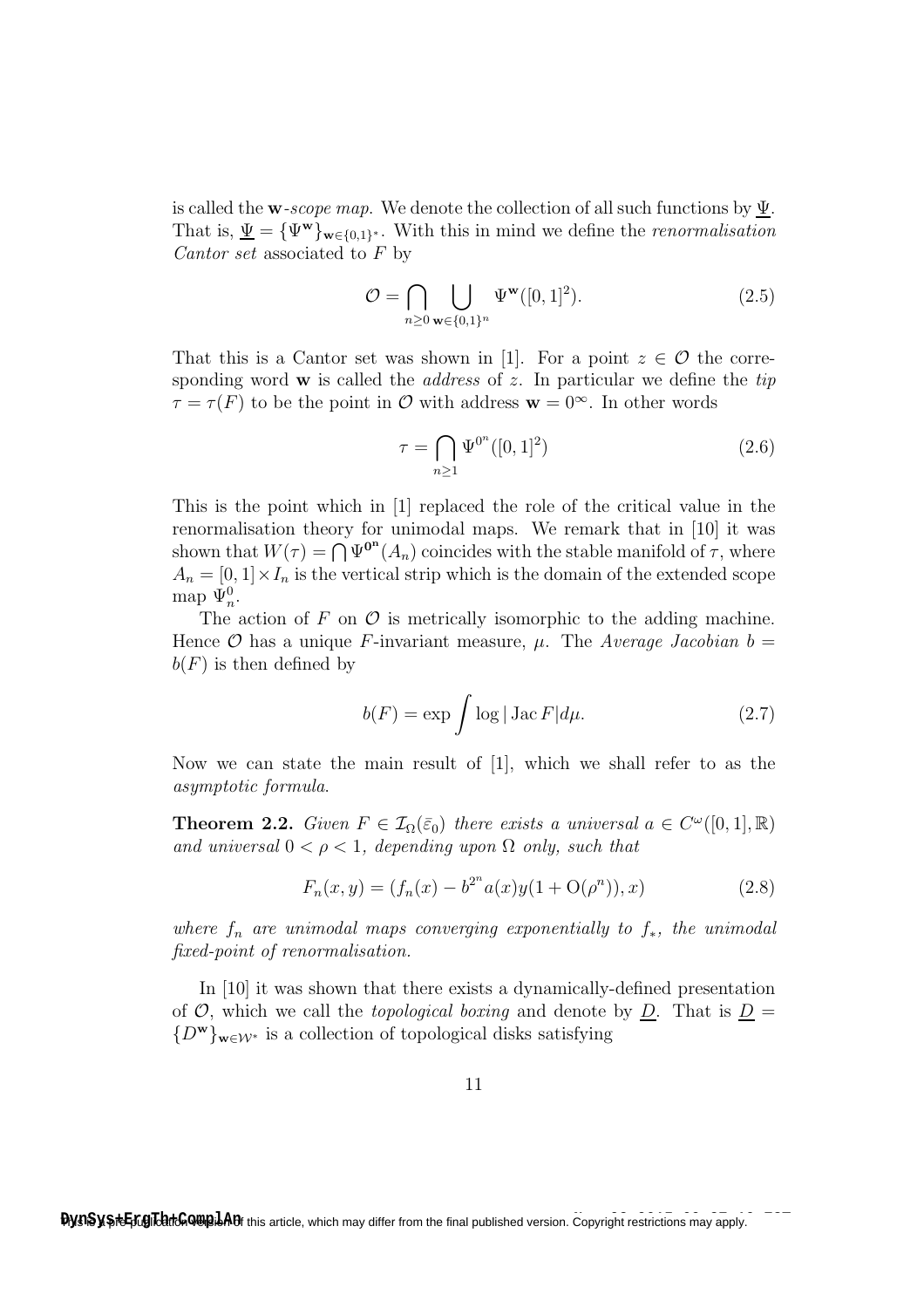- (i)  $F(D^{\mathbf{w}}) \subset D^{1+\mathbf{w}}$  for all  $\mathbf{w} \in \mathcal{W}^*$ ,
- (ii)  $D^{\mathbf{w}}$  and  $D^{\mathbf{w}'}$  are disjoint for all  $\mathbf{w} \neq \mathbf{w}'$  of the same length,
- (iii) the disjoint union of the  $D^{\mathbf{w}_w}$ ,  $w \in \mathcal{W}$ , is a subset of  $D^{\mathbf{w}}$ , for all  $\mathbf{w} \in \mathcal{W}^*,$
- (iv)  $\mathcal{O}^{\mathbf{w}} \subset D^{\mathbf{w}}$  for all  $\mathbf{w} \in \mathcal{W}^*$ ,

The definition of these topological disks is as follows. The reader can compare with figure 2. (We have changed notation slightly from [1] and [10] for simplicity.) Let F be a Hénon-like map in  $\mathcal{H}^r$  or  $\mathcal{H}_{\Omega}^{\omega}$  and with a unique nonflip saddle fixed-point  $p_0$  and unique flip saddle fixed-point  $p_1$ . We say that F is (topologically) renormalisable if  $W^u(p_0)$  intersects  $W^s(p_1)$  in a single orbit  $\{r^i\}_{i\in\mathbb{Z}}$  (we will fix the indexing in a moment), and this intersection is transverse.

For  $|\varepsilon|_{\Omega}$  sufficiently small we may assume that  $W_{\text{loc}}^s(p_1)$  separates  $[0,1]^2$ into exactly two connected components. (This is certainly the case for a degenerate Hénon-like map; such maps have all local stable manifolds being vertical straight lines from the top boundary arc of  $[0,1]^2$  to the bottom boundary arc of  $[0, 1]^2$ .) It follows that there is a first intersection point, as we travel from  $p_0$  along  $W^u(p_0)$ , between  $W^s_{\text{loc}}(p_1)$  and  $W^u(p_0)$ . We denote this point by  $r^0$  and define  $r^i = F^i(r^0)$  for all  $i \in \mathbb{Z}$ .

Observe that the curves  $[r^0, r^1]^s$  and  $[r^0, r^1]^u$  bound a region  $D^0$  with the property that  $F^2(D^0) \subset D^0$ . If we let  $D^1 = F(D^0)$  then  $\{D^0, D^1\}$  form the first level of the topological boxing of F.

In the case when  $F$  is infinitely renormalisable the same argument can be applied to the *n*-th renormalisation  $F_n$ , for each positive integer *n*. This time, compare with figure 1. Namely, there exists a non-flip saddle fixedpoint  $p_{0,n}$  and a flip saddle fixed-point  $p_{1,n}$  such that  $W^u(p_{0,n})$  and  $W^s(p_{1,n})$ have intersection equal to a single orbit  $\{r_n^i\}_{i\in\mathbb{Z}}$  and this intersection is transverse. Here the indexing is chosen so that, again, the first intersection point, travelling from  $p_{0,n}$  along  $W^u(p_{0,n})$ , between  $W^u(p_{0,n})$  and  $W^s(p_{1,n})$  is  $r_n^0$ . Then the curves  $[r_n^0, r_n^1]^s$  and  $[r_n^0, r_n^1]^u$  again bound a region  $D_n^0$  with the property that  $F_n^2(D_n^0) \subset D_n^0$ . As before we set  $D_n^1 = F_n(D_n^0)$ . Applying the scope maps then gives us the complete topological boxing. Namely, given  $\mathbf{w} \in \{0,1\}^n, w \in \{0,1\}$  we define  $D^{\mathbf{w}w} = \Psi^{\mathbf{w}}(D^w)$ . We then define the topological boxing by  $\underline{D} = \{D^{\mathbf{w}}\}_{\mathbf{w}\in\{0,1\}^*}.$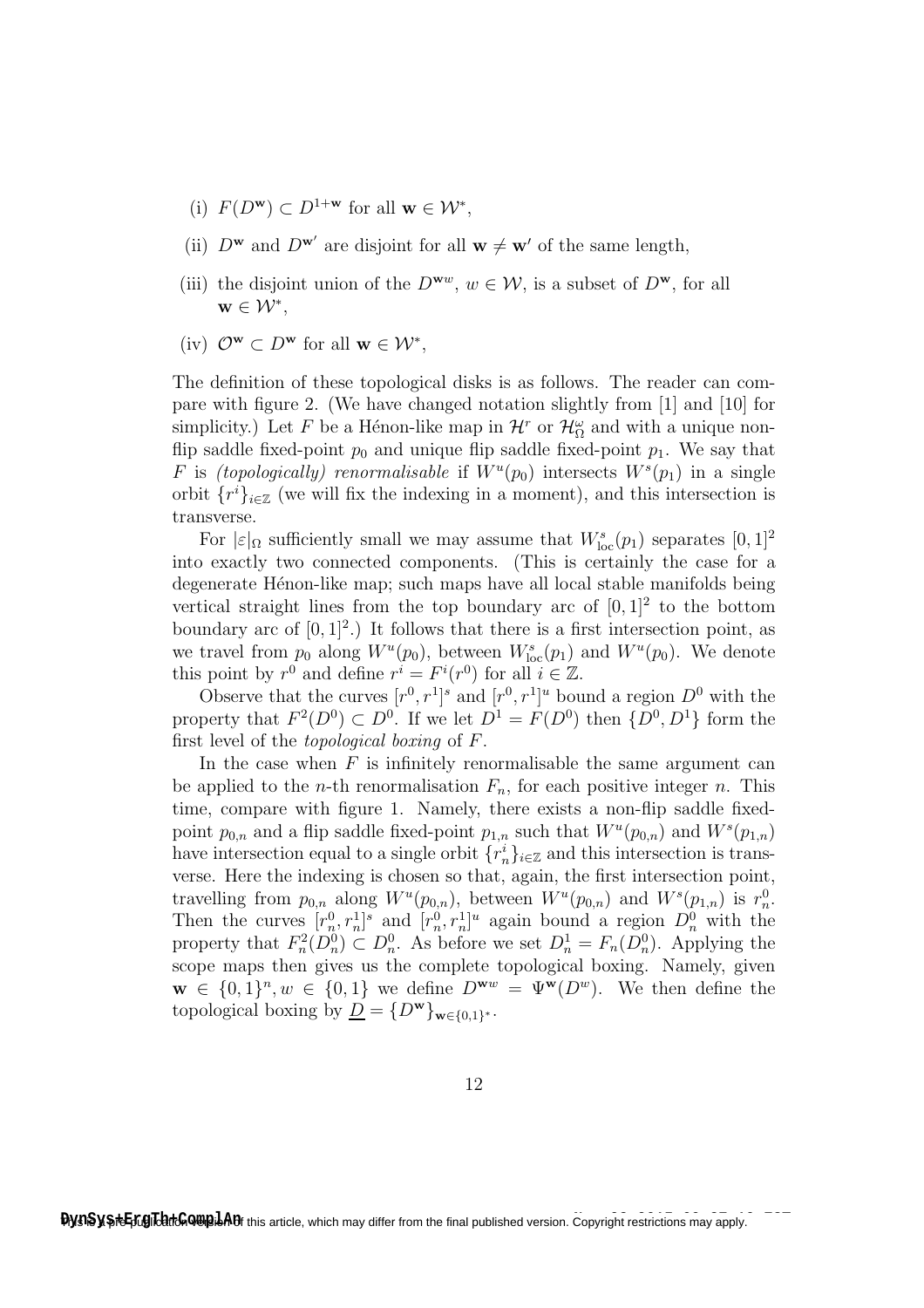



**Copyright restrictions may apply. Itys:Sys+Exel&butGone? In this article**, which may differ from the final published version. Copyright restrictions may apply.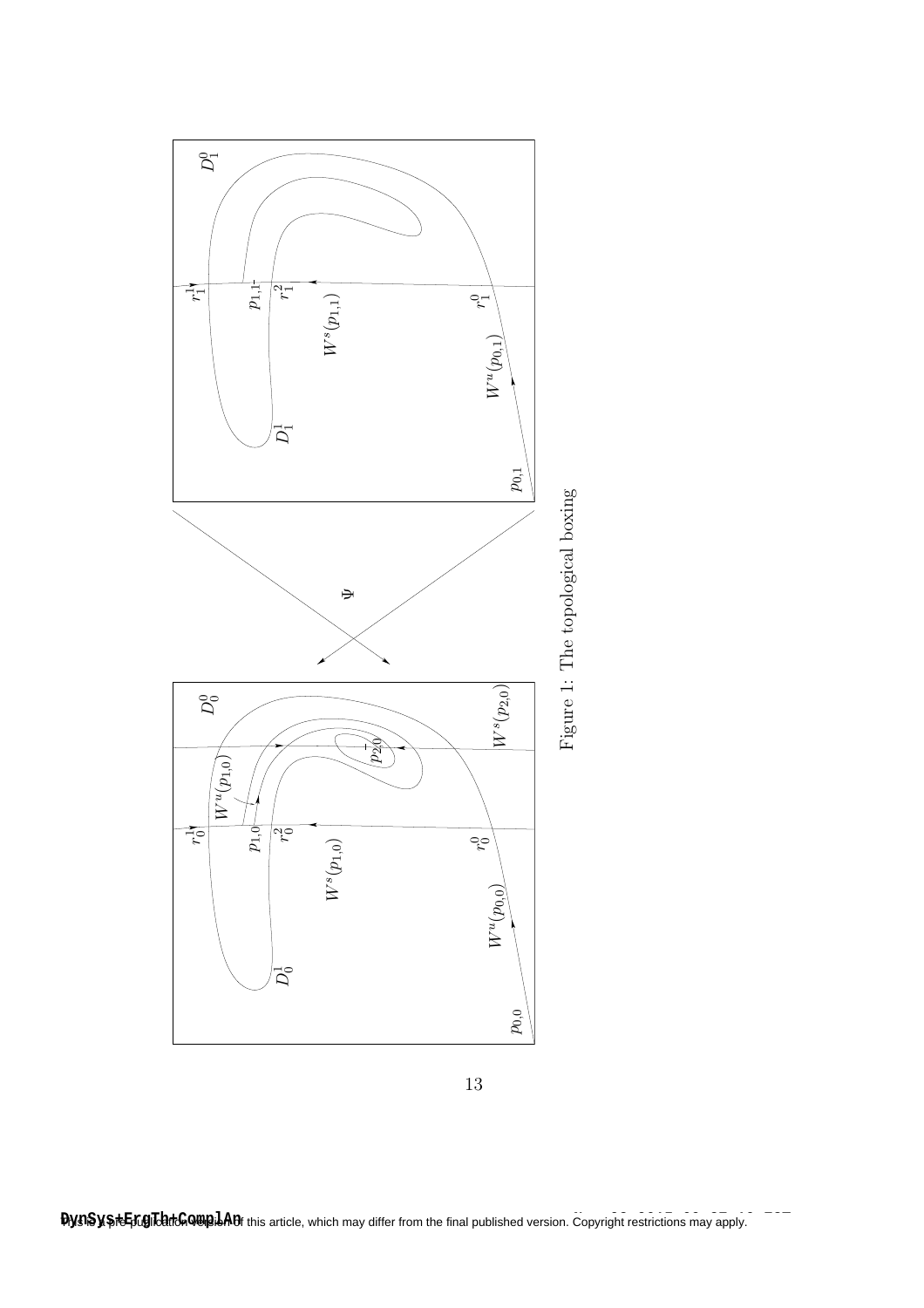#### 2.4 The Average Jacobian as a Topological Invariant

Consider the following construction from [10]. We observe that the construction also works in the  $C<sup>r</sup>$ -category. However, for expositional simplicity we restrict ourselves to the analytic case. Let  $F \in \mathcal{H}_{\Omega,0}^{\omega}(\overline{\epsilon})$ . Define

$$
\mathcal{M} = [p_1, r^0]^s \cup F^{-1}([p_1, r^0]^s) \cup F^{-2}([p_1, r^0]^s)
$$
\n(2.9)

Then for  $\bar{\epsilon}$  sufficiently small M consists of four connected components  $M_i$ ,  $i =$  $-2, -1, 0, 1$  indexed so that

- $M_0 = W_{\text{loc}}^s(p_1)$
- $M_1 \cap W^u(p_0) = \emptyset$
- $M_i \cap W^u(p_0) = \{r^i\}$  for  $i = -1, -2$

We refer the reader to figure 2. If  $F$  is *n*-times renormalisable we can similarly define

$$
\mathcal{M}_n = [p_{1,n}, r_n^0]^s \cup F_n^{-1}([p_{1,n}, r_n^0]^s) \cup F_n^{-2}([p_{1,n}, r_n^0]^s)
$$
(2.10)

 $\mathcal{M}_n$  consists of four connected components  $M_{i,n}$ ,  $i = -2, -1, 0, 1$  indexed so that

- $M_{0,n} = W_{\text{loc}}^s(p_{1,n})$
- $M_{1,n} \cap W^u(p_{0,n}) = \emptyset$
- $M_{i,n} \cap W^u(p_{0,n}) = \{r_n^i\}$  for  $i = -1, -2$

Finally, let  $M_i^{0^n} = \Psi^{0^n}(M_{i,n})$  for  $i = -2, -1, 0, 1$  and  $n \in \mathbb{N}$ . We wish to know how  $M_i^{0^n}$  $\int_{i}^{0^{n}}$  accumulates upon the tip  $\tau$  of F. For  $|\varepsilon|_{\Omega}$  sufficiently small observe that  $W_{\text{loc}}^{s}(\tau)$  separates  $[0,1]^2$  into exactly two connected components. It also separates  $D^0$  into two connected components. Let  $D(\tau)$  denote the connected component of  $D^0 \setminus W^s_{\text{loc}}(\tau)$  not containing  $p_1$ . Define

$$
\kappa_F = \min\{k \in \mathbb{N} : D(\tau) \cap M_1^{0^k} \neq \emptyset\}
$$
\n(2.11)

and

$$
\kappa_F = \lim_{n \to \infty} \frac{\kappa_{\mathcal{R}^n F}}{2^n}
$$
 (2.12)

whenever the limit exists. Then the following was shown in [10].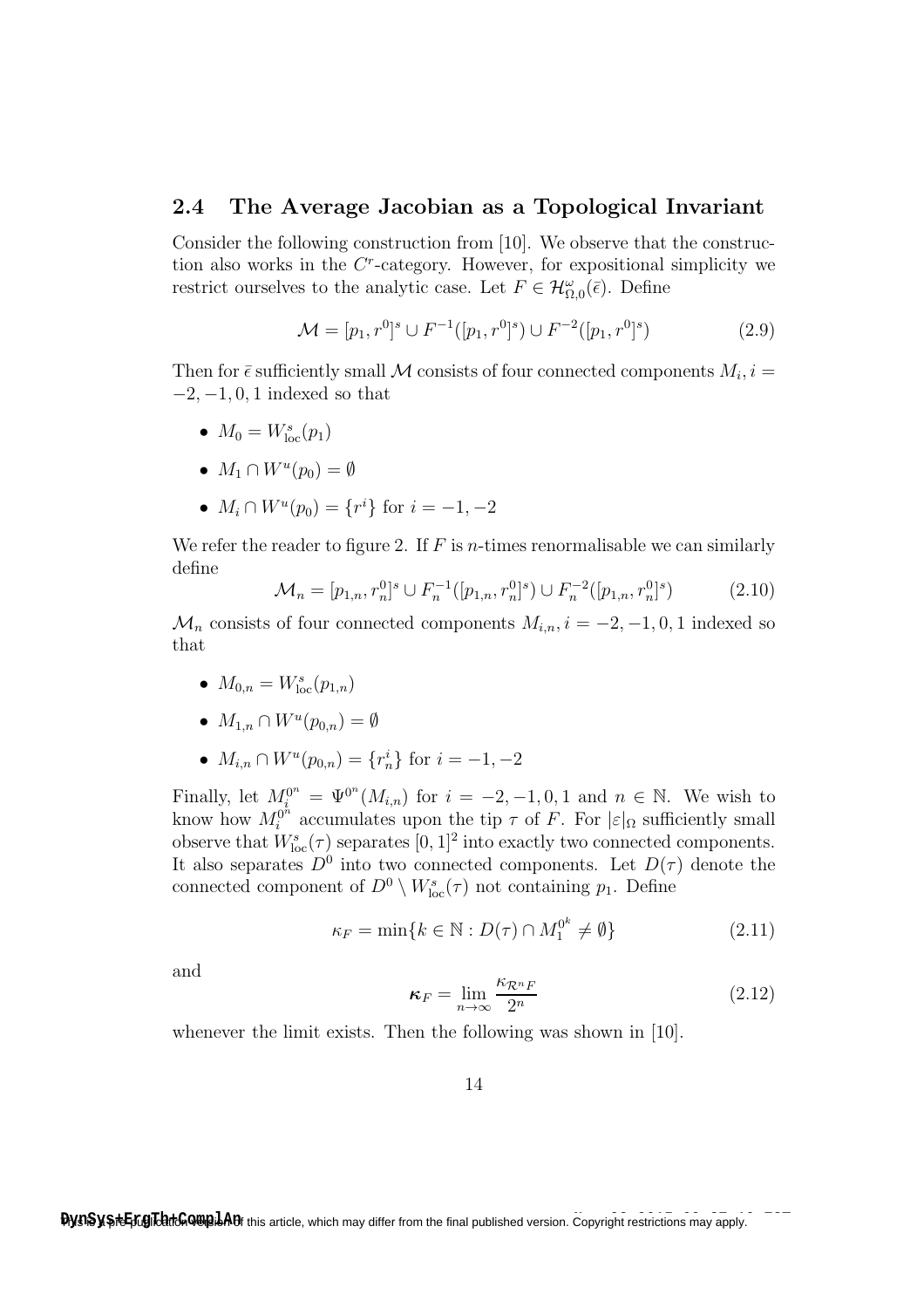

Figure 2: The extended stable manifold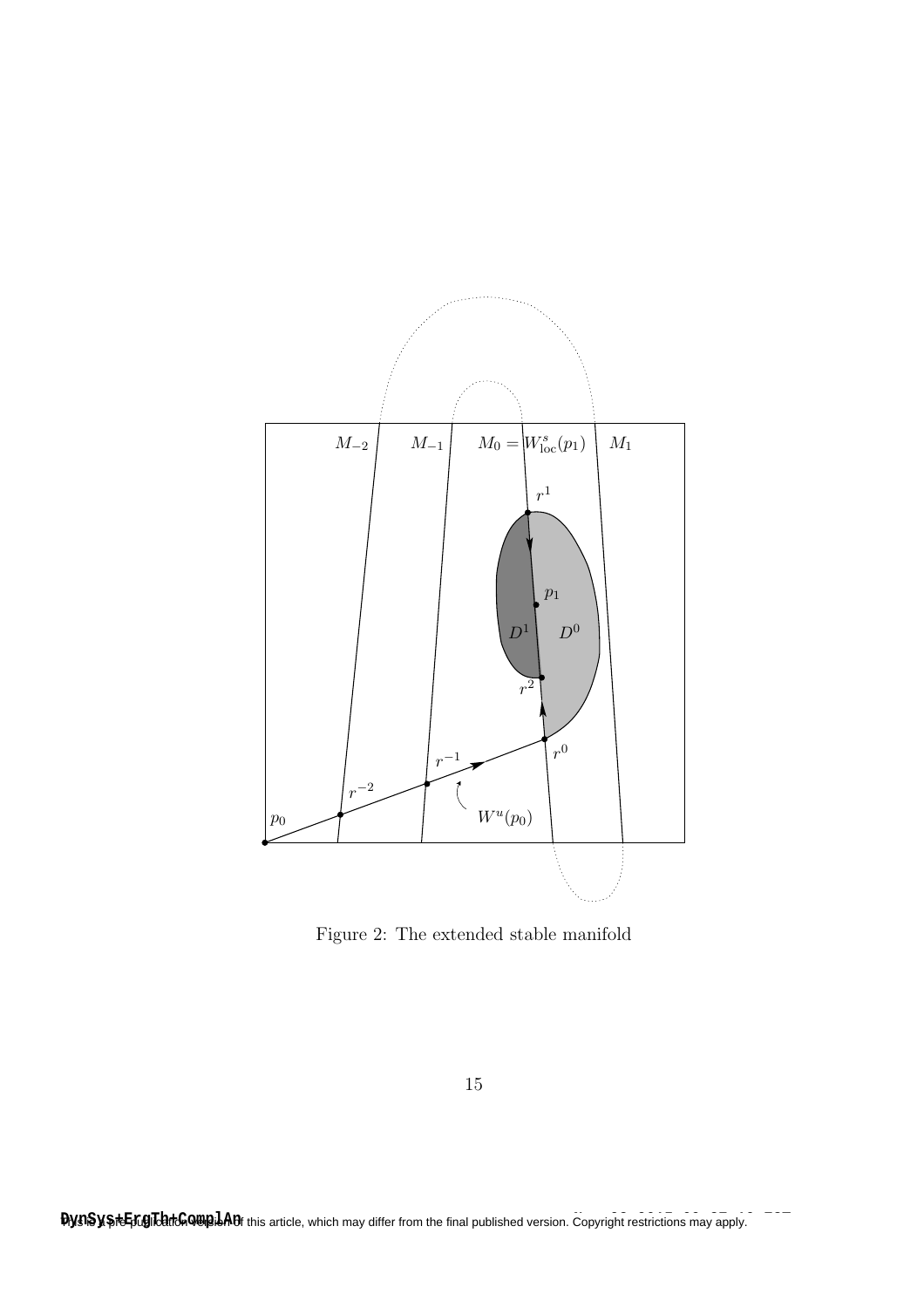**Theorem 2.3** (Lyubich–Martens). There exists  $\bar{\epsilon} > 0$  and a bidisk  $\Omega$  containing  $[0,1]^2$  such that the following holds: Let  $F \in \mathcal{I}^{\omega}_\Omega(\overline{\epsilon})$ . Then

$$
\kappa_F = \frac{1}{2} \frac{\log b}{\log \sigma} \tag{2.13}
$$

where  $b = b_F > 0$  denotes the average Jacobian of F and  $\sigma$  denotes the one-dimensional period-doubling scaling ratio.

**Remark 2.4.** This shows in particular, since  $\kappa_{\mathcal{R}^nF}$  is a topological invariant of F for each  $n > 0$ , that the average Jacobian is a topological invariant.

Recall the following definition from [10]. Given  $F \in \mathcal{I}^r$  we say F possesses an  $(m, n)$ -heteroclinic tangency if there exists a point of tangency  $q_{m,n}$ between  $W^u(p_m)$  and  $W^s(p_n)$ , where  $p_m$  and  $p_n$  denote the periodic orbits of periods  $2^m$  and  $2^n$  respectively.

**Lemma 2.5.** Given  $[b_{\min}, b_{\max}] \subset [0, \bar{b})$  let  $F \in C^1([b_{\min}, b_{\max}], \mathcal{I}_{\Omega}^{\omega})$  be a oneparameter family parametrised by the average Jacobian. For any positive integer N there exist integers m and n satisfying  $N < m < n$  and a parameter  $b \in [b_{\min}, b_{\max}]$  such that  $F_b$  possesses an  $(m, n)$ -heteroclinic tangency  $q_{m,n} \in$  $W^u(p_m) \cap W^s(p_n).$ 

*Proof.* Given a family  $F_b$  as above, we denote by  $F_{\kappa}$  the reparametrisation of the family by the invariant  $\kappa$ . By Theorem 2.3 such a smooth reparametrisation exists and, moreover, satisfies  $\kappa_{F_{\kappa}} = \kappa$ .

Given an interval  $[\kappa_{\min}, \kappa_{\max}]$ , denote its length by l. By definition 2.12 and Theorem 2.3 (which shows the limit in the definition of  $\kappa$  exists) whenever a positive integer  $m$  is sufficiently large

$$
\left|\boldsymbol{\kappa} - \frac{\kappa_{\mathcal{R}^m F_{\boldsymbol{\kappa}}}}{2^m}\right| < \frac{l}{3} \tag{2.14}
$$

for all  $\kappa \in [\kappa_{\min}, \kappa_{\max}]$ . Consequently there exists an positive integer  $N > 0$ such that

$$
\left| \frac{\kappa_{\mathcal{R}^m F_{\kappa_{\max}}}}{2^m} - \frac{\kappa_{\mathcal{R}^m F_{\kappa_{\min}}}}{2^m} \right| > l - \frac{2l}{3} = \frac{l}{3}
$$
 (2.15)

whenever  $m > N$ . By increasing N if necessary, we may further assume that  $2<sup>m</sup>l/3 > 1$  for all  $m > N$ . Then it follows that

$$
\left| \kappa_{\mathcal{R}^m F_{\kappa_{\max}}} - \kappa_{\mathcal{R}^m F_{\kappa_{\min}}} \right| > 1 \tag{2.16}
$$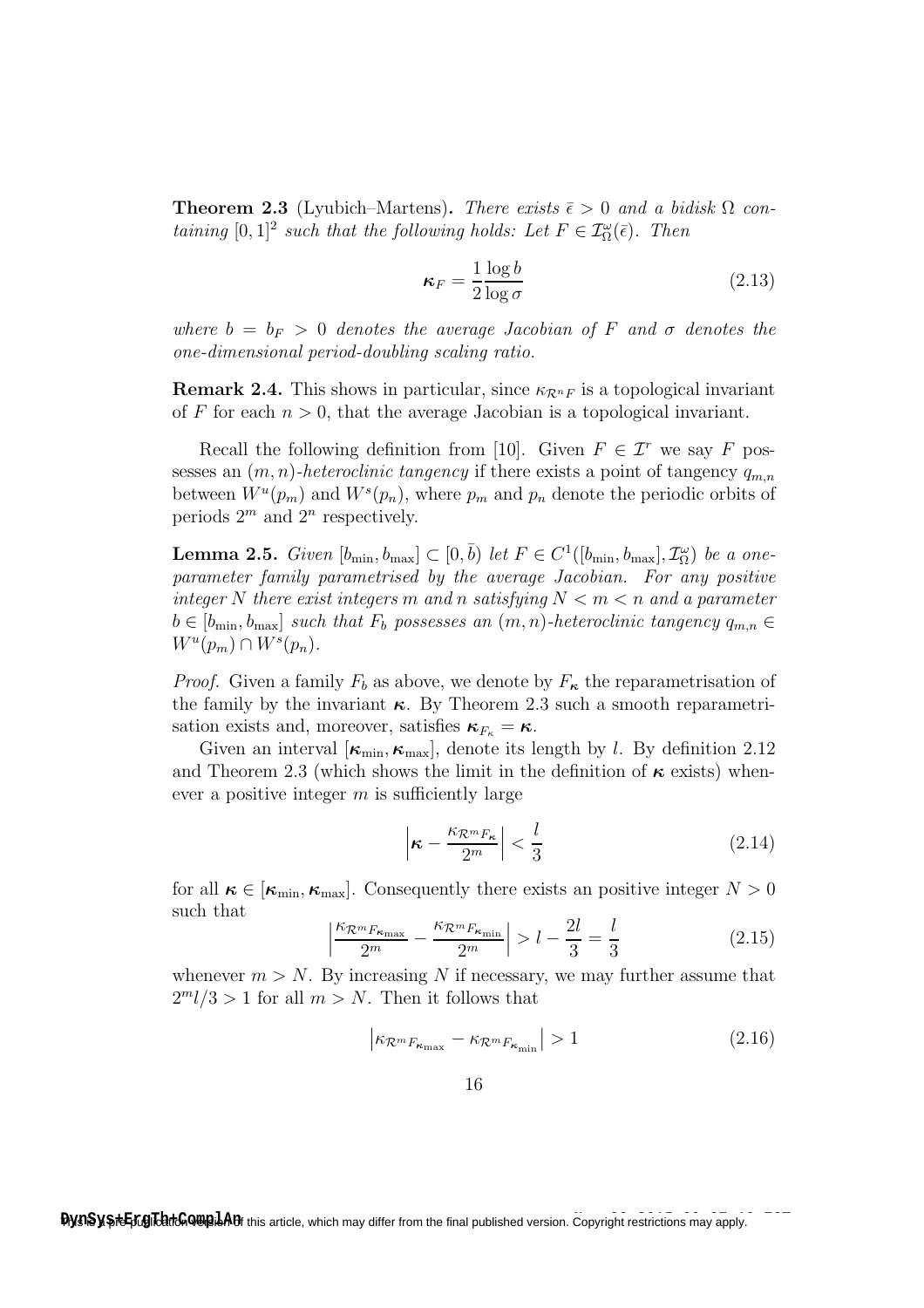for all  $m > N$ . By continuity this implies that for any  $m > N$  there exists a parameter  $\kappa \in [\kappa_{\min}, \kappa_{\max}]$  such that, for the corresponding map  $\mathcal{R}^m F_{\kappa}$ , the arc  $\partial^u D^m(\tau_m) \subset W^u(p_{0,m})$  is tangent to the curve  $M_{1,m}^{0^n} \subset W^s(p_{m+n,m})$ (where for simplicity we write  $n = \kappa_{\mathcal{R}^m F_{\kappa}}$ ). Denote this point of tangency by  $q_{0,m+n+m}$ .

By taking the diffeomorphic image of these objects under the scope map  $\Psi^{0^m}$ , it follows that the diffeomorphism  $F_{\kappa}$  possesses a heteroclinic tangency  $q_{m,n;0} = \Psi^{0^m}(q_{0,m+n;m})$  between the saddles  $p_{m,0}$  and  $p_{n,0}$ .  $\Box$ 

Remark 2.6. It follows from the argument above that the unstable arc  $[p_{m,0}, q_{m,n;0}]^u = \Psi^{0^m}([p_{0,m}, q_{0,m+n;m}]^u)$  does not intersect any of the pieces of depth  $n + 2$  or greater.

It also follows that the stable arc  $[q_{m,n;0}, p_{n,0}]^s$ , when intersected with  $D^{0^m}$ consists of finitely many arcs passing from the top of  $D^{0^m}$  to the bottom together with one arc from  $q_{m,n}$  to the boundary and one arc from  $p_{n,0}$  to the boundary.

These arcs are disjoint from any piece of depth  $n + 2$  and therefore the whole arc  $[q_{m,n;0}, p_{n,0}]^s$  does not intersect any piece of depth  $n+2$  or greater.

#### 2.5 Saddle Connections

Next we consider another invariant of topological conjugacy discovered by Palis  $[16]$ . Let F be an orientation-preserving diffeomorphism of the plane (or a surface) for which there exists

- (i) fixed saddles  $p_0$  and  $p_1$  (not necessarily distinct)
- (ii) a point  $q \in W^u(p_0) \cap W^s(p_1)$  such that  $W^u(p_0) \nparallel q W^s(p_1)$

Let  $\lambda_j^s$  and  $\lambda_j^u$  denote respectively the contracting and expanding eigenvalues of DF at  $p_j$ , where  $j = 0$  or 1. Then Palis showed the following (see also [4] for the proof).

**Theorem 2.7** (Palis [16]). Given F,  $p_0$  and  $p_1$  as above the quantity

$$
P_{F:p_0,p_1} = \frac{\log |\lambda_0^s|}{\log |\lambda_1^u|} \tag{2.17}
$$

is a topological invariant. Consequently, if the orientation-preserving diffeomorphism  $F'$  is topologically conjugate to  $F$  with corresponding saddles  $p'_i$ , then  $P_{F':p'_0,p'_1} = P_{F:p_0,p_1}$ .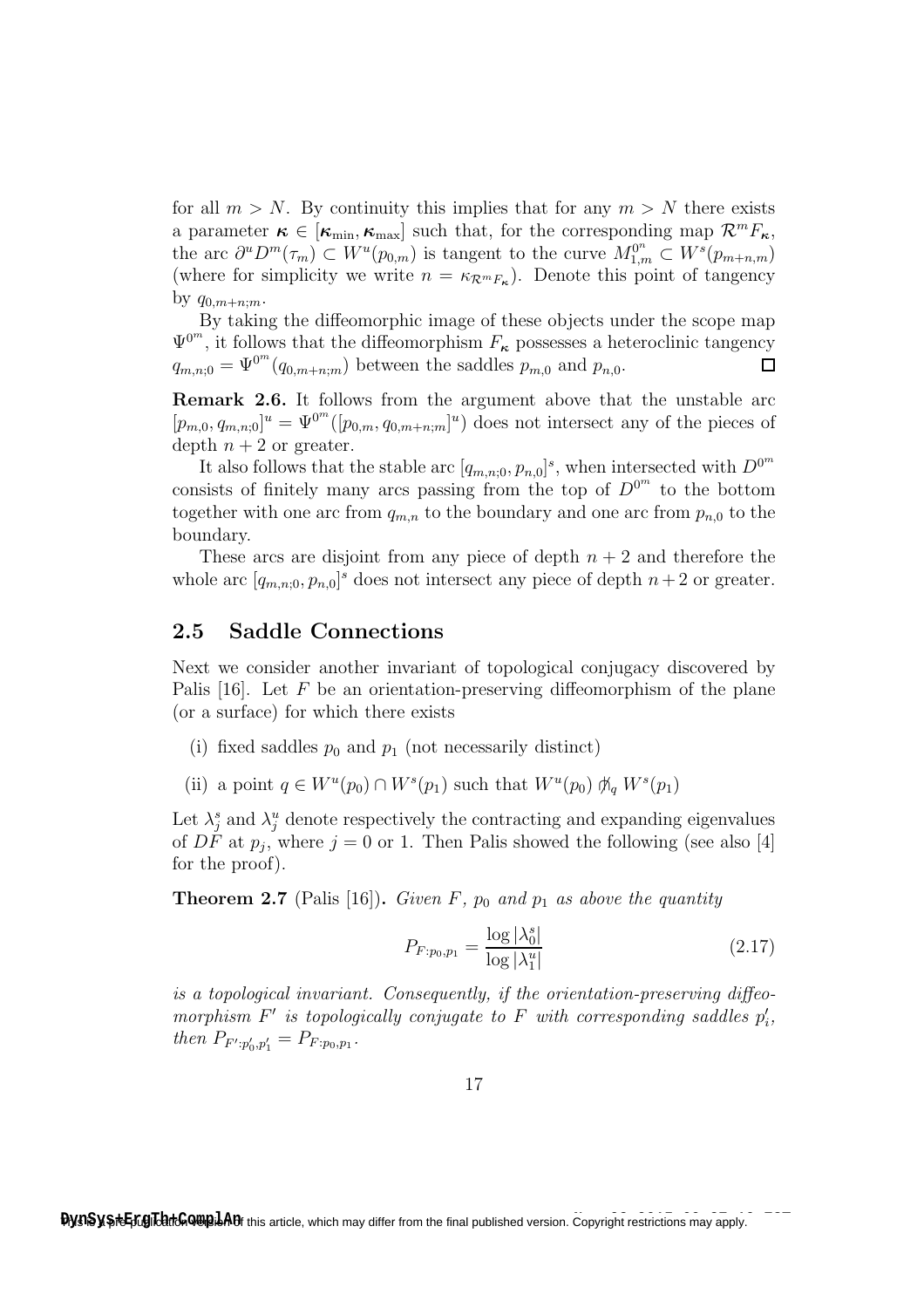Remark 2.8. The above can be generalised to periodic saddles by taking a sufficiently large iterate of  $F$ . Then the above ratio would have the factor  $n_1/n_0$  in front, where  $n_i$  is the period of  $p_i$ . However, since the periods are also topologically invariant data we can forget this factor and consider  $P_{F:po,p_1}$  defined as above in this case too.

Let  $F \in \mathcal{H}^r$  have periodic saddle points  $p_0$  and  $p_1$  as above. As hyperbolicity is an open property, there exists a neighbourhood  $\mathcal{P} = \mathcal{P}_{F:p_0,p_1}$  of F in  $\mathcal{H}^r$  such that the saddles  $p_0$  and  $p_1$  persist. Therefore  $P_{F:p_0,p_1}$  extends to a well-defined map

$$
P_{F:p_0,p_1} \colon \mathcal{P}_{F:p_0,p_1} \subset \mathcal{H}^r \to \mathbb{R}
$$
\n
$$
(2.18)
$$

Note that this map is not a topological invariant on all of  $\mathcal{P}_{F:p_0,p_1}$ . However, there exists a subspace  $\mathcal{Q}_{F:p_0,p_1,q} \subset \mathcal{P}_{F:p_0,p_1}$  containing diffeomorphisms  $F'$  such that, the continuations  $p'_0$  and  $p'_1$  of the saddles  $p_0$  and  $p_1$  respectively possess a tangency  $q'$  between the relevant stable and unstable manifolds. Hence the restriction  $P_{F:p_0,p_1}$ :  $\mathcal{Q}_{F,p_0,p_1} \to \mathbb{R}^d$  is a topological invariant and will be called the *Palis map with markings*  $F, p_0, p_1$ .

**Proposition 2.9.** For any choice of  $F \in \mathcal{H}^r$  with a saddle connection as above there exists a neighbourhood  $\mathcal{P} \subset \mathcal{H}^r$  containing F such that  $P_{F: p_0, p_1} \in$  $C^1(\mathcal{P}, \mathbb{R}^d)$ .

Proof. This follows immediately from the definition (2.18) above and the fact that derivatives of hyperbolic fixed-points have eigenvalues which vary smoothly.  $\Box$ 

Fix an open neighbourhood W of q not containing  $p_0$  or  $p_1$ . Let

- l denote the connected component of  $W^s(p_1) \cap W$  containing q
- $\overline{l}$  denote the arc of minimal length in  $W^s(p_1)$  containing  $p_1$  and l
- k denote the connected component of  $W^u(p_0) \cap W$  containing q
- $\overline{k}$  denote the arc of minimal length in  $W^u(p_0)$  containing  $p_0$  and  $k$

**Definition 2.10.** A coordinate change  $\beta$ :  $(W, q) \rightarrow (\mathbb{R}^2, 0)$  is *horizontal* if for some  $a \geq 2$ ,

•  $\beta$  preserves horizontal lines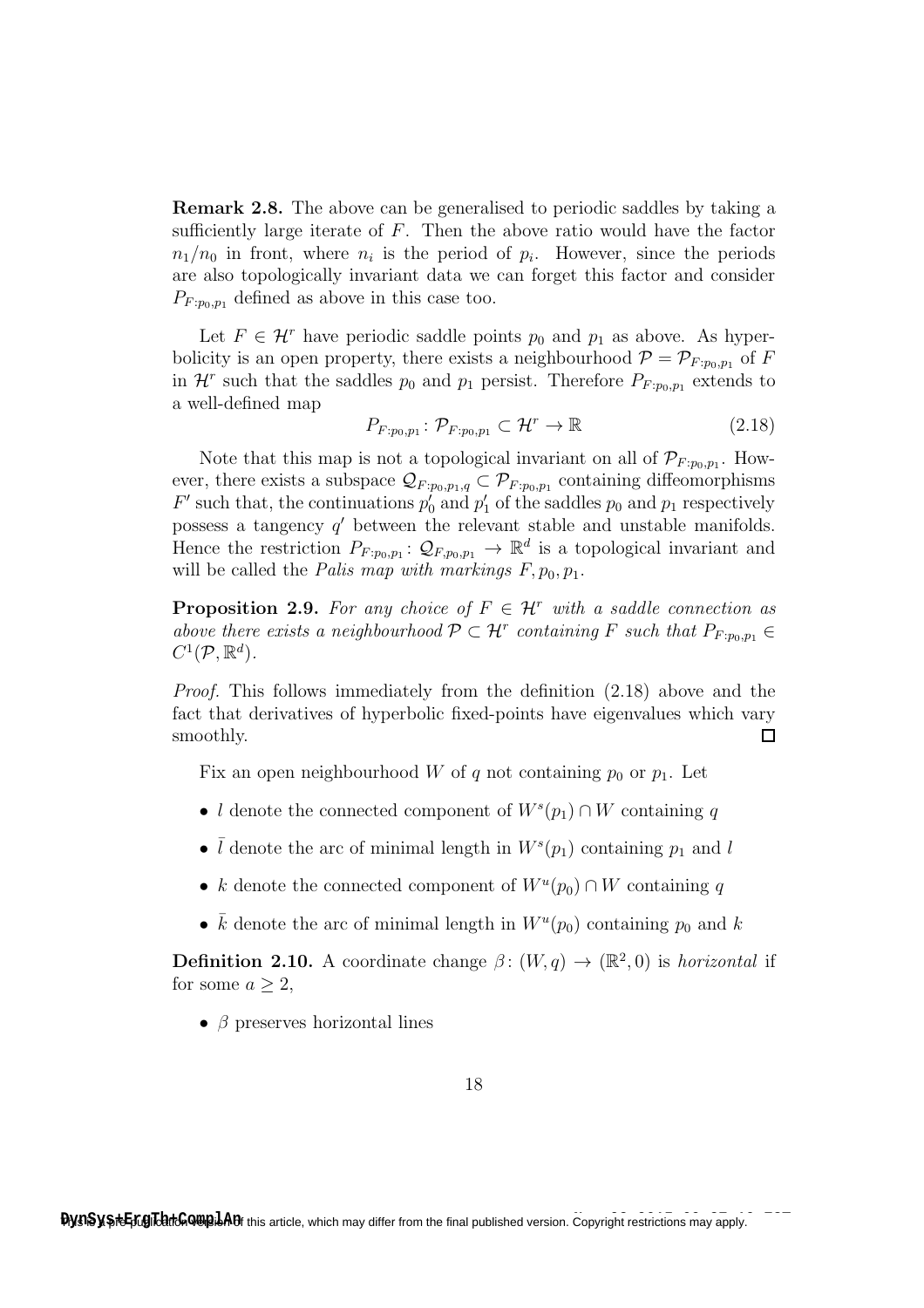- $\beta(l) \subset \{x=0\}$
- $\beta(k) \subset \{x = -|y|^a\}$

The coordinate change is *vertical* if for some  $a > 2$ ,

- $\beta$  preserves vertical lines
- $\beta(k) \subset \{y=0\}$
- $\beta(l) \subset \{y = -|x|^a\}$

**Remark 2.11.** The  $(m, n)$ -heteroclinic tangency q constructed in Section 2.4 has the property that in a neighbourhood of q, the components of  $W^u(p_m)$ and  $W^s(p_n)$  passing though q are graphs over the y-axis, and that their preimages are graphs over the x-axis. From this it can be shown that there exists a horizontal change of coordinates at  $q$  and a vertical change of coordinates as above.

Let  $W \subset \mathcal{P}_{F,p_0,p_1}$  denote the set of Hénon-like diffeomorphisms  $F'$  such that  $p_0$  is also a fixed-point of F', and such that  $\overline{l} \subset W^u(p_0; F')$ .

**Remark 2.12.** If we did not restrict our attention to  $W$  we would construct, for  $F' \in \mathcal{P}_{F,p_0,p_1}$ , a coordinate change  $\beta_{F'}$  so that  $\beta_{F'}(l_{F'}) = \{x = 0\}$ . However, as the perturbations we will need to make later will leave  $F$  unchanged in a neighbourhood of  $\overline{l}$  we will consider this simplified case only.

**Proposition 2.13.** Let F,  $p_0$ ,  $p_1$ , and q be as above. There exists  $\epsilon > 0$  such that any  $C^2$ -e-small perturbation  $F' \in \mathcal{W}$  of F satisfies

$$
\beta(l_{F'}) \subset \{x = 0\}, \qquad \beta(k_{F'}) \subset \{x = \psi(y)\}\tag{2.19}
$$

for some unimodal map  $\psi = \psi_{F'} \in C^2(\mathbb{R}, \mathbb{R})$  depending upon  $F'.$ 

Proof. Finite segments of invariant manifolds of hyperbolic fixed points vary smoothly under smooth perturbation. Hence given  $\epsilon_1 > 0$ , there exists  $\epsilon > 0$ such that for any  $C^2$ - $\epsilon$ -small perturbation  $F'$  of  $F$ , the corresponding arc  $\bar{k}_{F'}$  is  $C^2$ - $\epsilon_1$ -close to  $\bar{k}_F$ . Moreover, if  $F'$  lies in  $\mathcal{W}, \bar{l}_{F'}$  coincides with  $\bar{l}_F$ . Consequently, for  $\epsilon$  sufficiently small,  $\beta(\bar{k}_{F'})$  is the graph of a  $C^2$ -smooth function  $\psi$  which is  $C^2$ - $\epsilon_1$ -close to  $-|x|^a$  and  $\beta(\bar{l}_{F'}) \subset \{x=0\}.$ 

Finally, since  $\psi'$  is  $C^1$ - $\epsilon_1$ -close to the derivative of  $-|x|^a$ , it also has a unique zero if  $\epsilon_1$  sufficiently small. Hence  $\psi$  is also unimodal if  $\epsilon$  is sufficently small.  $\Box$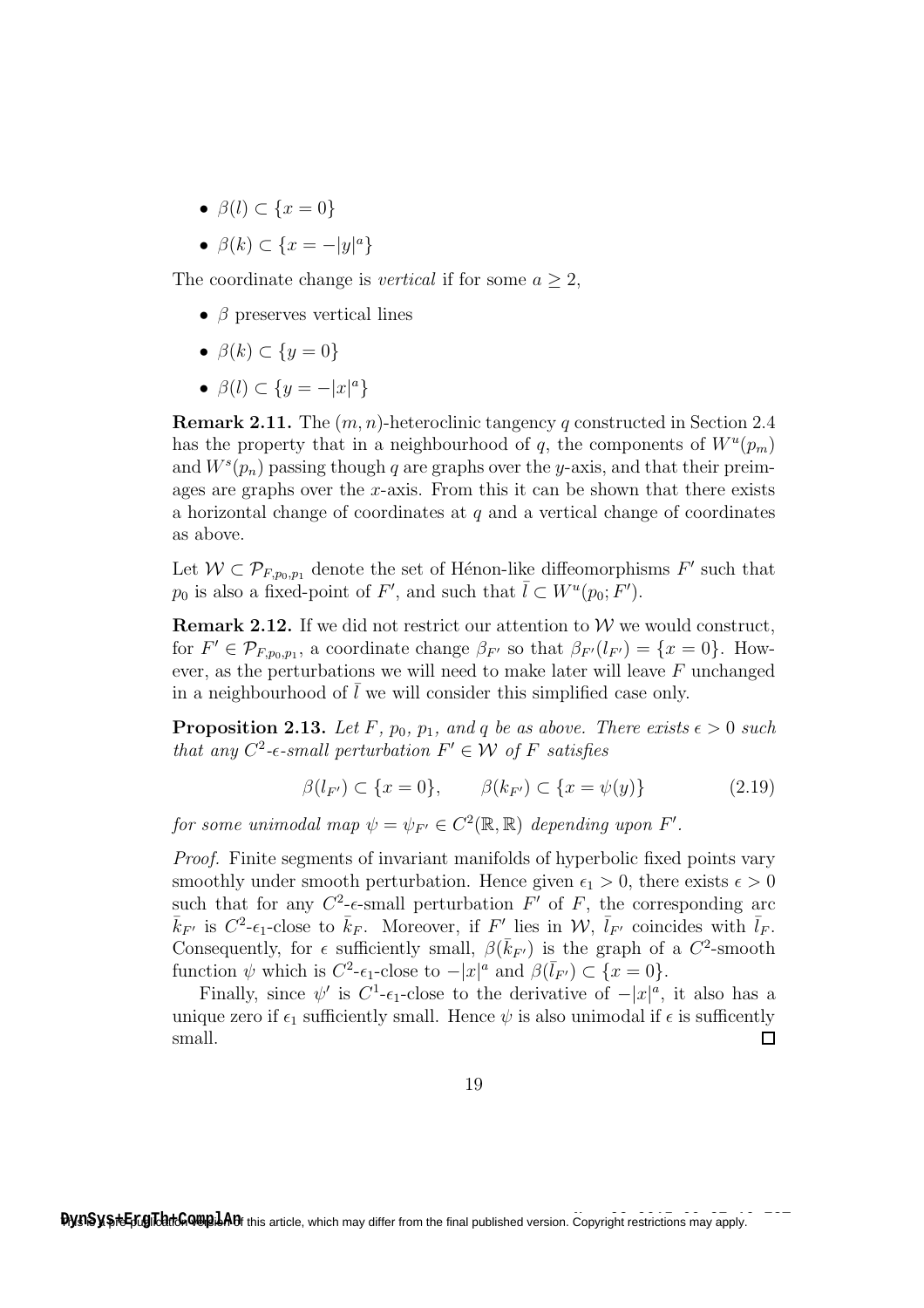Given a marking F,  $p_0$ ,  $p_1$ , and q and given the  $\epsilon > 0$  determined by the above proposition, we denote by  $\mathcal{W}_0$  the  $C^2$ - $\epsilon$ -neighbourhood of F in W. For  $F' \in \mathcal{W}_0$  let  $c_{F'}$  denote the unique critical point of  $\psi_{F'}$ .

**Definition 2.14.** Let F,  $p_0$ ,  $p_1$  and q be as above. For  $F' \in V$ , define

$$
Q_{F,p_0,p_1,q}(F') = \psi_{F'}(c_{F'})
$$
\n(2.20)

## 3 The Main Construction

Now we come to the proof of the main theorem. For each positive integer d we will construct a  $d$ -parameter family of infinitely renormalisable Hénon-like maps which are topologically distinct. We break this into three steps:

- $(A)$  First, we construct a *d*-parameter family of Henon-like maps such that at an initial parameter there are d distinct  $(m, n)$ heteroclinic tangencies. Moreover, at this parameter the stable multiplier of  $p_m$ , corresponding to the  $(m, n)$ -heteroclinic tangency, varies regularly with the parameter.
- (B) Second, given the family from (A), we construct a 2d-parameter family where each additional parameter controls a local perturbation in a neighbourhood of one of the d points of tangency for the initial parameter in (A).
- (C) Finally, given a family from (B), we show that those parameters with d tangencies form locally a d-parameter submanifold. Restricting the 2d-parameter family to this submanifold gives a d-parameter family with d-tangencies which persist.

### 3.1 Construction of the First Family

Let  $F$  be an infinitely renormalisable Hénon-like map. Given integers  $M$  and N satisfying  $0 \leq M \leq N$  define

$$
T_{M,N} = \bigcup_{\mathbf{w} \in \{0,1\}^M} D^{\mathbf{w}} \setminus \overline{\bigcup_{\mathbf{w} \in \{0,1\}^N} D^{\mathbf{w}}} \quad \text{and} \quad T_{M,*} = \bigcup_{\mathbf{w} \in \{0,1\}^M} D^{\mathbf{w}} \tag{3.1}
$$

We adopt the convention that  $\{0,1\}^0 = \emptyset$  and that  $D^{\emptyset} = [0,1]^2$ . It then follows that  $T_{0,N} = [0,1]^2 \setminus \bigcup_{\mathbf{w} \in \{0,1\}^N} D^{\mathbf{w}}$  for each positive integer N. The aim of this section is to show the following.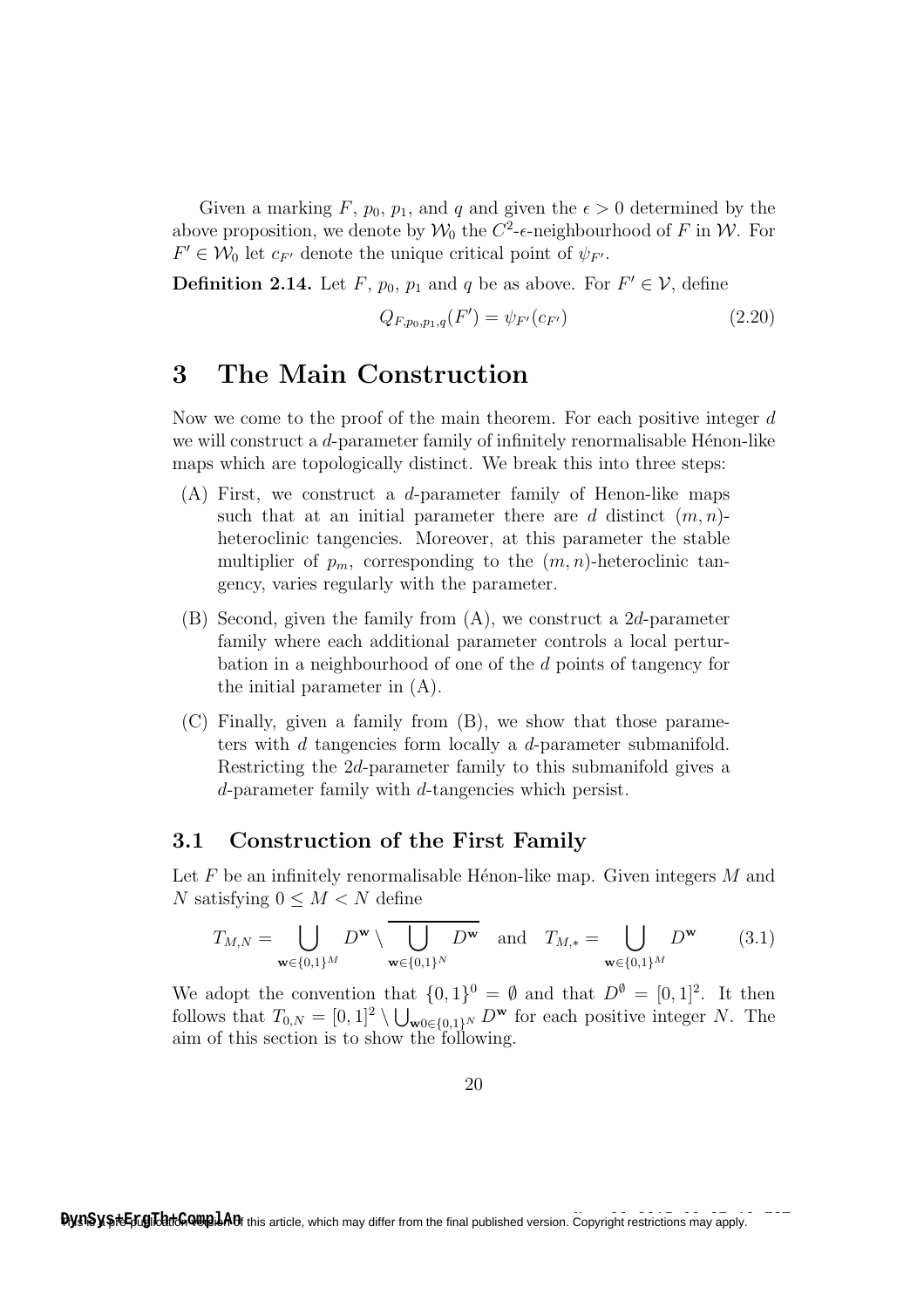**Theorem 3.1** (First Construction). Let  $r \in \{3, 4, \ldots, \infty\}$ . For each integer  $d > 2$  there exists

- $\mathbf{B} \subset \mathbb{R}^d$  open,
- $F \in C^1(\mathbf{B}, \mathcal{I}^r)$ ,
- $0 = N_0 < m_1 < n_1 < N_1 < \ldots < N_{d-2} < m_{d-1} < n_{d-1} < N_{d-1}$ ,

• 
$$
b^* = (b_1^*, b_2^*, \ldots, b_d^*) \in B
$$

such that

- (i) for  $i \neq d$ ,  $F(b)|T_{N_{i-1},N_i-1}(b)$  depends only on  $b_i$ ,
- (ii) for  $i = d$ ,  $F(b)|T_{N_{d-1},*}(b)$  depends only on  $b_d$ ,
- (iii)  $b(F_b) = b_d$ ,
- (iv) for  $i = 1, 2, ..., d 1$ , at  $b = b^*$ :
	- (a)  $F_b$  possesses an  $(m_i, n_i)$ -heteroclinic tangency  $q_i$  such that  $[p_{m_i}, q_i]^u$ ,  $[q_i, p_{n_i}]^s \subset T_{N_{i-1}, N_i-1}$
	- (b)  $\lambda_{m_i}^s$  varies regularly with  $b_i$

The construction is by induction. First we take a one-parameter family  $F_{b_1}$  of infinitely renormalisable Hénon-like maps parametrised by the average Jacobian. It can be shown by the discussion in Section 2.4 that for some parameter there is an  $(m_1, n_1)$ -heteroclinic tangency for some  $m_1 < n_1$ . From this we construct, via a bump-function argument, a two-parameter family  $F_{b_1,b_2}$ , so that the support of the first parameter is contained in the union of sets of level  $N_1$  and the second parameter is contained in the the complement of the sets of level  $N_1 - 1$ . Moreover, for each parameter the new family coincides with the original family on its support.

We will now show that there exists a good one-parameter family. First we need a preliminary lemma.

Proposition 3.2. Let a denote the universal function from the asymptotic formula (2.8). Let  $f_*$  denote the unimodal period-doubling renormalisation fixed-point. Let  $p_*$  denote the  $p_1$ -fixed-point for  $f_*$ . Then  $a(p_*) \neq 0$ .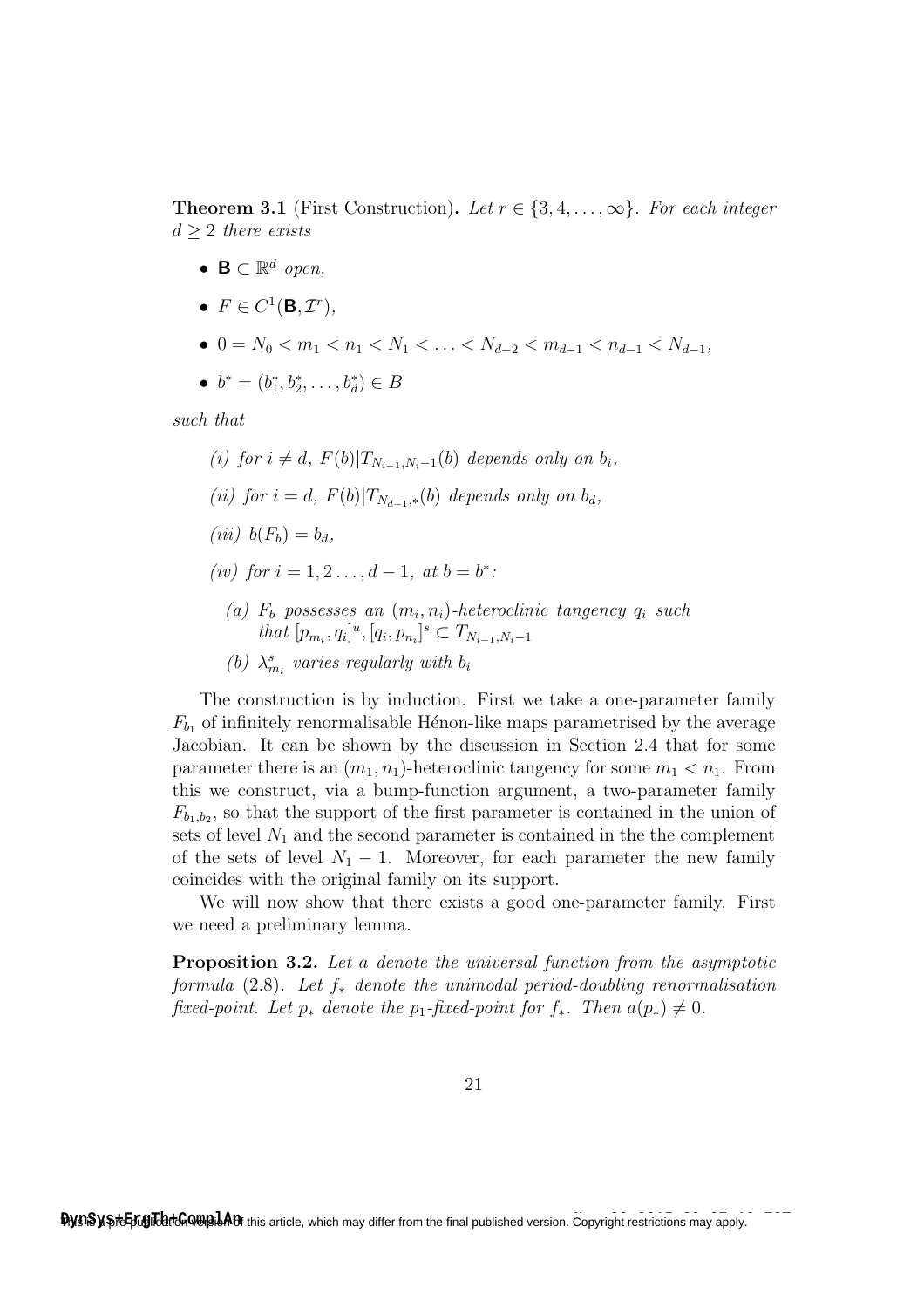*Proof.* Recall that  $a(x) = \frac{v'_*(x)}{v'_*(x)}$  $\frac{v_*(x)}{v'_*(f_*(x))}$ , where  $v_*, f_*$  are universal, analytic, and non-constant. Observe that if the numerator is zero at  $x = p_*$  then so is the denominator. Similarly it can be shown that if the n-th derivative of the numerator is zero at  $x = p_*$  the *n*-th derivative of the denominator is also zero. However,  $v_*$  is analytic and non-constant. Therefore there exists a first *n* such that  $v_*^{(n+1)}(p_*) \neq 0$ . It follows, by analyticity of  $v'_* \circ f$  at  $p_*$  together with l'Hopital's rule, that  $a(p_*) \neq 0$ .

 $\Box$ 

Now let us show that there exist good families.

**Proposition 3.3.** Let  $F \in C^1((0, \bar{b}], \mathcal{I}_{\Omega}^{\omega})$  be parametrised by the average Jacobian. There exists  $\bar{b} \in (0, \bar{b})$  such that for all sufficiently large positive integers n,  $\lambda_n^s(b)$  is a regular function of the parameter b at all  $b \in (0, \bar{b}]$ .

*Proof.* Let  $F_b$  be any one-parameter family of infinitely renormalisable Hénonlike maps parametrised by the average Jacobian b. Consider  $\mathcal{R}^n F_b$ . Let  $p_{1,n}(b) = (x_n(b), y_n(b))$  denote the unique flip-saddle fixed point for  $\mathcal{R}^n F_b$ . Let  $T_n(b)$  and  $D_n(b)$  denote respectively the trace and determinant of  $M_n(b)$  =  $D\mathcal{R}^n F_b(p_{1,n}(b))$ . Let  $\lambda_n^+(b)$  and  $\lambda_n^-(b)$  denote the two eigenvalues of  $\mathsf{M}_n(b)$ , where  $\pm$  is determined by which sign  $\pm$  is used in the quadratic formula. Then

$$
\lambda_n^{\pm}(b)^2 - \mathsf{T}_n(b)\lambda_n^{\pm}(b) + \mathsf{D}_n(b) = 0 \tag{3.2}
$$

Differentiating with respect to  $b$  and rearranging we find

$$
\partial_b \lambda_n^{\pm} (2\lambda_n^{\pm} - \mathsf{T}_n) = \partial_b \mathsf{T}_n \lambda_n^{\pm} - \partial_b \mathsf{D}_n \tag{3.3}
$$

By convergence of renormalisation

$$
\lambda_n^+ = -b^{2^n} (1 + \mathcal{O}(\rho^n)), \qquad \lambda_n^- = f'_*(p_{1,*}) (1 + \mathcal{O}(\rho^n)) \tag{3.4}
$$

This implies that  $|2\lambda_n^{\pm} - \mathsf{T}_n| = |\lambda_n^{\pm} - \lambda_n^-|$  is bounded from above for n sufficiently large. Consequently, for sufficiently large n, it follows that  $\partial_b \lambda_n^{\pm} =$ 0 if and only if  $\lambda_n^{\pm} = \partial_b \mathsf{D}_n / \partial_b \mathsf{T}_n$ .

Hence, by equations (3.4), to show that  $\partial_b \lambda_n^{\pm} \neq 0$  it suffices to show that  $\partial_b D_n / \partial_b T_n$  is not of the order  $-b^{2^n}$  or 1. A computation gives

$$
\partial_b \mathsf{T}_n(b) = \partial_b(\text{tr } D \mathcal{R}^n F)_{b, p_{1,n}(b)} + \partial_{x,y}(\text{tr } D \mathcal{R}^n F)_{b, p_{1,n}(b)} \cdot \partial_b p_{1,n}(b) \tag{3.5}
$$

$$
\partial_b \mathsf{D}_n(b) = \partial_b(\det D\mathcal{R}^n F)_{b, p_{1,n}(b)} + \partial_{x,y}(\det D\mathcal{R}^n F)_{b, p_{1,n}(b)} \cdot \partial_b p_{1,n}(b) \quad (3.6)
$$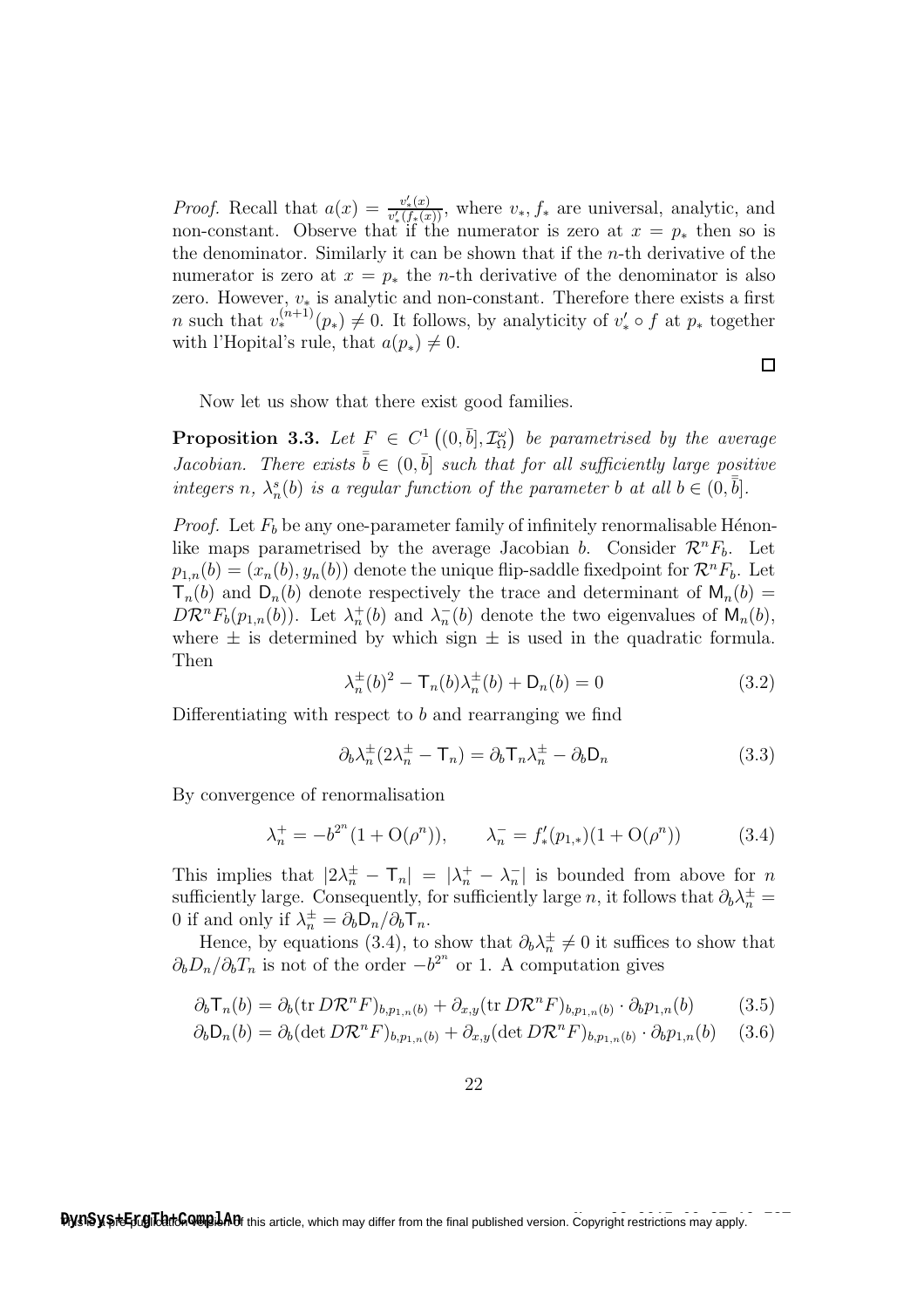**Claim.** Let  $F \in C^1([0,\bar{b}), \mathcal{I}_{\Omega}^{\omega})$  be parametrised by the average Jacobian. There exists a positive integer  $N, \bar{b} > 0$  and  $C_0 > 0$  such that the following holds: For  $b \in [0, \bar{b})$  and  $n > N$ ,

- (i)  $|\partial_b(\det D\mathcal{R}^n F)_{b,p_{1,n}(b)}| > C_0^{-1} b^{2^n-1} 2^n$
- (ii)  $\left\|\partial_{x,y}(\det D{\cal R}^nF)_{b,p_{1,n}(b)}\right\| < C_0b^{2^n}$
- (iii)  $|\partial_b(\text{tr }D\mathcal{R}^n F)_{b,p_{1,n}(b)}| < (3/2)^n$
- (iv)  $\left\|\partial_{x,y}(\operatorname{tr} D \mathcal{R}^n F)_{b,p_{1,n}(b)}\right\| < C_0$

Proof of Claim: By the asymptotic formula

$$
\mathcal{R}^n F_b(x, y) = (f_{b,n}(x) - a(x)b^{2^n} y E_n(x, y), x)
$$
\n(3.7)

where  $E_n(x, y) = 1 + \mathcal{O}(\rho^n)$ . It follows that

$$
\det D\mathcal{R}^n F_b(x, y) = b^{2^n} \partial_y (a(x) E_n(x, y)) \tag{3.8}
$$

$$
\text{tr } D\mathcal{R}^n F_b(x, y) = f'_{b,n}(x) - b^{2^n} y \partial_x (a(x) E_n(x, y)) \tag{3.9}
$$

(i) Observe that  $\partial_y(aE_n)|_{p_{1,n}} = a(x_n)\partial_y E_n(x_n, y_n) = a(x_*)+O(\rho^n)$ . Therefore

$$
\left| \partial_b (\det D \mathcal{R}^n F)_{b, p_{1,n}} \right| = 2^n b^{2^n - 1} \left| a(x_n) \partial_y E_n(x_n, y_n) \right| \tag{3.10}
$$

$$
\geq 2^n b^{2^n - 1} ||a(x_*)| - C\rho^n| \tag{3.11}
$$

for some positive constant C. Applying Proposition 3.2, the result follows.

(ii) Since a and  $E_n$  are bounded and analytic in  $\Omega$  it follows from the Cauchy estimate that  $\|\partial_{x,y} (\partial_y(aE_n))\| = O(1)$ . Therefore there exists  $C > 0$  such that

$$
\left\| \partial_{x,y} \left( \det D \mathcal{R}^n F \right)_{b,p_{1,n}} \right\| \le C b^{2^n} \tag{3.12}
$$

(iii) By a Corollary to the Mean Value Theorem, if  $b \in [0, \bar{b})$  is not an inflection point of  $f'_{n,b}(x_n(b))$  then there exist  $b_0, b_1 \in [0, \bar{b})$ such that

$$
\left| \partial_b f'_{n,b}(x_n(b)) \right| = \left| f'_{n,b_0}(x_n(b_0)) - f'_{n,b_1}(x_n(b_1)) \right| \cdot |b_0 - b_1| \tag{3.13}
$$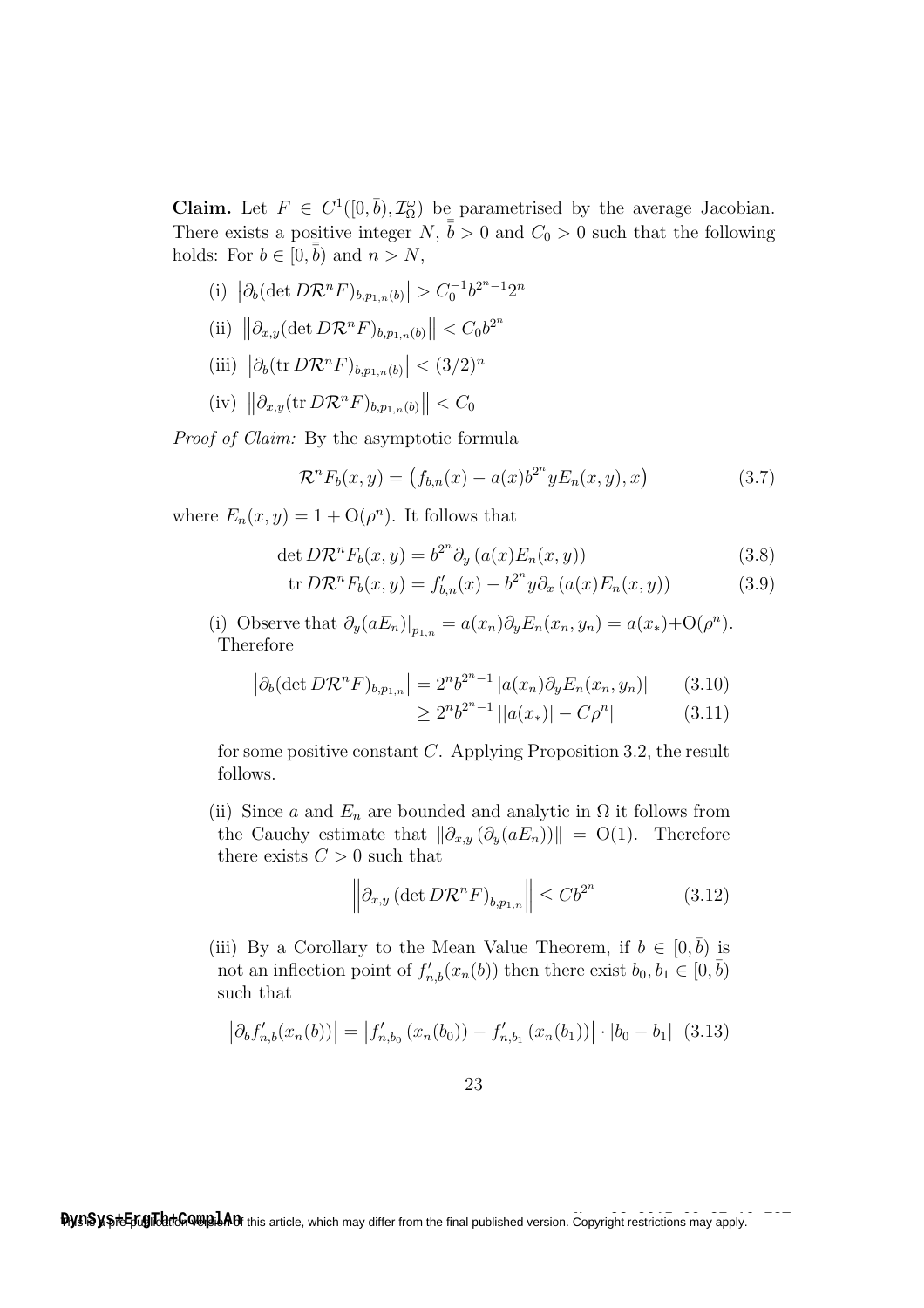Since  $f'_{n,b}(x_n(b)) - f'_*(x_*) = O(\rho^n)$  and  $|b_0 - b_1| < |\bar{b}|$ , there exists  $C_0 > 0$  such that the above is bounded by  $C_0|\bar{b}| \rho^n$ . Therefore, since  $|\partial_x(aE_n)| = |a'E_n + a\partial_x E_n| = O(1)$  there exists  $C_1 > 0$ such that

$$
\left| \partial_b \left( \text{tr} \, D \mathcal{R}^n F \right)_{b, p_{1, n}} \right| \le C_0 \left| \bar{b} \right| \rho^n + C_1 2^n b^{2^n - 1} \tag{3.14}
$$

However,  $\rho < 3/2$  and so for *n* sufficiently large the result follows.

(iv) Since a and  $E_n$  are bounded and analytic in  $\Omega$  it follows that  $\|\partial_{x,y} (\partial_x(aE_n))\| = \mathrm{O}(1)$ . We also know that  $\partial_{x,y} f_{n,b} = \mathrm{O}(1)$ . Therefore there exists  $C > 0$  such that

$$
\left\| \partial_{x,y} \left( \text{tr } D \mathcal{R}^n F \right)_{b,p_{1,n}} \right\| \leq \left\| \partial_{x,y} f_{n,b} \right\| + b^{2^n} \left\| \partial_{x,y} \partial_x (a E_n) \right\| \quad (3.15)
$$

$$
\leq C \quad (3.16)
$$

Hence the result follows.//

Claim.  $|\partial_b p_{1,n}(b)| < C_1 b^{2^n}$ 

Proof of Claim: Differentiating the fixed-point equation

$$
\mathcal{R}^n F_b(p_{1,n}(b)) - p_{1,n}(b) = 0 \tag{3.17}
$$

gives

$$
\partial_b \mathcal{R}^n F(b, p_{1,n}(b)) + [\partial_{x,y} \mathcal{R}^n F(b, p_{1,n}(b)) - id] \partial_b p_{1,n}(b) = 0 \tag{3.18}
$$

Since  $|f'_*(p_{1,*})| \neq 1$ , convergence of renormalisation implies that, for *n* sufficiently large,  $D\mathcal{R}^n F_b(p_{1,n}(b))$  has eigenvalues bounded away from 1. It follows that  $D\mathcal{R}^n F_b(p_{1,n})$  – id is invertible. Therefore

$$
\partial_b p_{1,n}(b) = \left(\text{id} - \partial_{x,y} \mathcal{R}^n F_{b,p_{1,n}(b)}\right)^{-1} \partial_b \mathcal{R}^n F_{b,p_{1,n}(b)} \tag{3.19}
$$

As  $(\mathrm{id} - \partial_{x,y} \mathcal{R}^n F) = (\mathrm{id} - DF_*) (1 + O(b^{2^n})),$  we find that  $\partial_b p_{1,n}(b) =$  $\mathrm{O}\left(\partial_b \mathcal{R}^n F_{b,p_{1,n}(b)}\right)$ . Moreover, as  $p_{1,n}(b)$  is restricted to lie on the diagonal, it follows that  $\partial_b p_{1,n}(b)$  is a multiple of the diagonal vector  $(1, 1)$ .//

Choose a positive integer N such that for all  $n > N$ , (a)  $b^{2n} > |\lambda_n^+|$  (which is possible by equation (3.4)) and (b) if  $C_0$  and  $C_1$  denote the constants from the previous two claims then

$$
C_0^{-1}2^{n-1} > 2b\left((3/2)^n + C_0C_1b^{2^n}\right) \tag{3.20}
$$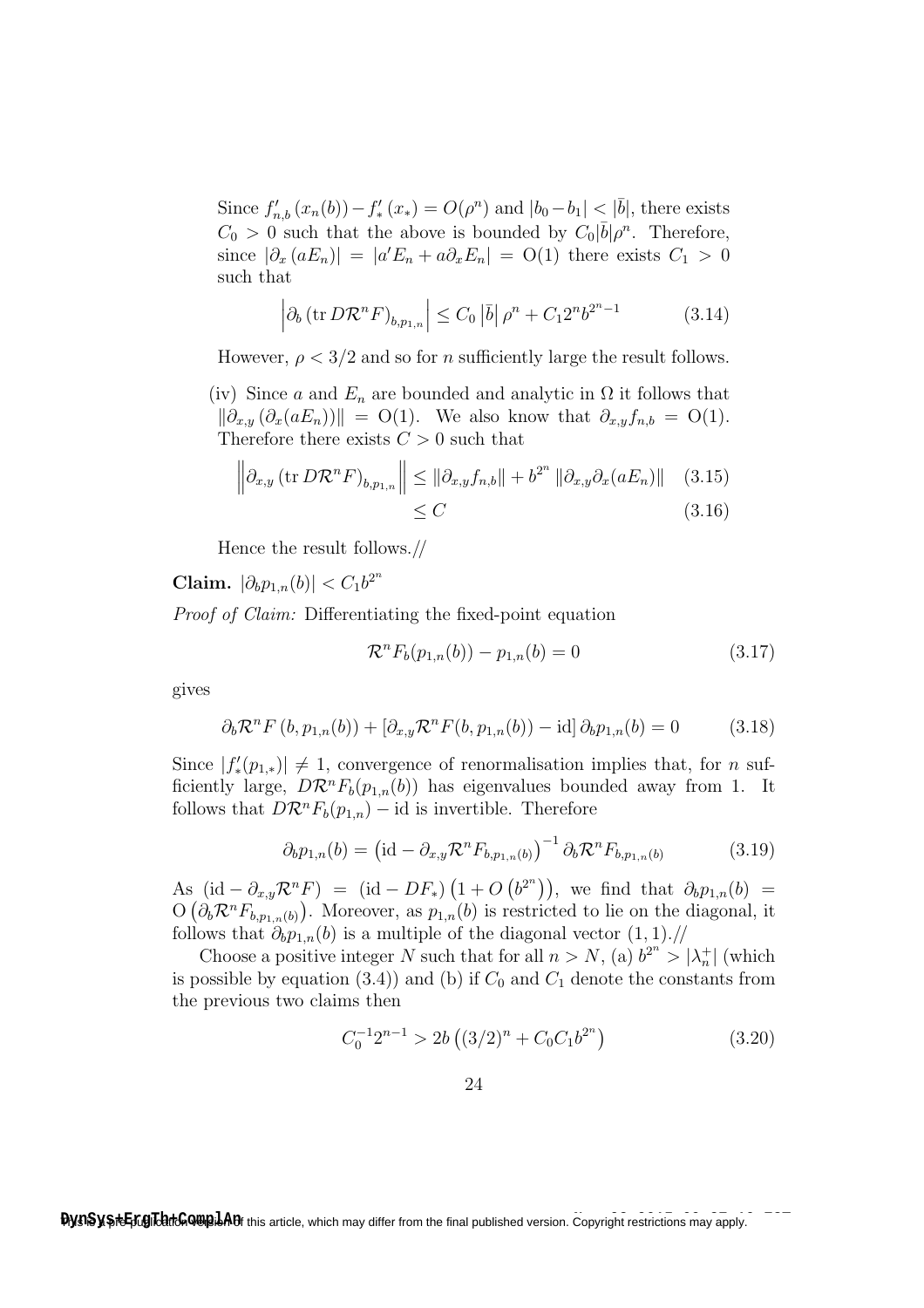It now follows that for *n* sufficiently large and *b* sufficiently small,

$$
|\partial_b \mathsf{D}_n| \ge ||\partial_b (\det D \mathcal{R}^n F)| - ||\partial_{x,y} (\operatorname{tr} D \mathcal{R}^n F)|| \cdot |\partial_b p_{1,n}|
$$
 (3.21)

$$
> \left| C_0^{-1} b^{2^n - 1} 2^n - C_0 b^{2^n} \right| \tag{3.22}
$$

$$
> C_0^{-1} b^{2^n - 1} 2^{n-1}
$$
\n
$$
(3.23)
$$

$$
>2b^{2^n} \left( (3/2)^n + C_0 C_1 b^{2^n} \right) \tag{3.24}
$$

$$
> |\lambda_n^+| \cdot (|\partial_b (\text{tr } D\mathcal{R}^n F)| + ||\partial_{x,y} (\text{tr } D\mathcal{R}^n F)|| \cdot |\partial_b p_{1,n}|) \tag{3.25}
$$

$$
\geq |\lambda_n^+| \cdot |\partial_b \mathsf{T}_n| \tag{3.26}
$$

It follows that  $\partial_b D_n \neq \lambda_n^+ \partial_b T_n$  for sufficiently large n. Therefore  $\partial_n \lambda_n^+ \neq 0$ for  $n$  sufficiently large, and the Proposition is shown. П

A simple partition of unity argument, whose proof is left to the reader, gives the following.

**Lemma 3.4** (Interpolation Lemma). Let  $r \in \{3, 4, \ldots, \infty\}$ . Let **A** be a nontrivial open interval containing the point  $a^*$ . Let  $F \in C^1(\mathbf{A}, \mathcal{I}^r)$ . For each positive integer N there exist subintervals  $A_1, A_2 \subset A$  containing  $a^*$ , and  $F' \in C^1(\mathbf{A}_1 \times \mathbf{A}_2, \mathcal{I}^r)$  such that for all  $a_1 \in \mathbf{A}_1$ ,  $a_2 \in \mathbf{A}_2$ ,

- $T'_{0,N-1}(a_1,a_2) = T_{0,N-1}(a_1)$  and  $F'(a_1,a_2)|T'_{0,N-1}(a_1,a_2) = F(a_1)|T_{0,N-1}(a_1)$
- $T'_{N,*}(a_1, a_2) = T_{N,*}(a_2)$  and  $F'(a_1, a_2)|T'_{N,*}(a_1, a_2) = F(a_2)|T_{N,*}(a_2)$
- $F'(a^*, a^*) = F(a^*)$  in  $[0, 1]^2$

Proof of Theorem 3.1. We will proceed by induction. First, consider the case  $d = 2$ . Let  $F_{\text{init}}$  denote the one-parameter family from Proposition 3.3. Then there exists a positive integer N such that  $\lambda_m^s$  varies regularly with b for all  $m > N$ . Hence by Lemma 2.5 there exists a parameter  $b^*$  and integers  $m_1$ and  $n_1$  satisfying  $N < m_1 < n_1$  such that at  $b = b^*$ ,

- (i)  $F_{\text{init}}(b)$  possesses an  $(m_1, n_1)$ -heteroclinic tangency  $q_1$ ,
- (ii)  $\lambda_{m_1}^s(b)$  varies regularly with b.

Choose an integer  $N_1 > n_1$  so that  $[p_{m_1}, q_1]^u(b^*)$  and  $[q_1, p_{n_1}]^s(b^*)$  are disjoint from  $T_{N_1,*}(b^*)$ . Then by Lemma 3.4 there exists a two-parameter family F satisfying the properties (i)–(iii) and consequently property (iv). This completes the case  $d = 2$ .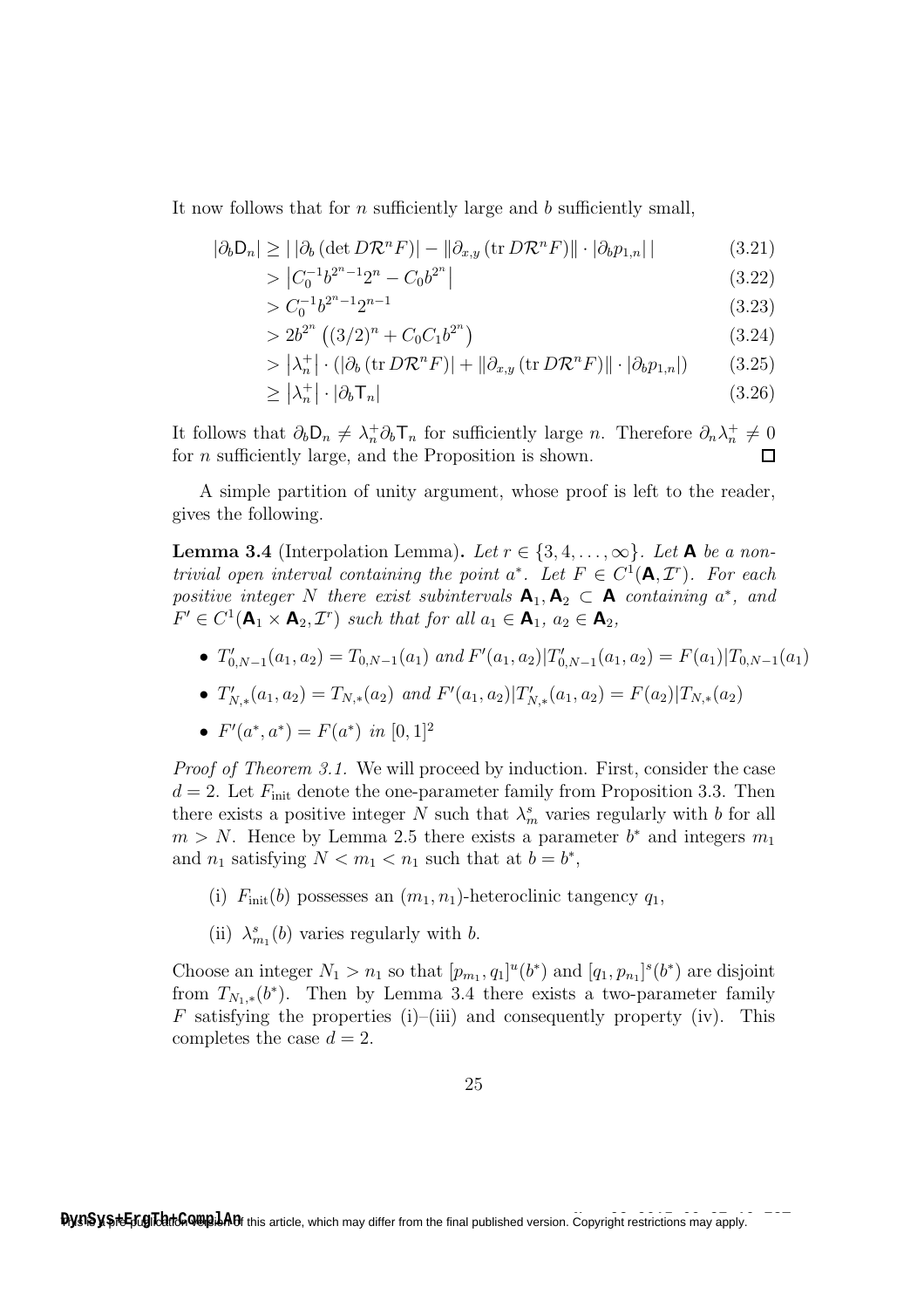Next, consider the case when  $d \geq 3$ . Assume that there exists a dparameter family  $F$  satisfying the hypotheses of the theorem. By hypothesis  $F(b_1, \ldots, b_d)|T_{N_{d-1},*}(b_1, \ldots, b_d)$  depends only upon the parameter  $b_d$  and in fact coincides with  $F_{\text{init}}(b_d)$ . Also by hypothesis  $b(F(b_1, b_2, \ldots, b_d)) = b_d$ . Once more Lemma 2.5 implies there exists a parameter  $b_d^*$  and integers  $m_d$ and  $n_d$  satisfying  $N_{d-1} < m_d < n_d$  such that

- (i)  $F(b_1, \ldots, b_{d-1}, b_d)$  possesses an  $(m_d, n_d)$ -heteroclinic tangency  $q_d$  for all  $b_1, \ldots, b_{d-1}$
- (ii)  $\lambda_{m_d}^s$  varies regularly with  $b_d$  at  $b_d = b_d^*$

Choose an integer  $N_d > n_d$  so that  $[p_{m_i}, q_i]^u$  and  $[q_i, p_{n_i}]^s$  are disjoint from  $T_{N_d,*}$  for all i. Then, as F restricted to  $T_{N_{d-2,*}}$  is a one-parameter family, we can apply Lemma 3.4. This gives a  $(d + 1)$ -parameter family which we denote by  $F'(b_1, b_2, \ldots, b_d, b_{d+1})$  which satisfies

$$
F'(b_1,\ldots,b_{d+1})|T_{0,N_d-1}(b_1,\ldots,b_{d+1})=F(b_1,\ldots,b_d)|T_{0,N_d-1}(b_1,\ldots,b_d)
$$
\n(3.27)

for all  $b_1, \ldots, b_d, b_{d+1}$  on suitably restricted subintervals. Hence properties (i)-(iii) and consequently (iv) are satisfied. This completes the proof.  $\Box$ 

### 3.2 Construction of the Second Family

Next, given the resulting map, embedded in this family, with  $d$  tangencies we construct a new family so that the support of each old parameter contains the support of the two new parameters. One parameter changes the Palis invariant and the other controls a local perturbation in a neighbourhood of the corresponding point of tangency. Each local perturbation is chosen so that, in a neighbourhood of a point of tangency, each point on the unstable manifold moves transversely and at a controlled speed through the stable manifold as the corresponding parameter is varied.

**Theorem 3.5** (Second Construction). Let  $d > 2$  be an integer. Given a d-parameter family  $F$  satisfying the hypotheses of Theorem 3.1, there exists an open neighbourhood  $\mathbf{U} \subset \mathbb{R}^{2d}$ , a family  $G \in C^1(\mathbf{U}, \mathcal{I}^r)$  and a parameter  $u^* \in \mathbf{U}$  such that

 $G_{u^*}=F_{b^*}$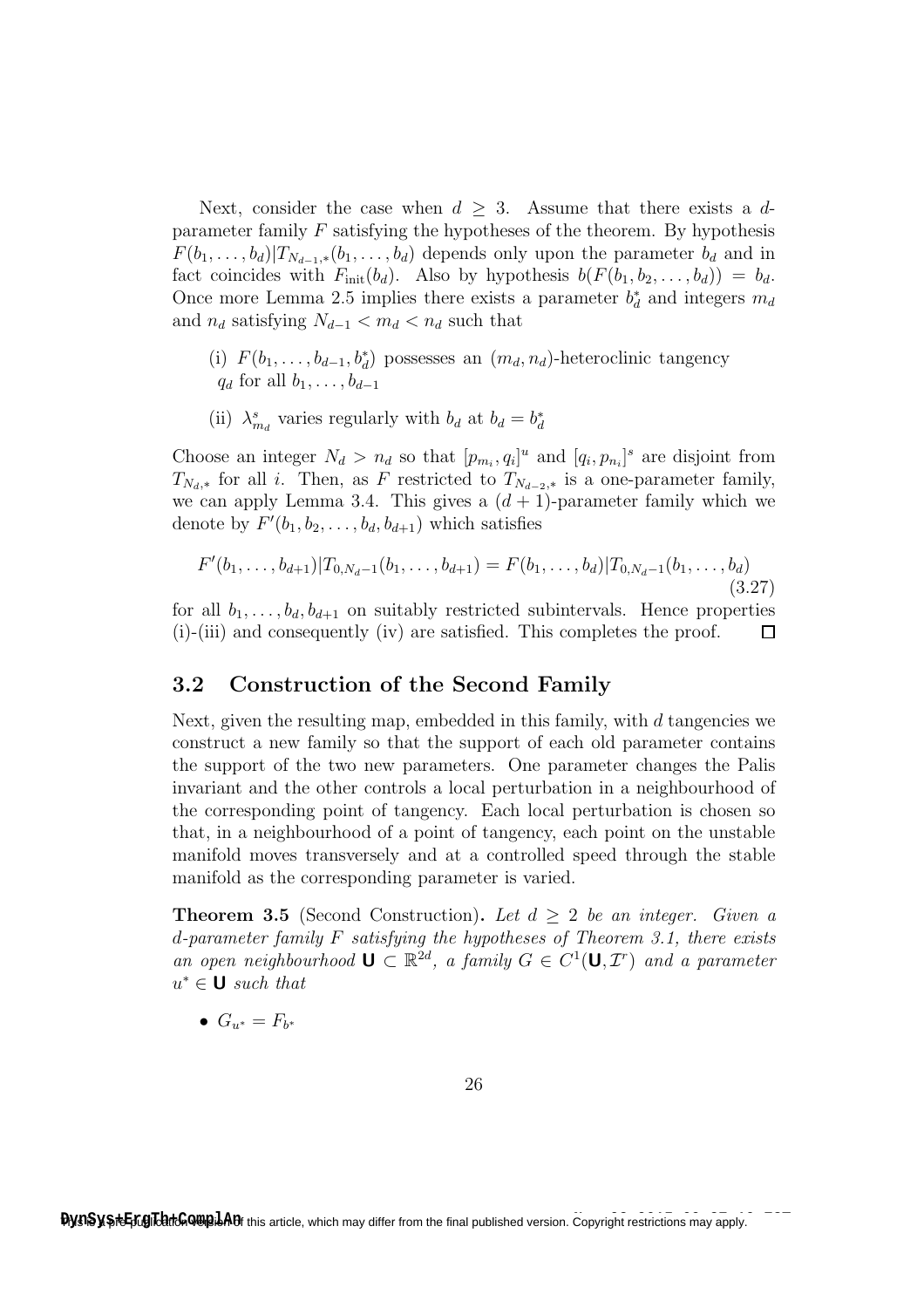• Let  $G_* = G_{u^*}$ . For  $i = 1, 2, ..., d$  denote  $p_{m_i}(u^*), p_{n_i}(u^*)$  and  $q_i(u^*)$  by  $p_{m_i}^*, p_{n_i}^*$  and  $q_i^*$  respectively. If, for  $i = 1, 2, \ldots, d$ , we define the map

$$
R_i = (P_{G_*,p_{m_i}^*,p_{n_i}^*}, Q_{G_*,p_{m_i}^*,p_{n_i}^*,q_i^*})
$$
\n(3.28)

then  $\underline{R} = (R_1, R_2, \ldots, R_d)$  is a local diffeomorphism at  $u = u^*$ .

*Proof.* Let  $F \in C^1(\mathbf{B}, \mathcal{I}^r)$  be as in the hypotheses of Theorem 3.1. The following points will allow us to simplify notation. We will construct a family  $G_u$ , where  $u = (t_1, s_1, \ldots, t_d, s_d)$ , so that the *i*-th pair of parameters  $(t_i, s_i)$ correspond to a pair of local perturbations of F in  $T_{N_{i-1},N_i-1}$ . In particular R will be a local diffeomorphism at  $u = u^*$  if  $R_i(t_i, s_i)$  is a local diffeomorphism at  $(t_i, s_i) = (t_i^*, s_i^*)$  for each i. With this in mind, we drop i from our notation. Hence we may assume we have a one-parameter family of maps, which we denote by either  $F_b$  or  $F(b)$  depending upon whichever is more notationally convenient, on the pair of pants  $T$  so that for a fixed parameter  $b^*$  the map  $F_* = F(b^*)$  has a single  $(m, n)$ -heteroclinic tangency  $q^*$  between the saddles which we denote by  $p_m^*$  and  $p_n^*$ , for  $m < n$  satisfying the properties

- $p_m^*, p_n^*, q^* \in T$
- $[p_m^*, q^*]^u$ ,  $[q^*, p_n^*]^s \subset T$

We also denote the preimage under  $F_*$  of an object with a prime. For example  $q'^* = F_*^{-1}q^*, p_m'^* = F_*^{-1}(p_m^*), q''^* = F_*^{-1}q'^* = F_*^{-2}q^*,$  etc..

First consider  $F(b)$  at  $b = b^*$ . Let W be an open neighbourhood of  $q(b^*)$ not intersecting any periodic orbit of  $F(b)$  for any b. Let  $l, l, k, k$  be the corresponding arcs given in subsection 2.5 for the saddles  $p_m^*$  and  $p_n^*$  and the tangency  $q^*$ . By Remark 2.11 there exists a horizontal change of coordinates  $\beta \colon (W, q^*) \to (\mathbb{R}^2, 0)$  at  $q^*$ . Then we take  $Q_{F_*,p_m^*,p_n^*,q^*}$  to be the function constructed in Subsection 2.5 relative to this coordinate change  $\beta$ .

Let  $V \subset W'$  be a neighbourhood of  $q'^*$ . This also does not intersect any periodic orbit. Let  $l', \bar{l}', k, \bar{k}'$  denote the preimages under  $F_*$  of  $l, \bar{l}, k$  and  $\bar{k}$ respectively. Let  $\alpha: (V, q'^*) \to (\mathbb{R}^2, 0)$  be a vertical change of coordinates. Recall that this means  $\alpha(l' \cap V) \subset \{y = -|x|^a\}$  for some  $a \geq 2$ , and  $\alpha(k' \cap V)$  $V \subset \{y=0\}$ . See figure 3 for a schematic picture.

For  $j = 0, \ldots, 2<sup>m</sup> - 1$ , let  $U_j \subset T$  be a neighbourhood of  $F^j_*(p_m^*)$  which intersects  $\bigcup_j F_*^j[p_m^*, q^*]^u$  in a single arc, which is disjoint from W, W' and  $\bigcup_j F_*^j[q^*,p_n^*]$ <sup>s</sup>, and which does not contain  $q'^* = F_*^{-1}(q^*)$ . By shrinking if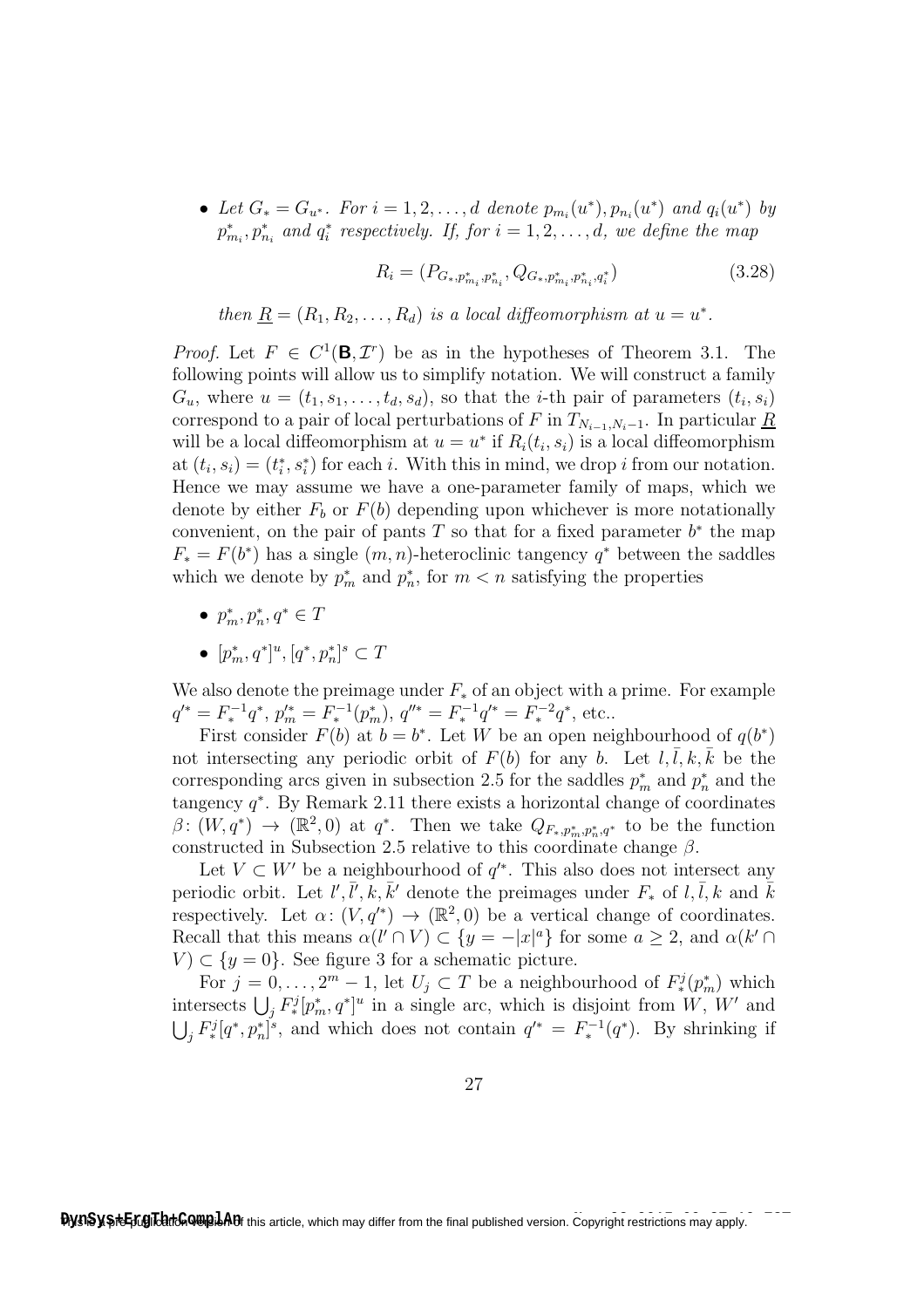necessary we may assume the  $U_j$  have pairwise disjoint closures. Let  $U_j^0 \in U_j$ also be a neighbourhood of  $F^j_*(p_m)$ . Let  $U^0 = \bigcup U^0_j$  and  $U = \bigcup U_j$ .

We now begin with our sequence of perturbations as follows. By similar reasoning to the Interpolation Lemma 3.4 there exists a two-parameter family  $F_{b,c}$  so that  $F_{b,c}|U^0 = F_b$  and  $F_{b,c}|\mathbf{C}U = F_c$ . Set  $F^t = F_{t,b^*}$ , restricting t if necessary so that the orbit of  $p_m$  lies in  $U^0$  for all t.

Next, take open rectangles  $S^0 \in S \subset \alpha(V)$  which contain the origin. Take a smooth isotopy  $J: [-s_*, s_*] \times \alpha(V) \rightarrow \alpha(V)$ , where  $s_*$  is sufficiently small, with support in S so that  $J_0 = id$ ;  $J_s(x, y) = (x, y + s)$ , for all s and  $(x, y) \in S^0$ ;  $J_s | \partial S = id$  for all s; and vertical lines are preserved. Define  $F^s\colon V\to F(V)$  by

$$
F^s = F \circ \alpha^{-1} \circ J_s \circ \alpha \tag{3.29}
$$

Since the map  $\alpha^{-1} \circ J_s \circ \alpha$  preserves vertical lines, is smooth and close to the identity it follows that, by restricting  $s$  to a subinterval if necessary, the map  $F<sup>s</sup>$  is the restriction of a Hénon-like map to V.

We now glue together these two perturbations as follows. Let  $\rho_U, \rho_V \in$  $C^{\infty}([0,1]^2,\mathbb{R})$  be bump functions<sup>2</sup> so that  $\rho_U|U'=1$ ,  $\rho_U|\mathbf{C}U=0$  and  $\rho_V|V'=0$ 1,  $\rho_V|\mathbf{C}V=0$ . Define

$$
G_{t,s} = \rho_U F^t + \rho_V F^s + (1 - \rho_U)(1 - \rho_V)F \tag{3.30}
$$

The same argument as in the Interpolation Lemma 3.4 implies, restricting parameters if necessary, that  $G_{t,s}$  is Hénon-like for each t and s. Since  $G^t$ and  $G^s$  are both families containing  $F_{b^*}$ , by an affine reparametrisation of the parameters t and s we can assume that  $G_{0,0} = F_{b^*}$ . It remains to show that  $R \circ G_{t,s}$  is a local diffeomorphism at  $t = 0, s = 0$ .

First, note that  $P_{F_*,p_m^*,p_n^*}(G_{t,s})$  is differentiable at  $(t,s) = (0,0)$ . Similarly,  $Q_{F_*,p_m^*,p_n^*,q(b^*)}(G_{t,s})$  is differentiable at  $(t,s) = (0,0)$ . Hence  $DR_{(t,s)}$  is welldefined at  $(t, s) = (0, 0)$ . Moreover,  $P_{F_*, p_m^*, p_n^*}(G_{t,s})$  is independent of the parameter s. Consequently,

$$
\det DR_{(0,0)} = \partial_t P_{F_*,p_m^*,p_n^*}(G_{s,t}) \partial_s Q_{F_*,p_m^*,p_n^*,q^*}(G_{s,t})|_{(t,s)=(0,0)} \tag{3.31}
$$

As F is a good family, so that  $\lambda_m^s$  varies regularly with t at  $t=0$ , while  $\lambda_n^u$ 

<sup>&</sup>lt;sup>2</sup>Abusing terminology slightly, if neighbourhoods  $W' \in W$  are disconnected, with exactly one component of  $W'$  in each component of  $W$ , then by the bump function for the pair  $W'$ ,  $W$  we mean the sum of the bump functions over the connected components.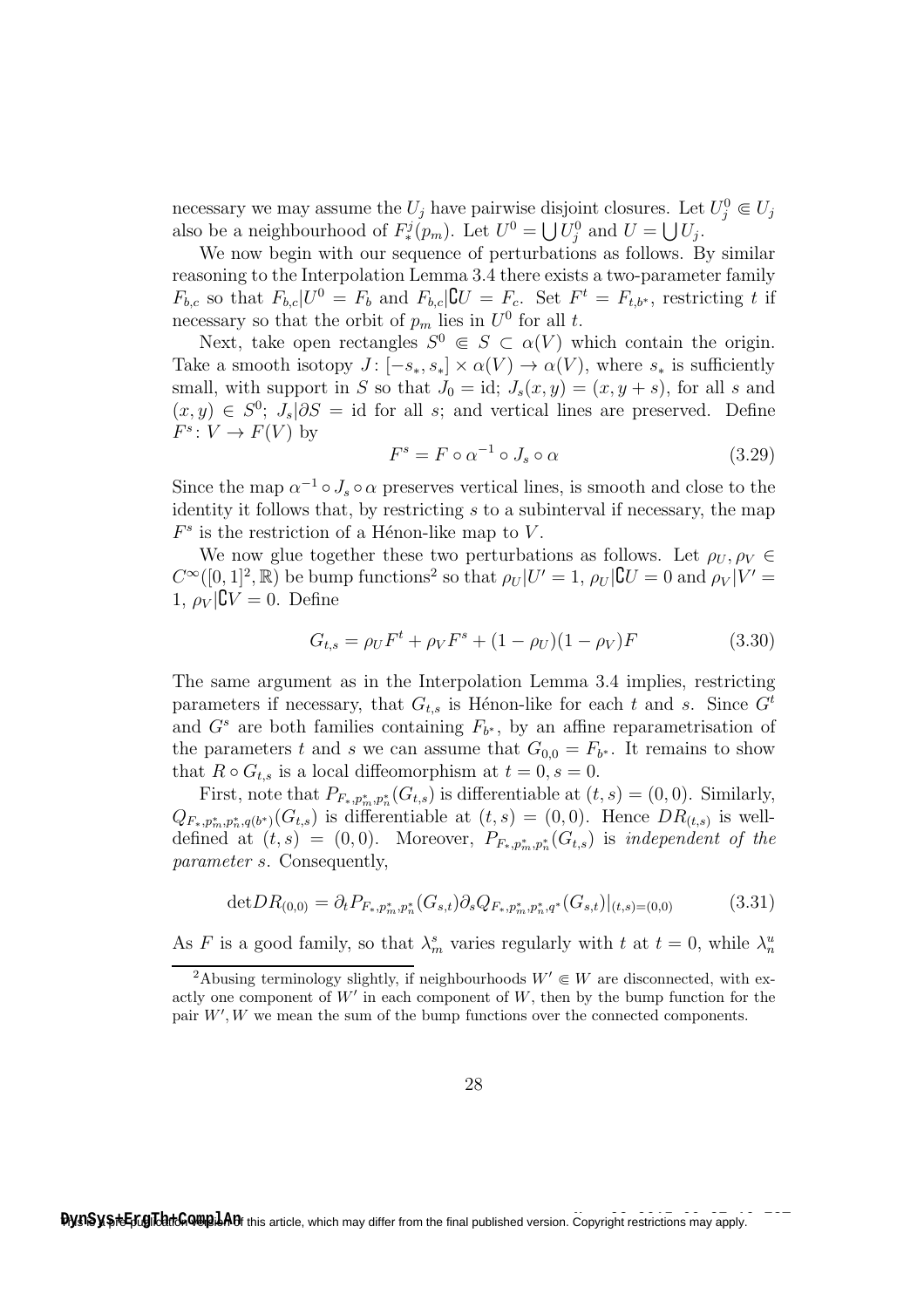is independent of  $t$ , a calculation shows that

$$
\partial_t P_{F_*,p_m^*,p_n^*}(G_{s,t})|_{(0,0)} = \frac{\partial_t \lambda_m^s}{\lambda_m^s \log \lambda_n^u} \bigg|_{(0,0)} \neq 0 \tag{3.32}
$$

It remains to show the second factor in  $(3.31)$  is non-zero. Set  $t = 0$  and fix a parameter s. The following is a simple but essential observation.

Claim. Let  $l_s$ ,  $\bar{l}_s$ ,  $k_s$ ,  $\bar{k}_s$  denote the corresponding pieces of invariant manifold for  $G_{s,0}$  and let  $l'_s, \bar{l}'_s, k'_s, \bar{k}'_s$  denote their preimages under  $G_{s,0}$ . Then  $l'_s$  is altered but  $l_s$  is unchanged by varying s. Similarly,  $k'_s$  is unchanged but  $k_s$ is altered by varying s.

In fact the most essential piece of information is that, for all s,

$$
\alpha(V \cap l'_s) = \{y = 0\}, \qquad \alpha(V \cap k'_s) = \{y = |x|^a - s\} \tag{3.33}
$$

Therefore, let  $\gamma$  denote the parametrisation of  $\alpha(V\cap l_s')$  given by  $\gamma(x)=(x,0)$ . Let

$$
\alpha(x, y) = (\alpha_x(x), \alpha_y(x, y)), \qquad \beta = (\beta_x(x, y), \beta_y(y)) \tag{3.34}
$$

Abusing notation slightly we let

$$
\alpha^{-1}(x, y) = (\alpha_x^{-1}(x), \alpha_y^{-1}(x, y)), \qquad \beta^{-1}(x, y) = (\beta_x^{-1}(x, y), \beta_y^{-1}(y))
$$
 (3.35)

Consider the image of  $V \cap \{y=0\}$  under the map  $\beta \circ G_{0,s} \circ \alpha^{-1}$ . Then

$$
\beta \circ G_{s,0} \circ \alpha^{-1} \circ \gamma(x) = \beta \circ F_{b^*} \circ \alpha^{-1}(x,s)
$$
\n
$$
= (\beta_x(\phi_{b^*}(\alpha_x^{-1}(x), \alpha_y^{-1}(x,s)), \alpha_x^{-1}(x)), \beta_y(\alpha_x^{-1}(x)))
$$
\n(3.36)\n(3.37)

Let  $Y = \beta_y \circ \alpha_x^{-1}(x)$ . Observe that this new coordinate  $Y(x)$  varies regularly with x. The trace of the curve  $\beta \circ G_{0,s} \circ \alpha^{-1} \circ \gamma$  coincides with that of  $\delta(Y) = (\psi_*(Y), Y)$  where

$$
\psi_s(Y) = \beta_x(\phi_{b^*}(\beta_y^{-1}(Y), \alpha_y^{-1}(\alpha_x \beta_y^{-1}(Y), s)), \beta_y^{-1}(Y))
$$
\n(3.38)

If we let  $M(Y, s) = (\beta_y^{-1}(Y), \alpha_y^{-1}(\alpha_x \beta_y^{-1}(Y), s))$  then this can then be rewritten in the form  $\psi_s(Y) = \beta_x \circ F_{b^*} \circ M(Y, s)$ . Consequently

$$
Q_{F_*,p_m^*,p_n^*,q^*}(G_{0,s}) = \psi_s(c(s))
$$
\n(3.39)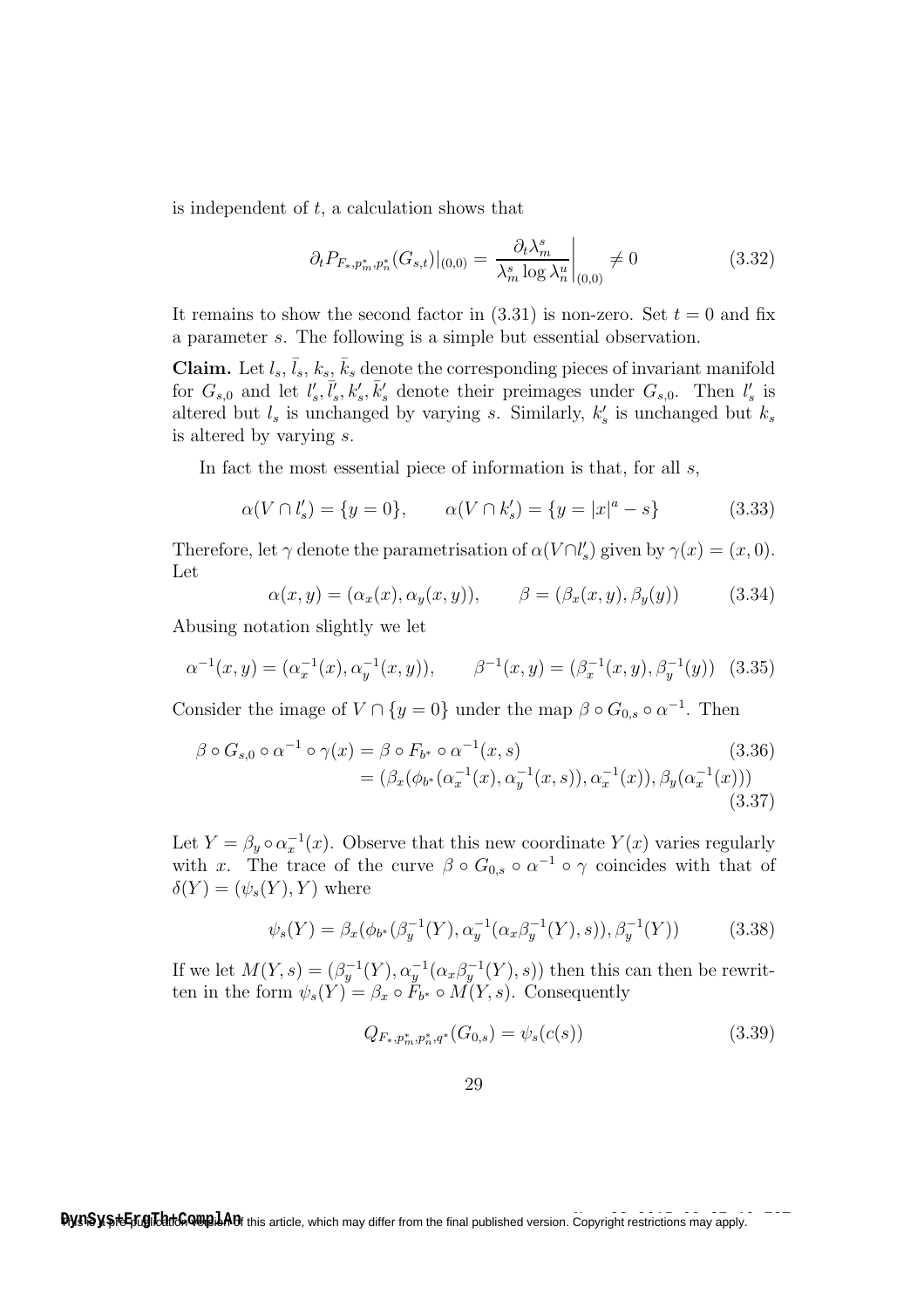where  $c(s)$  denotes the continuation of the critical point for the parameter s = 0. We wish to show that  $\partial_s(\psi_s(c(s))) \neq 0$  at s = 0. Observe that by definition  $\partial_Y \psi |_{c(s),s} = 0$ . Hence

$$
\partial_s(\psi_s(c(s)))|_{s=0} = \partial_s \psi|_{c(s),s} + \partial_Y \psi|_{c(s),s} \partial_s c|_s = \partial_s \psi|_{c(s),s} \tag{3.40}
$$

It therefore suffices to show  $\partial_s \psi|_{c(s),s} \neq 0$ . However, a computation shows that

$$
\partial_s \psi|_{Y,s} = \partial_x \beta_x|_{F_{b^*}M(Y,s)} \partial_y \phi_{b^*}|_{M(Y,s)} \partial_y \alpha_y^{-1}|_{\alpha_x \beta_y^{-1}(Y),s} \tag{3.41}
$$

Since  $\alpha^{-1}$  is a diffeomorphism preserving vertical lines,  $\partial_y \alpha_y^{-1} \neq 0$ . Similarly, as  $\beta$  is a diffeomorphism preserving horizontal lines,  $\partial_x \beta_x \neq 0$ . That  $F_{b^*}$  is a diffeomorphism with Jacobian  $-\partial_y \phi_{b^*} \neq 0$  then implies that  $\partial_s \psi|_{Y,s} \neq 0$ . By equation (3.40), we find that  $\partial_s(\psi_s(c(s))) \neq 0$ . Therefore

$$
\partial_s Q_{F,p_m,p_n,q}(G_{s,t})|_{(0,0)} \neq 0 \tag{3.42}
$$

as required. Equation (3.31) therefore implies, by inequalities (3.32) and (3.42), that  $\det[DR_{(0,0)}] \neq 0$  and hence R is a local diffeomorphism at  $(t, s) = (0, 0)$ .  $\Box$ This completes the proof of the Proposition.

## 3.3 Construction of The Tangency Family

In this section we show, via the previous theorem, that *tangency families* exist with arbitrarily many parameters. For the definition of tangency families, see Appendix A

**Corollary 3.6.** For each integer  $d > 1$  there exists

- $\mathsf{D} \subset \mathbb{R}^d$ , an open neighbourhood of the origin, and  $H \in C^1(\mathsf{U}, \mathcal{I}^r)$  which is a d-tangency family,
- $\mathbf{D}' \subset \mathbb{R}^d$ , an open neighbourhood of the origin, and  $H' \in C^1(\mathbf{U}, \mathcal{H}_\Omega^\omega)$ which is a d-tangency family.

Proof. Let G denote the 2d-parameter family of infinitely renormalisable Hénon-like maps constructed in Theorem 3.5. Let  $\mathbf{U}' \subset \mathbf{U}$  be an open neighbourhood of the origin. By the Weierstrass Approximation Theorem, for any  $\epsilon > 0$  there exists  $G' \in C^{\omega}(\overline{\mathbf{U}'}, \mathcal{H}_{\Omega}^{\omega})$  such that  $|G - G'|_{\overline{\mathbf{U}'} \times [0,1]^2} < \epsilon$ . As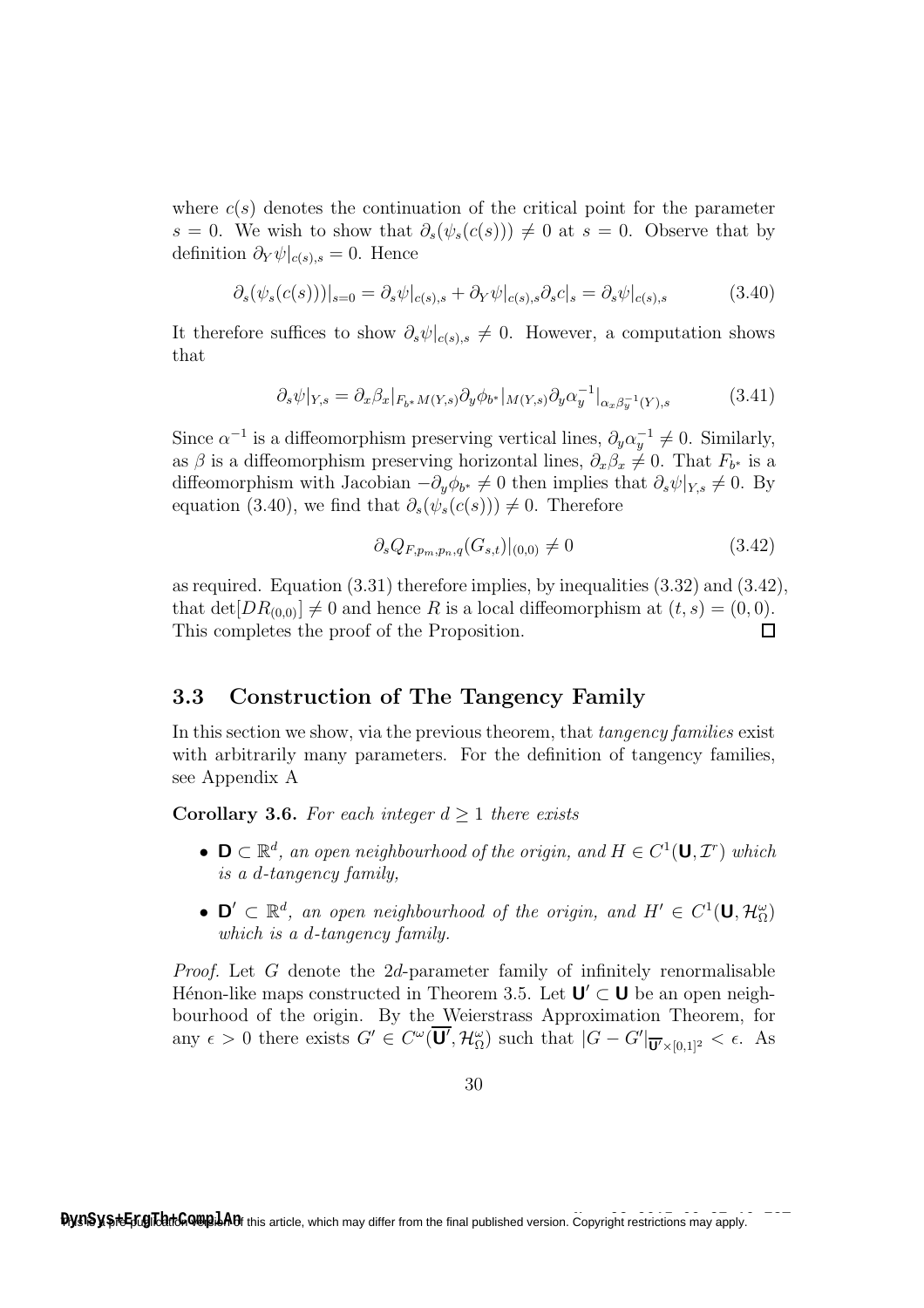

Figure 3: The horizontal and vertical maps.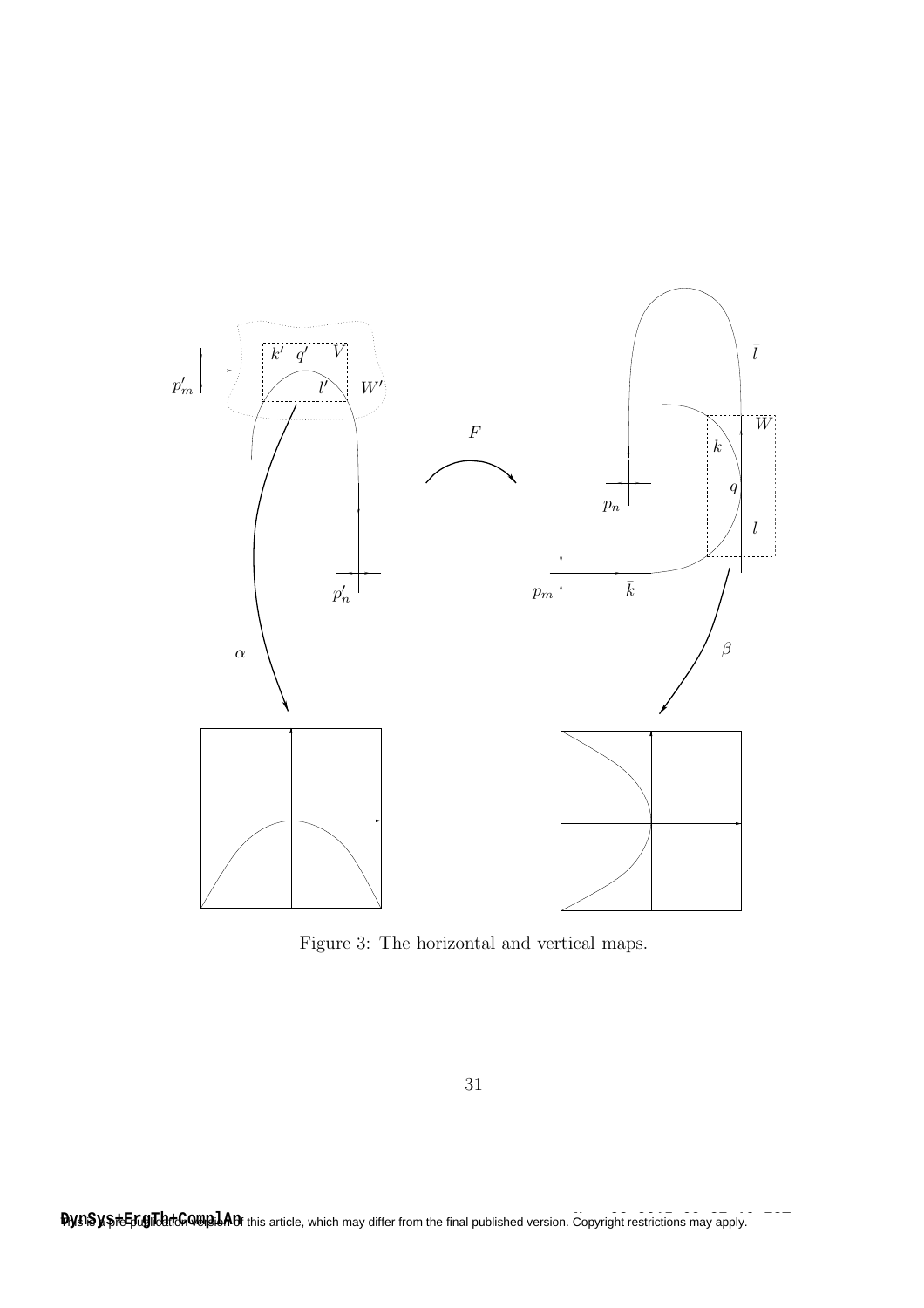renormalisability is an open property, we can choose  $\epsilon$  to be sufficiently small to ensure that G' is  $N_d$ -times renormalisable for all parameters in  $\mathbf{U}'$ .

Since  $\underline{R}$  is a local diffeomorphism at  $u = u^* = 0$  and being a local diffeomorphism is also a local property, we can assume  $\epsilon$  is also small enough to ensure that  $\underline{R}'$  is also a local diffeomorphism at  $u = 0$ . Let **V** and **V'** be open neighbourhoods of 0 on which, respectively,  $\underline{R}$  and  $\underline{R}'$  are diffeomorphisms onto their images. Let  $W$  and  $W'$  denote their respective images.

Endow  $\mathbb{R}^{2d}$  with the linear coordinates  $P_1, Q_1, \ldots, P_d, Q_d$  and let  $Q$  denote the d-dimensional linear subspace given by  $\{Q_1 = Q_2 = \ldots, Q_d = 0\}$ . Let

$$
\mathcal{Q} = (\underline{R})^{-1}(\mathbf{W} \cap Q), \qquad \mathcal{Q}' = (\underline{R}')^{-1}(\mathbf{W} \cap Q') \tag{3.43}
$$

By the Inverse Function Theorem, these are manifolds of dimension d contained in  $\mathbf V$  and  $\mathbf V'$  respectively. Observe that  $\mathcal Q$  contains the origin.

Observe that  $u^* \in \mathcal{Q}$  and moreover  $\underline{R}(u^*) = 0$ . Let  $u'^* \in \mathcal{Q}'$  satisfy  $\underline{R}'(u^{*}) = 0.$  Let  $\Phi: \mathcal{U} \to \mathbb{R}^{d}$  be a chart of  $\mathcal{Q}$  containing  $u^{*}$  and let  $\Phi': \mathcal{U}' \to$  $\mathbb{R}^d$  be a chart of  $\mathcal{Q}'$  containing u'\*. Assume they satisfy  $\Phi(u^*) = 0$  and  $\Phi'(u^{*}) = 0$ . Let **D** and **D'** be balls contained in the respective images of these charts containing the origin. Let  $H = G \circ \Phi^{-1} | \mathbf{D} \text{ and } H' = G' \circ (\Phi')^{-1} | \mathbf{D}'$ . By construction, for each  $i = 1, 2, ..., d$  we have  $Q_i(H_u) = 0$  for any  $u \in \mathbf{D}$ and  $Q_i(H'_{u'})=0$  for any  $u' \in \mathbf{D}'$ . Hence H and H' are d-parameter tangency families, as required.  $\Box$ 

We now prove Theorem 1.1.

*Proof of the Main Theorem.* Assume there exists a full family  $F$  depending upon  $d \geq 1$  parameters in either  $\mathcal{I}^r$  for some r or  $\mathcal{H}_{\Omega}^{\omega}$ . By Corollary 3.6, for each  $d \geq 1$  there exists a d-parameter tangency family G in  $\mathcal{I}^r$  or  $\mathcal{H}^{\omega}_{\Omega}$ respectively. By Theorem A.3 the existence of a d-parameter tangency family contradicts the existence of a d-parameter full family. Hence the Theorem follows.  $\Box$ 

## A Tangency Families and Full Families

We show a general result for surface embeddings and diffeomorphisms which states that full families do not exist if families with persistent tangencies can be constructed.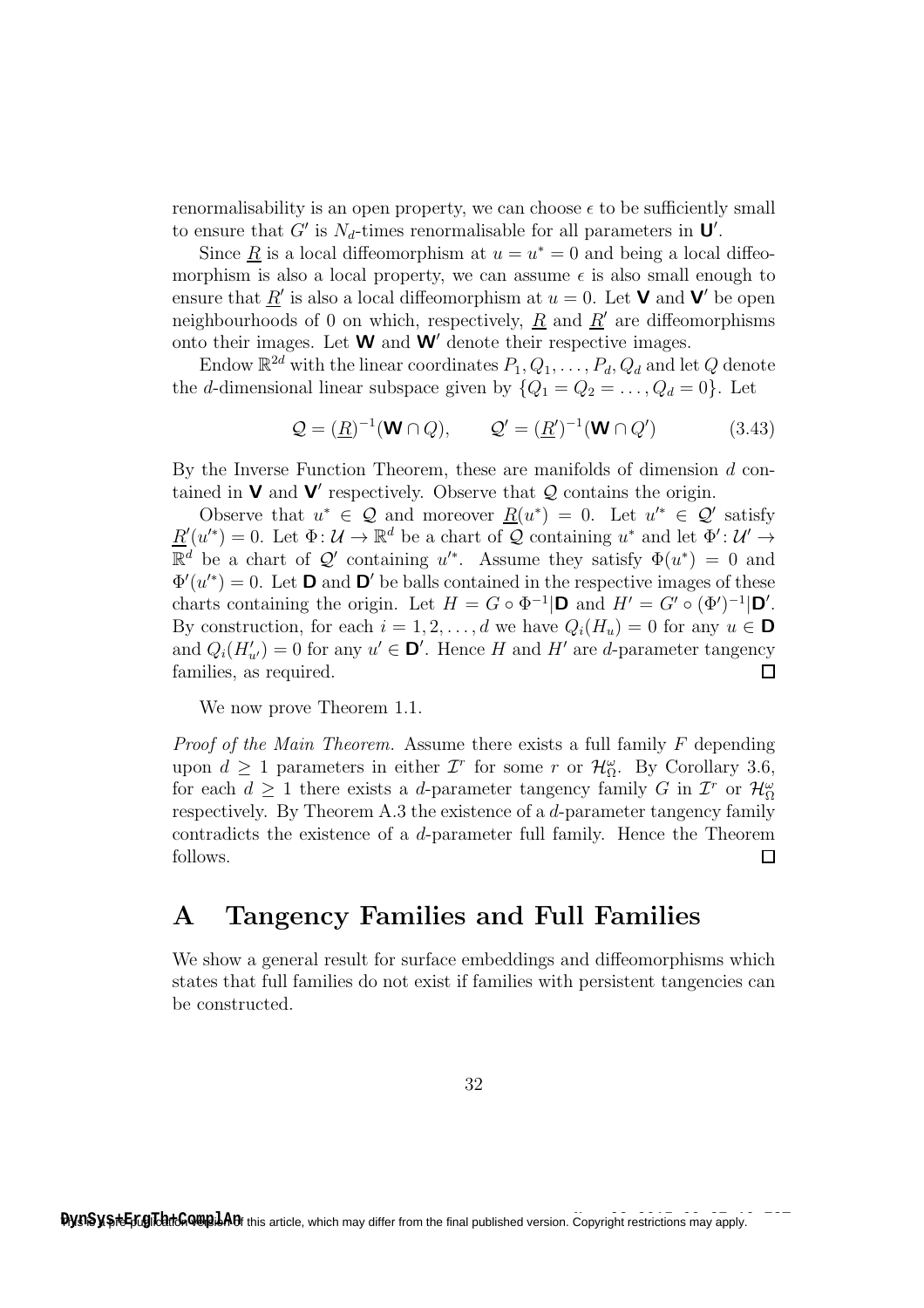**Definition A.1.** Let  $d \geq 1$  be an integer and let  $\Delta \subset \mathbb{R}^d$  be an arbitrary nonempty open set. Let  $M$  be an arbitrary compact manifold, possibly with boundary and denote by  $\mathcal{E}^r(M)$ the set of orientation-preserving C<sup>r</sup>-embeddings on M. Let  $\mathcal{F} \subset \mathcal{E}^r(M)$  be an arbitrary set. Then  $F \in$  $C^0(\Delta, \mathcal{E}^r(M))$  is a *d-parameter full family in* F if for each  $f \in \mathcal{F}$  there exists a parameter  $\underline{a} = \underline{a}(f) \in \Delta$  such that  $f \sim F_a$ .

**Definition A.2.** Let  $d \geq 1$  an integer. Let  $\Delta \subset \mathbb{R}^d$  be an open neighbourhood which contains the origin. Then  $G \in C^1(\Delta, \mathcal{F})$  is a *d-parameter* tangency family in  $\mathcal F$  if

- (i) For each  $i = 1, ..., d$ ,  $F = G_0$  has saddles  $p_0^i, p_1^i$ , and a heteroclinic tangency  $q^i$  as in Section 2.5,
- (ii)  $G(\Delta) \subset \bigcap_{i=1}^d \mathcal{Q}_{F,p_0^1,p_1^1,q^1}$
- (iii)  $\left( P_{F,p_0^1,p_1^1} \times \ldots \times P_{F,p_0^d,p_1^d} \right)$  $\bigcirc$  G is a local diffeomorphism at the origin.

**Theorem A.3.** Let  $d \geq 1$  be an integer and let  $\Delta_d$  denote the unit ball in  $\mathbb{R}^d$ . Let  $\mathcal{F} \subset \mathcal{E}^2([0,1]^2)$  be an arbitrary family of orientation-preserving diffeomorphisms.

If there exists  $G_{\text{tang}} \in C^{1}(\Delta_{d+1}, \mathcal{E}_{+}^{2}([0, 1]^{2}))$ , a  $(d+1)$ -parameter tangency family in F then there cannot exist  $G_{\text{full}} \in C^0(\Delta_d, \mathcal{E}_+^2([0,1]^2))$  which is a dparameter full family in F.

Proof. We proceed by contradiction. Suppose, to the contrary, there exists

$$
G_{\text{full}} \in C^0 \left( \Delta_d, \mathcal{E}^2 \left( [0, 1]^2 \right) \right) \tag{A.1}
$$

which is a full family, for some positive integer  $d$ . Let

$$
G_{\text{tang}} \in C^{1}\left(\Delta_{d+1}, \mathcal{E}^{2}\left([0,1]^{2}\right)\right) \tag{A.2}
$$

be a tangency family as defined above. Assume  $F = G_0$  has saddles and tangencies  $p_0^1, p_1^1, q^1, \ldots, p_0^{d+1}, p_1^{d+1}, q^{d+1}$  as above. Denote the corresponding Palis invariant  $P_{F,p_0^1,p_1^1} \times \ldots \times P_{F,p_0^{d+1},p_1^{d+1}}$  by P. Without loss of generality, assume that  $P \circ G_{\text{tang}}$  is actually a diffeomorphism onto its image (otherwise restrict to a neighbourhood of the origin and rescale the parameter).

As  $G_{\text{full}}$  is full, for every  $\underline{b} \in \Delta_{d+1}$  there exists  $\underline{a} = \underline{a}(\underline{b}) \in \Delta_d$  such that  $G_{\text{tang}}(\underline{b}) \sim G_{\text{full}}(\underline{a}(\underline{b}))$ . The tangency family consists of topologically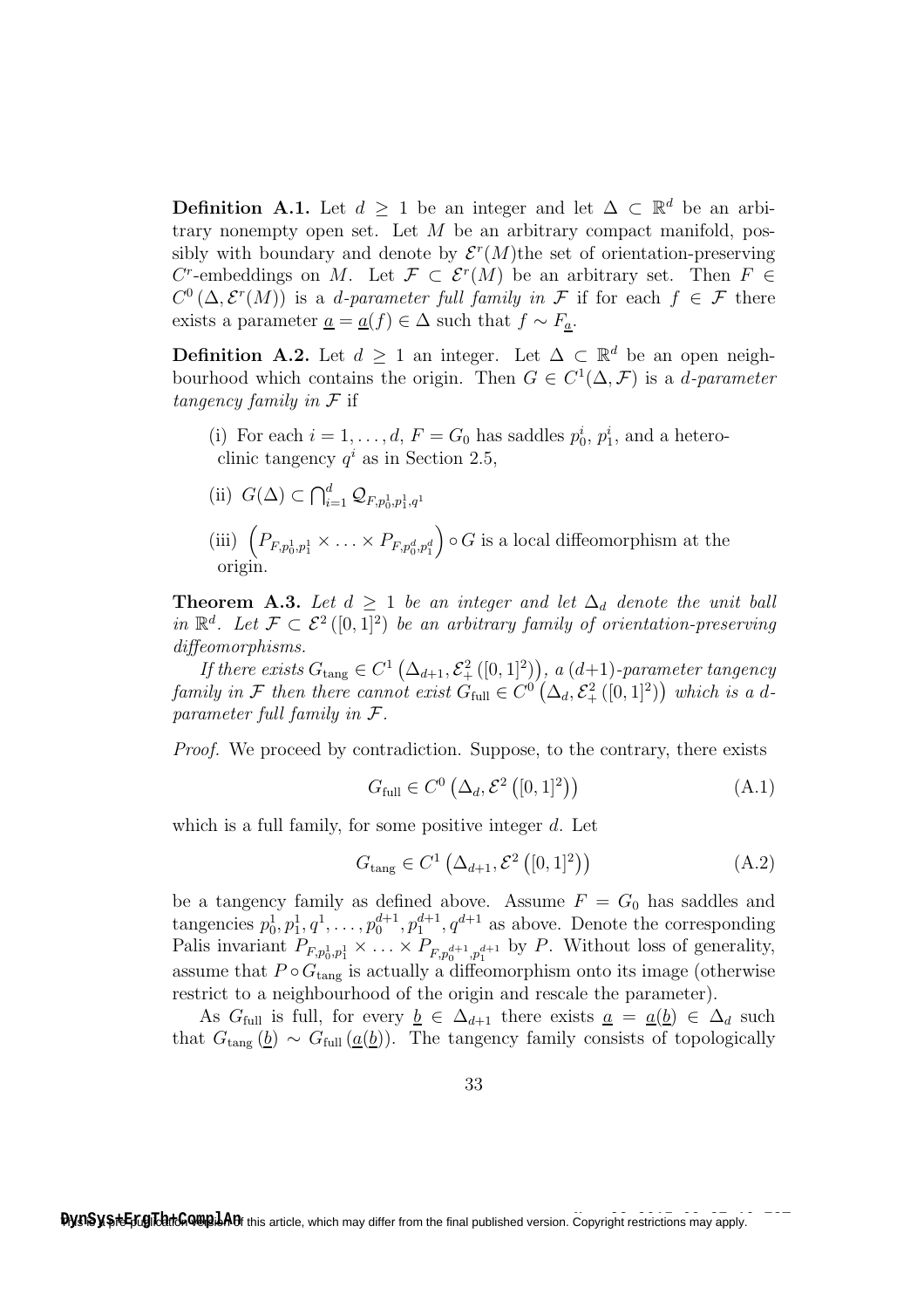inequivalent maps as they have distinct Palis invariants. Hence the map  $a: \Delta_{d+1} \to \Delta_d$  is injective.

Since the Palis invariant is a topological invariant,  $G_{\text{tang}}(\underline{b}) \sim G_{\text{full}}(\underline{a}(\underline{b}))$ implies  $P \circ G_{\text{tang}}(\underline{b}) = P \circ G_{\text{full}}(\underline{a}(\underline{b}))$ , *i.e.*, the following diagram commutes

> $\Delta_d \longrightarrow \mathcal{E}^2([0,1]^2)/\sim$ P ŗ  $\Delta_{d+1}$  $\frac{a}{a}$ OO  $G_{\text{full}}$   $G_{\text{tang}}$  $\mathbb{R}^{d+1}$ (A.3)

By hypothesis,  $P \circ G_{\text{tang}}$  is a diffeomorphism onto its image. Hence the image P ∘  $G_{\text{tang}}(\Delta_{d+1})$  contains a closed  $(d+1)$ -dimensional ball  $\Delta$ . Let  $\Delta' = (P \circ G_{\text{full}})^{-1} (\Delta)$ . Then  $\Delta'$  is compact as it is closed and bounded. Observe P ∘  $G_{\text{full}}|\Delta'$  is injective as P ∘  $G_{\text{tang}}$  is injective and the above diagram commutes. As  $G_{\text{full}}$  is continuous and  $P: \text{Dom}(P) \to \mathbb{R}^{d+1}$  is also continuous it follows that  $P \circ G_{\text{full}} | \Delta'$  is also continuous. It then follows that  $P \circ G_{\text{full}} \Delta'$  is therefore a homeomorphism onto its image (a continuous, injective map from a compact space into a Hausdorff space is a homeomorphism onto its image).

Let  $f: \Delta \to \Delta'$  denote the inverse of  $P \circ G_{\text{full}}$ . This is a closed map. Moreover, as  $\Delta$  is a  $(d+1)$ -dimensional ball, dim  $\Delta = d+1$  and since  $\Delta' \subset \Delta_d$ we have dim  $\Delta' \leq d$ . Therefore [8, Theorem VI 7] implies there exists a point  $\underline{b}' \in \Delta'$  such that dim  $f^{-1}(\underline{b}') \ge \dim \Delta - \dim \Delta' \ge 1$ . Hence  $f^{-1}(\underline{b}')$  must consist of more than one point, and thus f cannot be a homeomorphism onto its image. This gives us the required contradiction. Therefore a full family  $G_{\text{full}}$  cannot exist.  $\Box$ 

## References

- [1] A. de Carvalho, M. Lyubich, and M. Martens, "Renormalization in the Hénon family I. Universality but not rigidity", J. Stat. Phys.  $121$ , (2005), no. 5-6, pp. 611–669.
- $[2]$  E. Dufraine, "Équivalence topologique de champs de vecteurs en présence de connexions". Ph.D. Thesis, Dijon, France (2001).
- [3] J. M. Gambaudo, S. van Strien, and C. Tresser, "Hénon-like maps with strange attractors: there exist  $C^{\infty}$  Kupka-Smale diffeomorphisms on  $S^2$ with neither sinks nor sources", Nonlinearity 2 (1989) 287–304.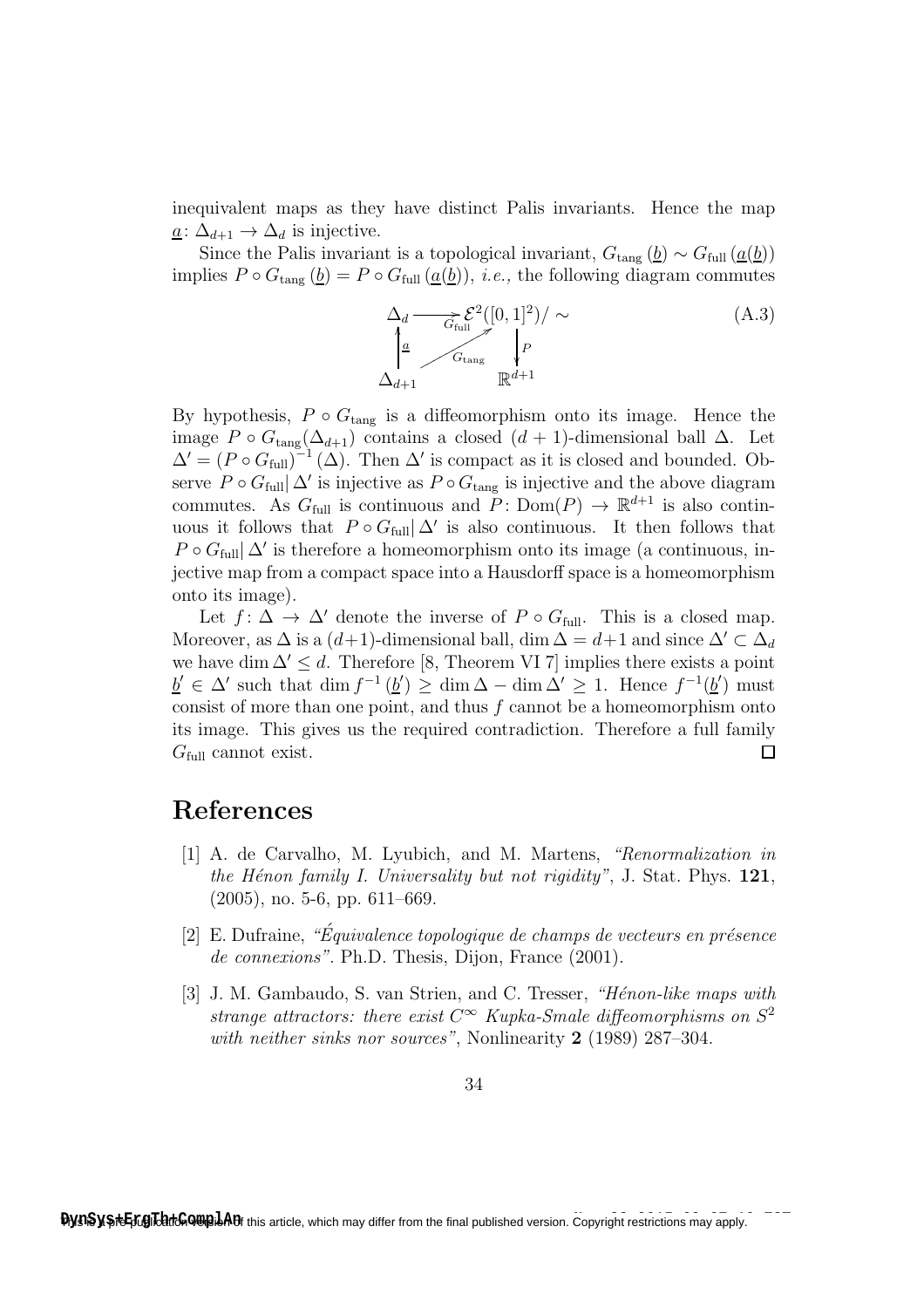- [4] J. Guckenheimer, in "Dynamical Systems: CIME lectures, Bressanone, Italy, 1978", C.I.M.E. Lectures (J. Guckenheimer, J. Moser and S. Newhouse), pp. 7–123, Progress in Mathematics 8, (Birkhauser, New York, 2010).
- [5] J. Harrison, Unsmoothable Diffeomorphisms, Ann. Math., second series, 102, no.1, 1975, pp85–94.
- [6] P. Hartman, "Homeomorphisms of Euclidean Spaces", Bol. Soc. Mat. Mexicana (2) 5 (1960), 220–241.
- [7] P. E. Hazard, "Hénon-like maps with arbitrary stationary combinatorics". Ergod. Theory Dynam. Systems 31, (2011), no. 5, 1391–1443.
- [8] W. Hurewicz and H. Wallman,"Dimension Theory", Princeton Mathematical Series 4, (Princeton University Press, Princeton; 1948).
- [9] M. Hénon, "A two-dimensional mapping with a strange attractor", Commun. Math. Phys. 50 (1976) 69–77.
- [10] M. Lyubich, and M. Martens, *'Renormalization in the Hénon family II:* the heteroclinic web". Invent. Math.  $186$ ,  $(2011)$ , no. 1, 115–189.
- [11] M. Lyubich, and M. Martens, 'Probabilistic universality in twodimensional dynamics". IMS-SUNY at Stony Brook preprint 2011/02.
- [12] W. de Melo and S. van Strien "Diffeomorphisms on surfaces with a finite number of moduli", Ergod. Th. & Dynam. Sys., **7** (1987) 415-462.
- [13] W. de Melo and S. van Strien, "One-dimensional Dynamics", Ergebnisse der Mathematik und ihrer Grenzgebiete (3), 25. (Springer-Verlag, Berlin-New York, 1993).
- [14] J. Milnor and C. Tresser, "On entropy and monotonicity for real cubic maps", (with an appendix by A. Douady and P. Sentenac) Commun. Math. Phys. 209 (2000) 123–178.
- [15] S. Newhouse "Non-density of Axiom  $A(a)$  on  $S^2$ ", Proc. Symp. in Pure Math.14 pp. 191–202 (1970).
- [16] J. Palis Jr., "A differentiable invariant of topological conjugacies and moduli of stability", Astérisque  $51$  (1978) 335–346.